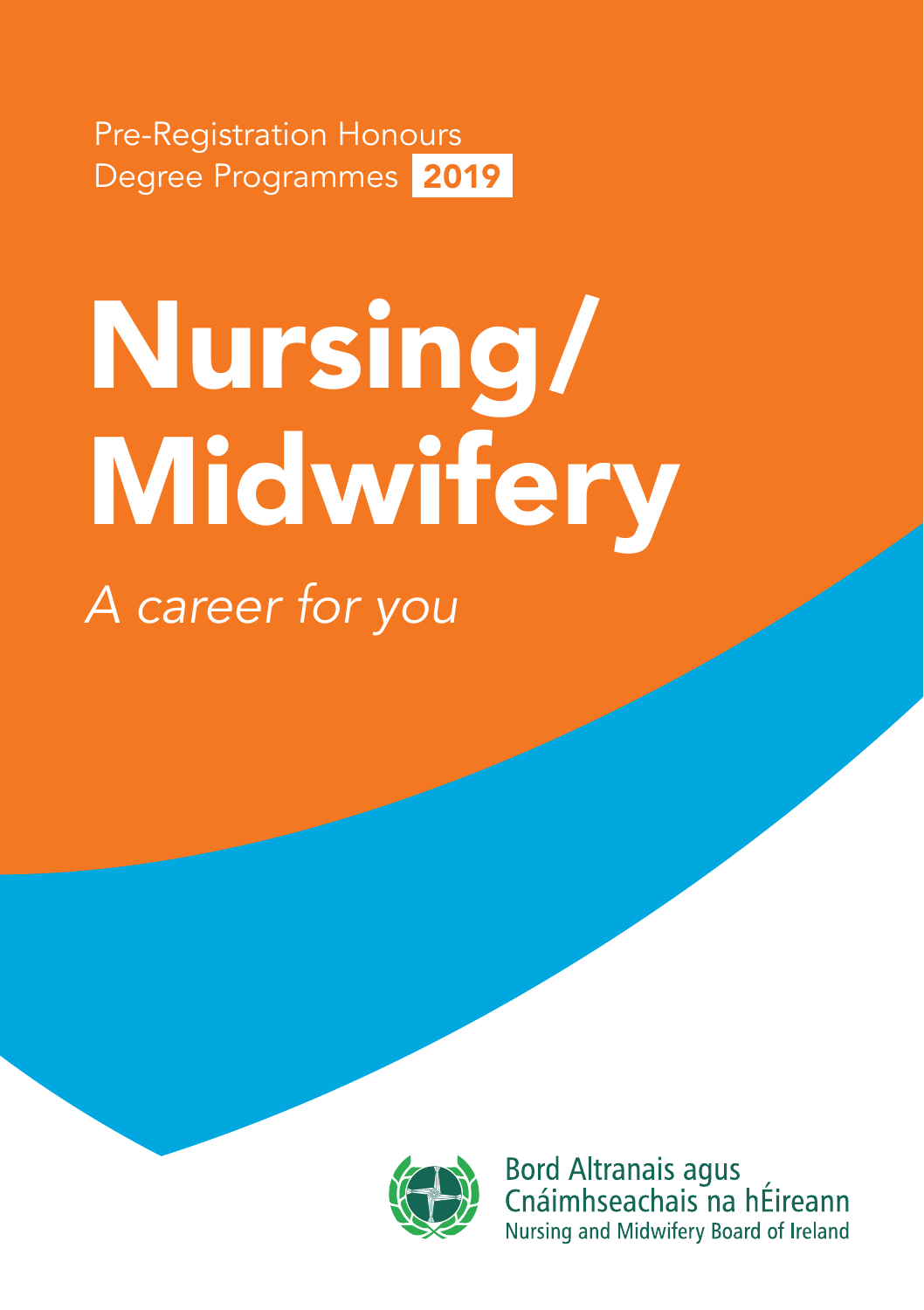# Key Dates for all applicants to nursing and midwifery programmes



For further information please visit [www.NMBI.ie/Careers-in-Nursing-Midwifery](http://www.NMBI.ie/Careers-in-Nursing-Midwifery) or email: CareersInformation@NMBI.ie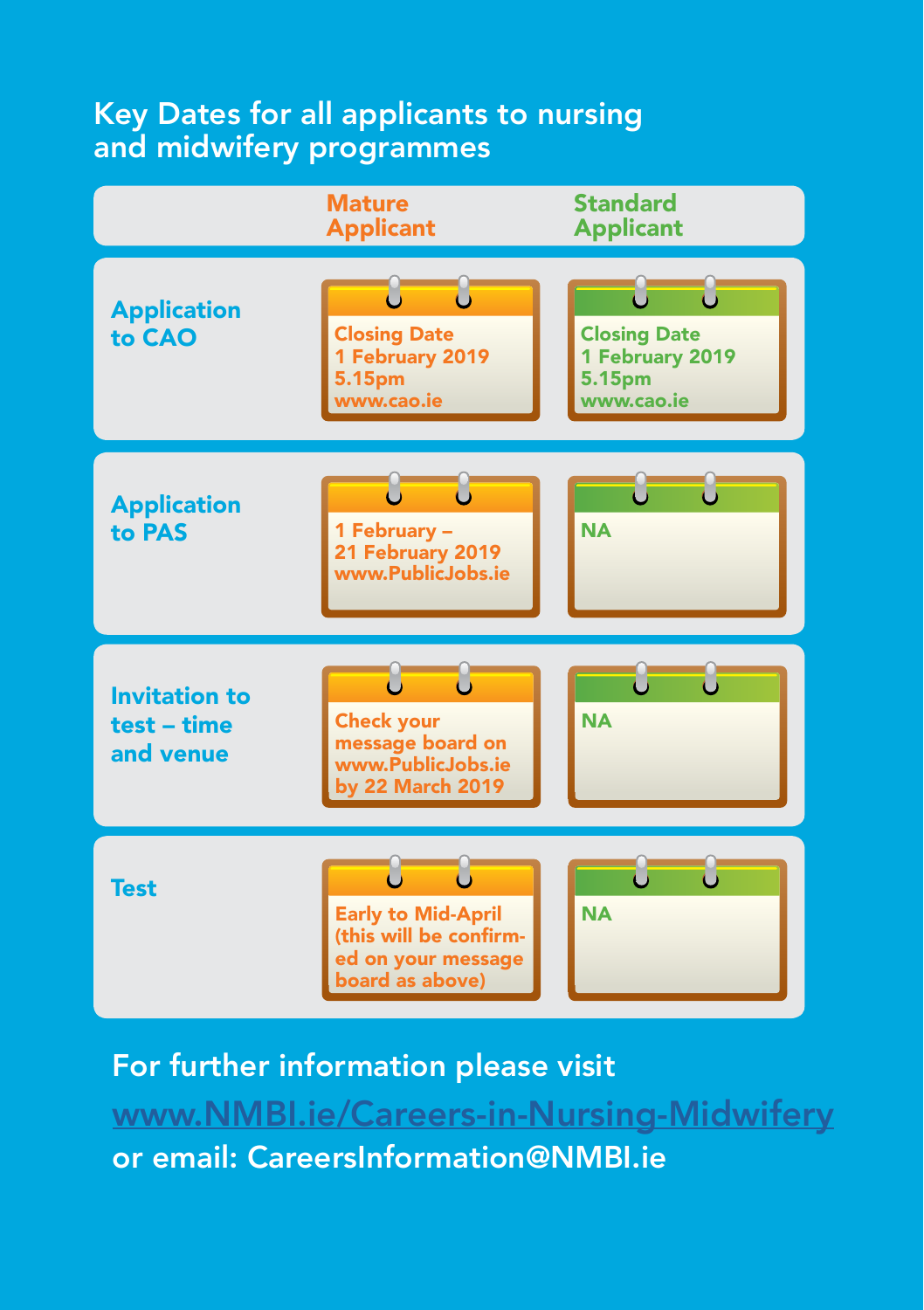

- 1 Not available for applications to the Adelaide School of Nursing.
- 2 Not available to mature applicants who have not sat the assessment test in the current year.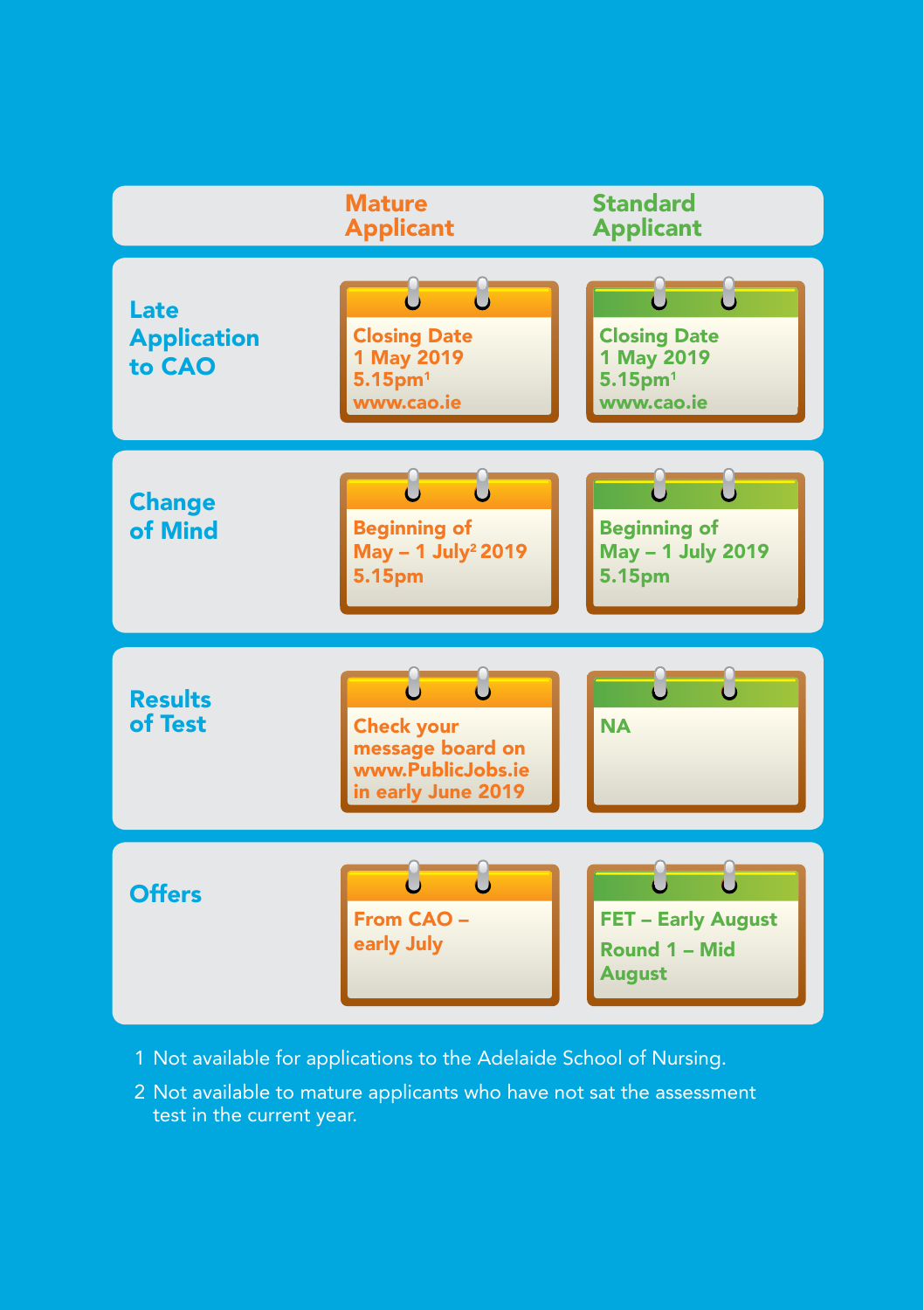This publication, *Nursing/Midwifery A career for you*, is primarily aimed at those wishing to apply for the pre-registration honours degree programmes in:

Children's and General Nursing (Integrated) General Nursing Intellectual Disability Nursing **Midwifery** Psychiatric Nursing (also called Mental Health Nursing in some HEIs)

It is important to note that changes may occur to any of the contents of this publication.

Updates to this publication (for example, additional places) may be viewed on our website [www.NMBI.ie/](http://www.NMBI.ie/Careers-in-Nursing-Midwifery) [Careers-in-Nursing-Midwifery](http://www.NMBI.ie/Careers-in-Nursing-Midwifery) and on the CAO website [www.cao.ie](http://www.cao.ie)

The onus is on each applicant to check the website, and with the HEIs and the CAO for any changes regarding the competition.

If you have any questions about nursing and midwifery careers that are not answered in this booklet or on our website, then please email us at CareersInformation@NMBI.ie

|       | Abbreviations used in this publication                    |          |                                                     |
|-------|-----------------------------------------------------------|----------|-----------------------------------------------------|
| CAO:  | <b>Central Applications Office</b>                        | NUIG:    | National University of Ireland                      |
| DARE: | Disability Access Route to                                |          | Galway                                              |
|       | Education                                                 | PAS:     | <b>Public Appointment Services</b>                  |
| DCU:  | <b>Dublin City University</b>                             | OOL:     | Quality and Qualifications Ireland                  |
| HEAR: | <b>Higher Education Access Route</b>                      | RCSI:    | Royal College of Surgeons Ireland                   |
| HEI:  | <b>Higher Education Institution</b>                       | Trinity: | Trinity College Dublin,<br>the University of Dublin |
| IT:   | Institute of Technology                                   |          |                                                     |
| IUOB: | Irish Universities Quality Board                          | UCC:     | University College Cork                             |
| NMBI: | Nursing & Midwifery Board of<br>Ireland                   | UCD:     | University College Dublin                           |
|       |                                                           | UL:      | University of Limerick                              |
|       | NMPDU: Nursing & Midwifery Planning<br>& Development Unit |          |                                                     |
|       |                                                           |          |                                                     |

# Abbreviations used in this publication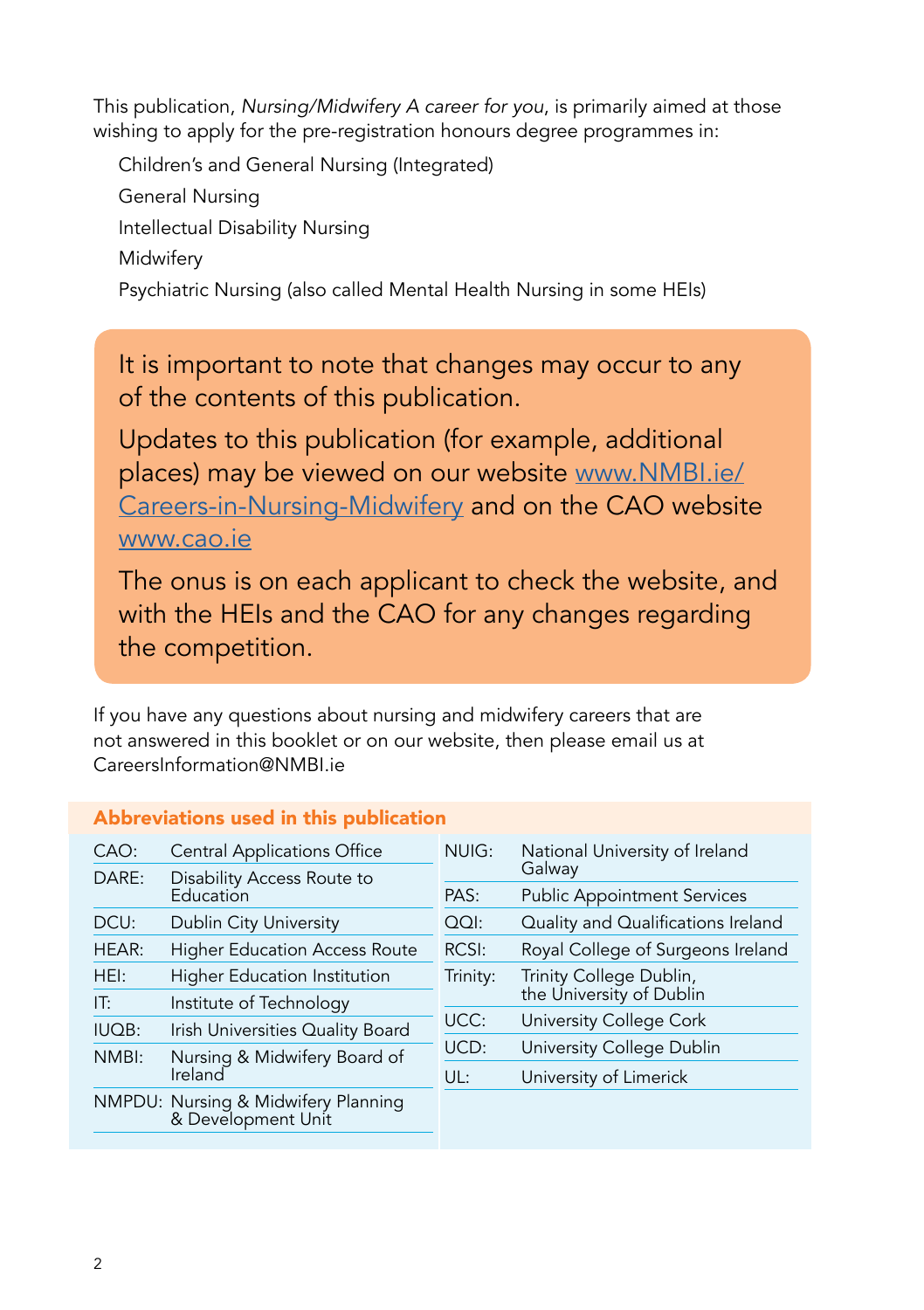# **Contacts**

#### Nursing and Midwifery Board of Ireland

18/20 Carysfort Avenue Blackrock County Dublin Eircode: A94 R299 Tel: (01) 639 8528 Fax: (01) 639 8577 Email: CareersInformation@NMBI.ie Website: [www.NMBI.ie/Careers-in-Nursing-Midwifery](http://www.NMBI.ie/Careers-in-Nursing-Midwifery)

## Central Applications Office (CAO)

Tower House Eglinton Street Galway Eircode: H91 X25V Tel: (091) 509800 Fax: (091) 562344 Website: [www.cao.ie](http://www.cao.ie)

#### Public Appointments Service (PAS)

Chapter House 26-30 Abbey Street Upper Dublin1 Eircode: D01 C7W6 Tel: (01) 858 7750 Email: maturecode19@publicjobs.ie Website: [www.PublicJobs.ie](http://www.PublicJobs.ie)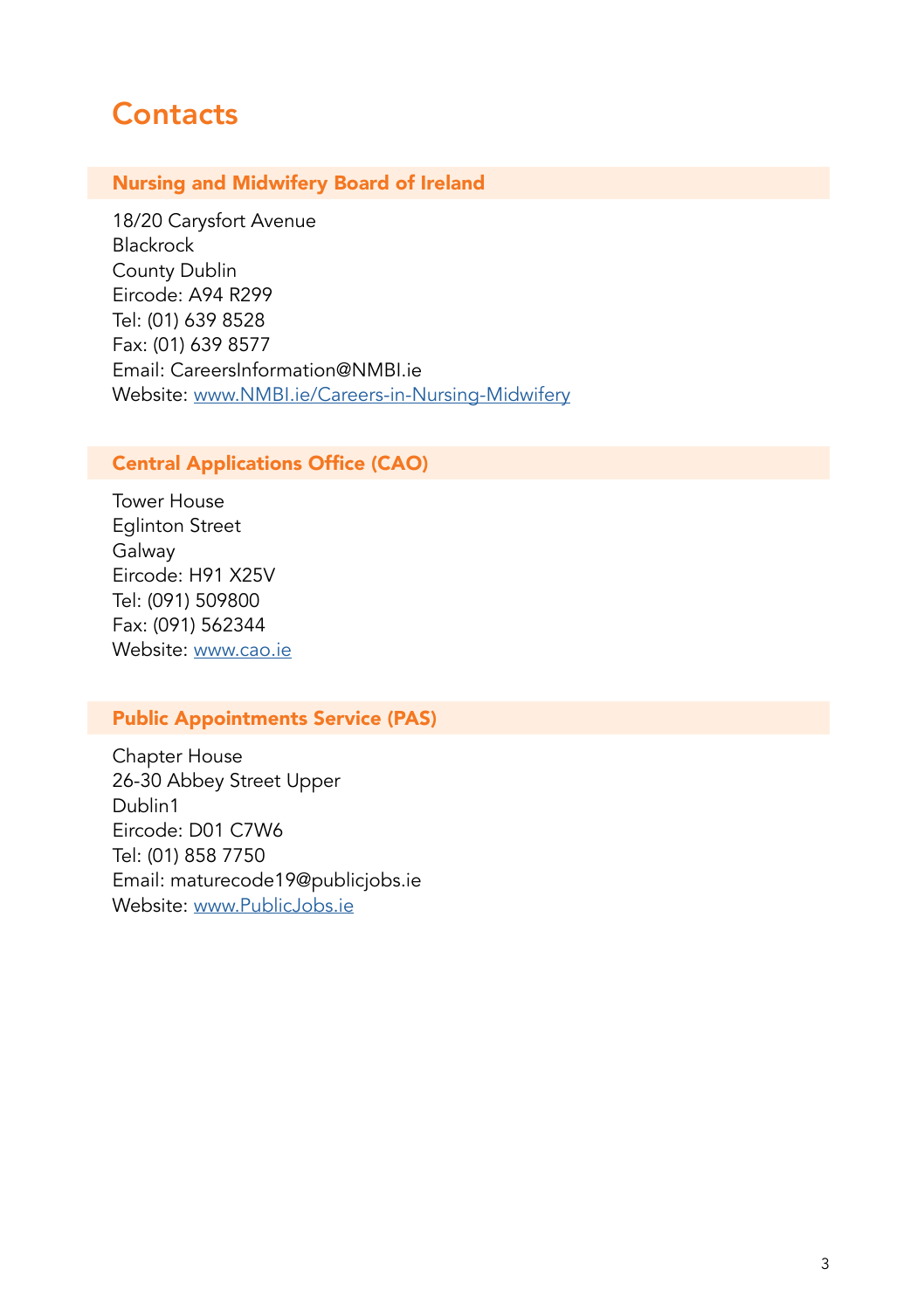# **Contents**

|           | Nursing and Midwifery Board of Ireland<br>Candidate Register<br>Careers function                    | 7<br>$\overline{7}$<br>8 |
|-----------|-----------------------------------------------------------------------------------------------------|--------------------------|
| Section 1 | Nursing and Midwifery - An Overview<br>Nursing<br>Midwifery<br>Core Values of Nursing and Midwifery | 9<br>9<br>9<br>10        |
|           | Scope of Nursing and Midwifery Practice<br>Are you suitable to a career in nursing or midwifery?    | 10<br>11                 |
| Section 2 | Pre-Registration Honours Degree Programmes in Nursing<br>and Midwifery                              | 12 <sup>2</sup>          |
|           | Programmes leading to Registration with NMBI                                                        | 12                       |
|           | Number of Programmes and Places                                                                     | 12                       |
|           | Pre-registration honours degree programmes                                                          | 13                       |
|           | List of all 44 pre-registration programmes                                                          | 14                       |
|           | Programme Purpose                                                                                   | 16                       |
|           | Programme Structure                                                                                 | 16                       |
|           | Competencies                                                                                        | 19                       |
| Section 3 | <b>Making an Application</b>                                                                        | 21                       |
|           | Applying to the CAO                                                                                 | 21                       |
|           | <b>Course Codes</b>                                                                                 | 21                       |
|           | Applying for the Assessment Test                                                                    | 22                       |
|           | Application using HEAR                                                                              | 23                       |
|           | Application using DARE                                                                              | 23<br>23                 |
|           | Change of Mind<br>Offers                                                                            | 24                       |
|           | Allowances and Grants                                                                               | 24                       |
|           |                                                                                                     |                          |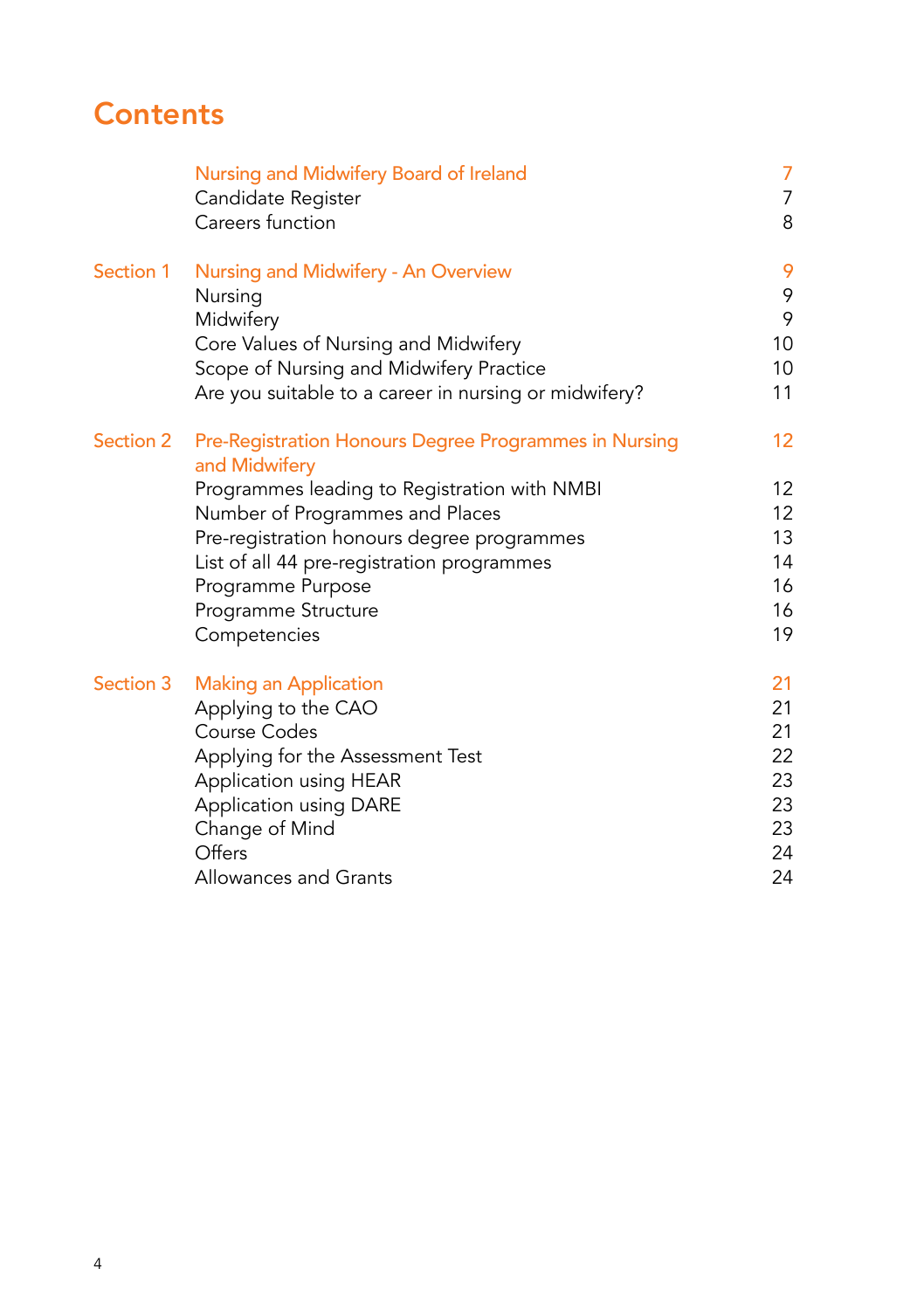| Section 4 | <b>Clinical Component of the Pre-Registration Honours</b><br><b>Degree Programmes</b>   | 25 |
|-----------|-----------------------------------------------------------------------------------------|----|
|           | Children's and General Nursing (Integrated)                                             | 25 |
|           | <b>General Nursing</b>                                                                  | 26 |
|           | Intellectual Disability Nursing                                                         | 27 |
|           | Psychiatric Nursing                                                                     | 28 |
|           | Midwifery                                                                               | 29 |
| Section 5 | Theoretical Component of the Pre-Registration                                           | 31 |
|           | <b>Honours Degree Programmes</b>                                                        |    |
|           | Nursing                                                                                 | 31 |
|           | Midwifery                                                                               | 31 |
|           | Subjects                                                                                | 31 |
| Section 6 | <b>Entry Requirements Common to Mature and Standard</b><br><b>Applicants</b>            | 33 |
|           | Health Requirements                                                                     | 33 |
|           | Garda Vetting                                                                           | 33 |
|           | English Competence                                                                      | 33 |
|           | <b>Additional Capabilities</b>                                                          | 33 |
|           | Non-EU Persons                                                                          | 34 |
|           | Applicants Expressing a Preference for the Adelaide                                     | 34 |
|           | School of Nursing                                                                       |    |
|           | Applicants who are attending or who have attended a<br>third-level programme in Ireland | 35 |
|           | Note to All Applicants                                                                  | 35 |
| Section 7 | <b>Entry Requirements Specific to Mature Applicants</b>                                 | 36 |
|           | Overview                                                                                | 36 |
|           | The Assessment Test                                                                     | 36 |
|           | Proceeding in the Competition                                                           | 36 |
|           | Timetable for Mature Applicants 2019                                                    | 37 |
|           | Sponsorship for Public Health Service Employees wishing                                 | 38 |
|           | to train as nurses/midwives                                                             |    |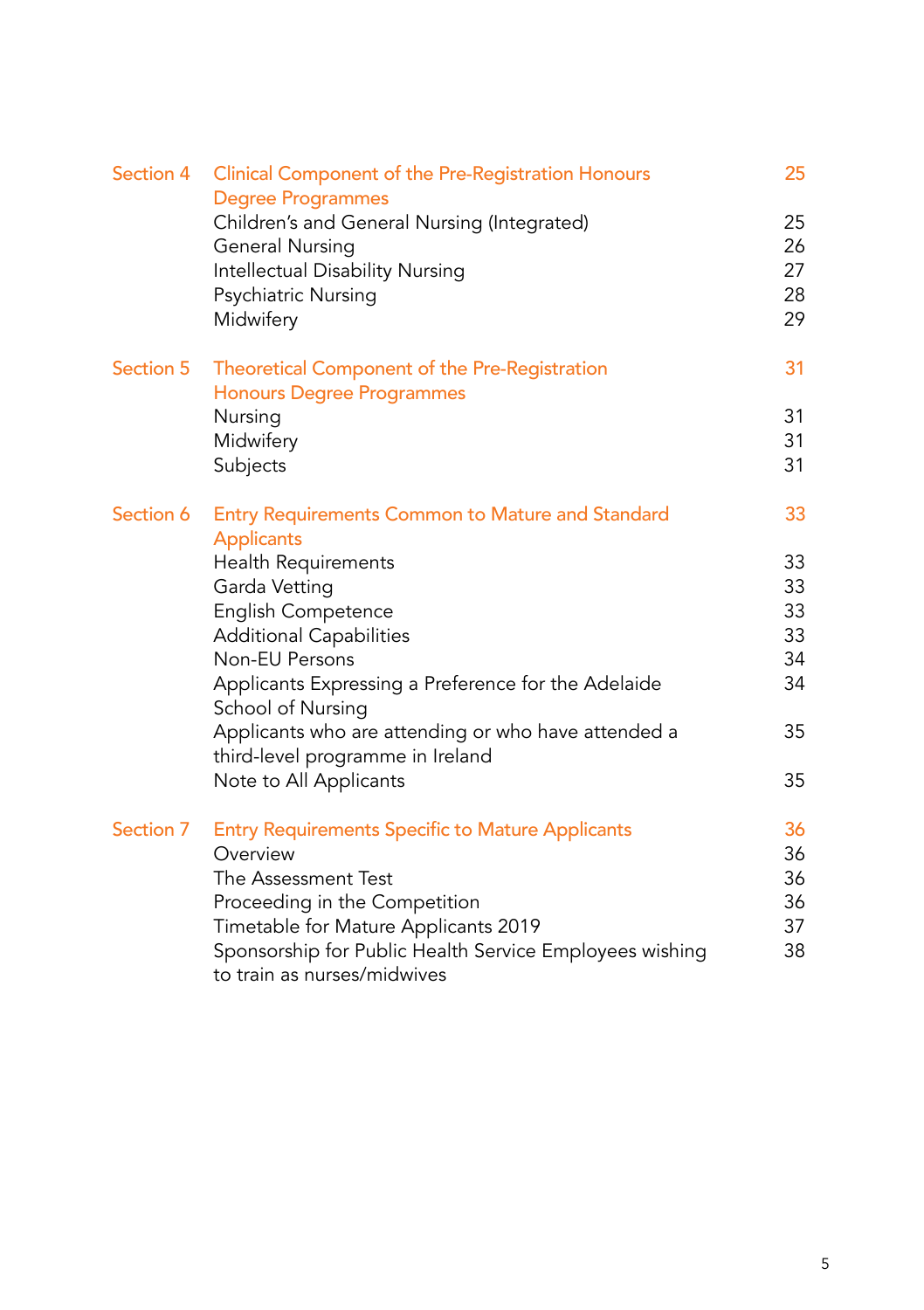| Section 8 | <b>Entry Requirements Specific to Standard Applicants</b>                                            | 39 |
|-----------|------------------------------------------------------------------------------------------------------|----|
|           | <b>NMBI Education Entry Requirements</b>                                                             | 39 |
|           | Higher Education Institutions Education Entry Requirements                                           | 40 |
|           | The National University of Ireland (NUI) Colleges                                                    | 41 |
|           | <b>Accumulation of Results</b>                                                                       | 41 |
|           | <b>Equivalent Qualifications</b>                                                                     | 41 |
|           | Quality and Qualifications Ireland (QQI)                                                             | 42 |
|           | Nursing & Midwifery Degree Programmes via Further Education<br>and Training (FET) awards made by QQI | 42 |
|           | Leaving Certificate Vocational Programme (LCVP)                                                      | 43 |
|           | Points Scoring Republic of Ireland Leaving Certificate<br>Examination                                | 43 |
|           | Points for Standard Applicants 2013-2017                                                             | 44 |
| Section 9 | <b>Further Registration Education Opportunities</b>                                                  | 46 |
|           | <b>Following Initial Registration</b>                                                                |    |
|           | Post Registration Programmes                                                                         | 46 |
|           | Children's Nursing: Post Registration                                                                | 46 |
|           | Midwifery: Post Registration                                                                         | 47 |
|           | Psychiatric Nursing: Post Registration                                                               | 47 |
|           | <b>Nurse Tutor</b>                                                                                   | 48 |
|           | Public Health Nursing                                                                                | 48 |
|           | Nurse Prescriber                                                                                     | 48 |
|           | Advanced Nurse Practitioner and Advanced                                                             | 49 |
|           | Midwife Practitioner                                                                                 |    |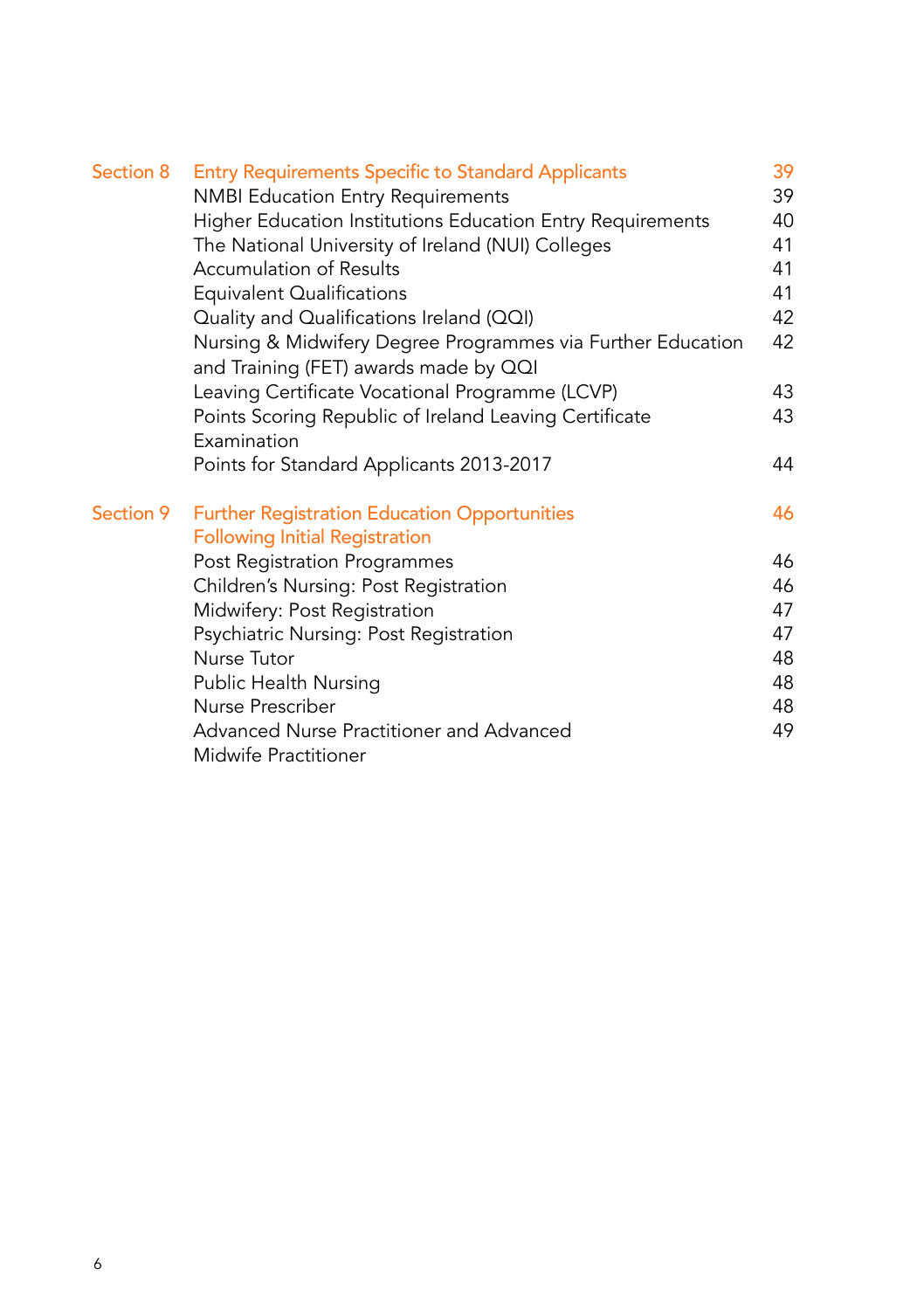# NURSING AND MIDWIFERY BOARD OF IRELAND (NMBI)

NMBI, formerly An Bord Altranais, is the independent, statutory organisation which regulates the nursing and midwifery professions in Ireland. The legal obligation of the Board is to protect the public in its dealing with nurses and midwives and the integrity of the practice of nursing and midwifery through the promotion of high standards of professional education, training and practice and professional conduct among nurses and midwives.

One way in which NMBI safeguards the public is by keeping a register of all registered nurses and registered midwives in Ireland. It is illegal to practice in Ireland as a nurse or a midwife unless you are on the NMBI register. NMBI also maintains an additional register called the Candidate Register.

The Nurses and Midwives Act 2011 defines a "candidate" as a person who is following a course of study or a period of adaptation leading to first time registration with the Board.

## Candidate Register

In preparation for the professional dimension of the programme, a student will be required, within 30 days of commencing the programme, to have her/his name entered on the Candidate Register of NMBI.

For more details please visit our website at [www.NMBI.ie/Registration/Candidates](http://www.NMBI.ie/Registration/Candidates); or for information to be contained in the candidate register, refer to the *Nurses and Midwives (Candidate Register) Rules 2018* (S.I. No. 217 of 2018) at [www.irishstatutebook.ie/eli/2018/si/217/made/en/pdf](http://www.irishstatutebook.ie/eli/2018/si/217/made/en/pdf)

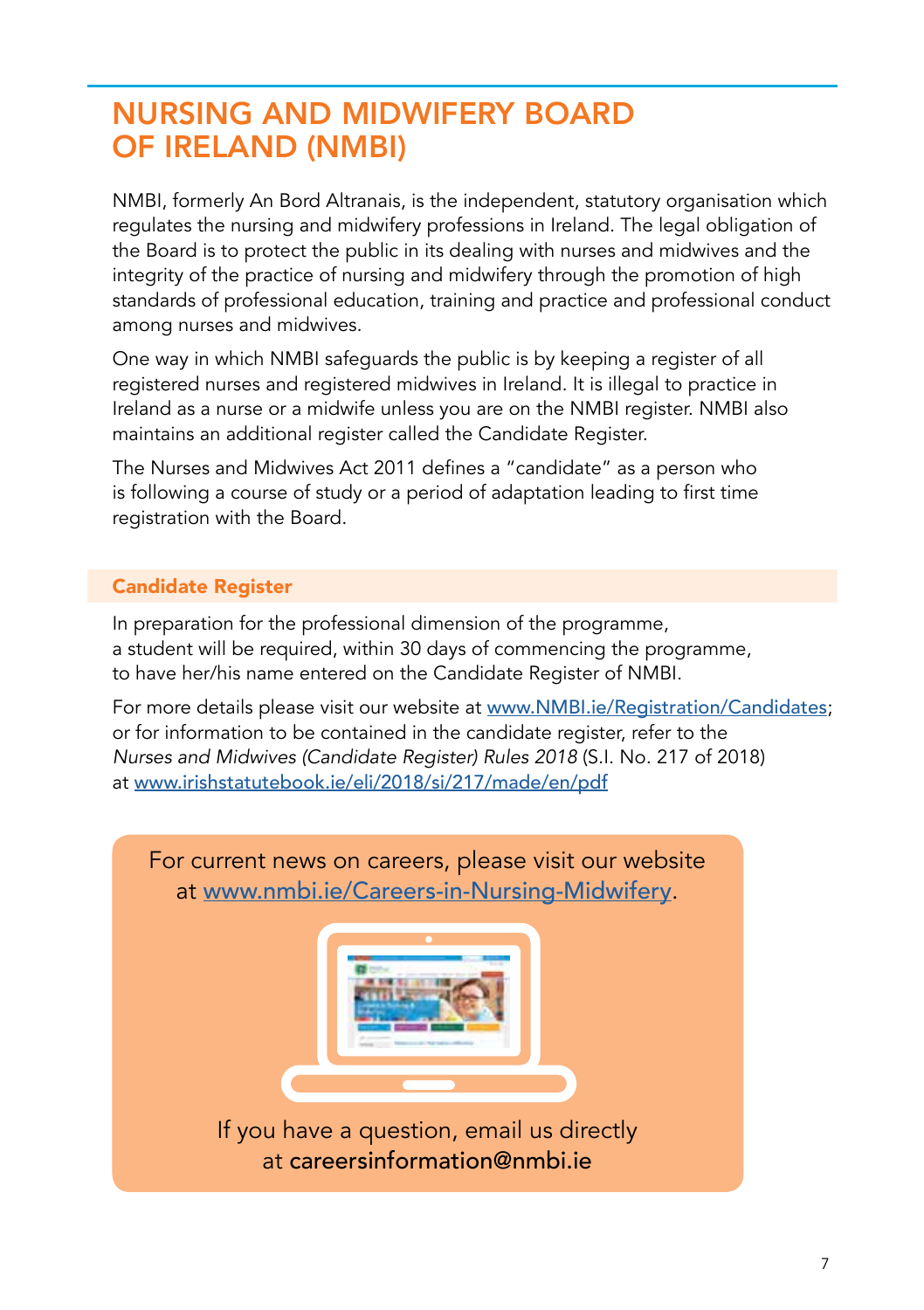#### Careers function within NMBI

Under the Nurses and Midwives Act 2011, Section 85 (8), the Board's duty in relation to careers is as follows:

*"the Board shall, in consultation with the Health Service Executive and such other*  appropriate bodies as the Board thinks fit, make available career information on nursing and midwifery, including information on education and training."

NMBI provides information on careers to three important populations. Firstly, to those who are interested in becoming a nurse or a midwife, such as second level leaving certificate students, post leaving certificate students or mature applicants. Secondly, we provide information to those who have already completed their education and training and following registration as a registered nurse or registered midwife are now considering future career pathways that exist within the professions. The final group consists of relevant stakeholders who are involved in the education, training, support and counselling of these groups, such as lecturers, guidance counsellors, staff at health care agencies and parents.

NMBI also manages the selection process of mature applicants to nursing and midwifery programmes. See section 3.

In this booklet, you will come across different terms to describe the nursing and midwifery programmes (courses) that are available. These terms mean:

- Higher Education Institutions (HEIs):
- These are the universities/colleges where the programmes are delivered. There are 13 HEIs across the country that deliver undergraduate nursing and midwifery programmes (see pages 14-15 for list).
- Pre-registration education programme (undergraduate): This is a 4 year honours degree programme (4.5 years for Integrated) that upon successful completion, will lead to registration in one of the divisions of the register held by NMBI and allows you to legally practice as a registered nurse or midwife in Ireland (see pages 14-15 for list).
- Post registration education programme: This is any programme that is completed following successful completion of an undergraduate programme as a registered nurse or midwife. Some of these programmes can lead to additional registration (see section 9) or may be further education in an area you wish to specialise in. NMBI maintains a database of all courses it has approved and you can access these on our website www.NMBI.ie/Education/post-registration-courses.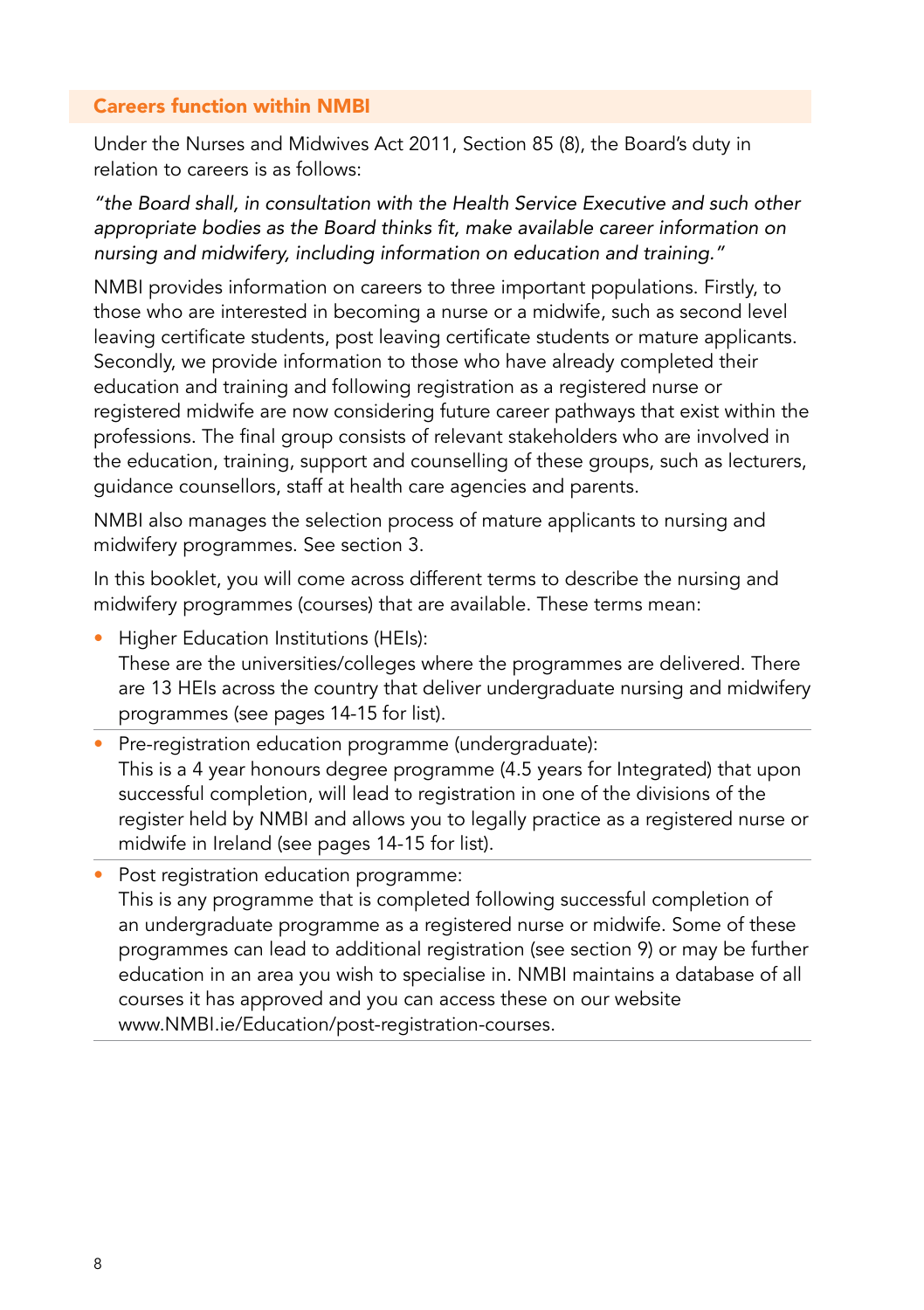# SECTION 1 Nursing And Midwifery – An Overview

This section provides you with an overview of nursing and midwifery and the core values of the professions. Whilst this will help you get a better understanding about nursing and midwifery, we have also developed a tool that will assist you in deciding if you would be suitable to a career in nursing or midwifery.

## **Nursing**

Nursing encompasses autonomous and collaborative care of individuals of all ages, families, groups and communities, sick or well and in all settings. Nursing includes the promotion of health, prevention of illness, and the care of ill, disabled people and those requiring end of life care. Advocacy, promotion of a safe environment, research, participation in shaping health policy and in patient and health systems management, and education are also key nursing roles (International Council of Nurses, 2010).

# **Midwifery**

The definition of a midwife adapted from the International Confederation of Midwives' and adopted by NMBI is:

*"a person who has successfully completed a midwifery education programme that is duly recognised in the country where it is located; who has acquired the requisite*  qualifications to be registered and/or legally licensed to practise midwifery and *use the title 'midwife'; and who demonstrates competency in the practice of midwifery."*

She/he must be able to give the necessary supervision, care and advice to women during pregnancy, labour and the postpartum period, to conduct deliveries on her/ his own responsibility and to care for the newborn and infant.

This care includes preventative measures, the detection of abnormal conditions in mother and child, the procurement of medical assistance and the extension of emergency measures in the absence of medical help.

She/he has an important task in health counselling and education, not only for women but also within the family and the community.

*The work should involve antenatal education and preparation for parenthood and*  extends to certain areas of gynaecology, family planning and child care.

She/he may practise in clinics, health units, and domiciliary conditions or in any *other service* (ICM, 2011)*.*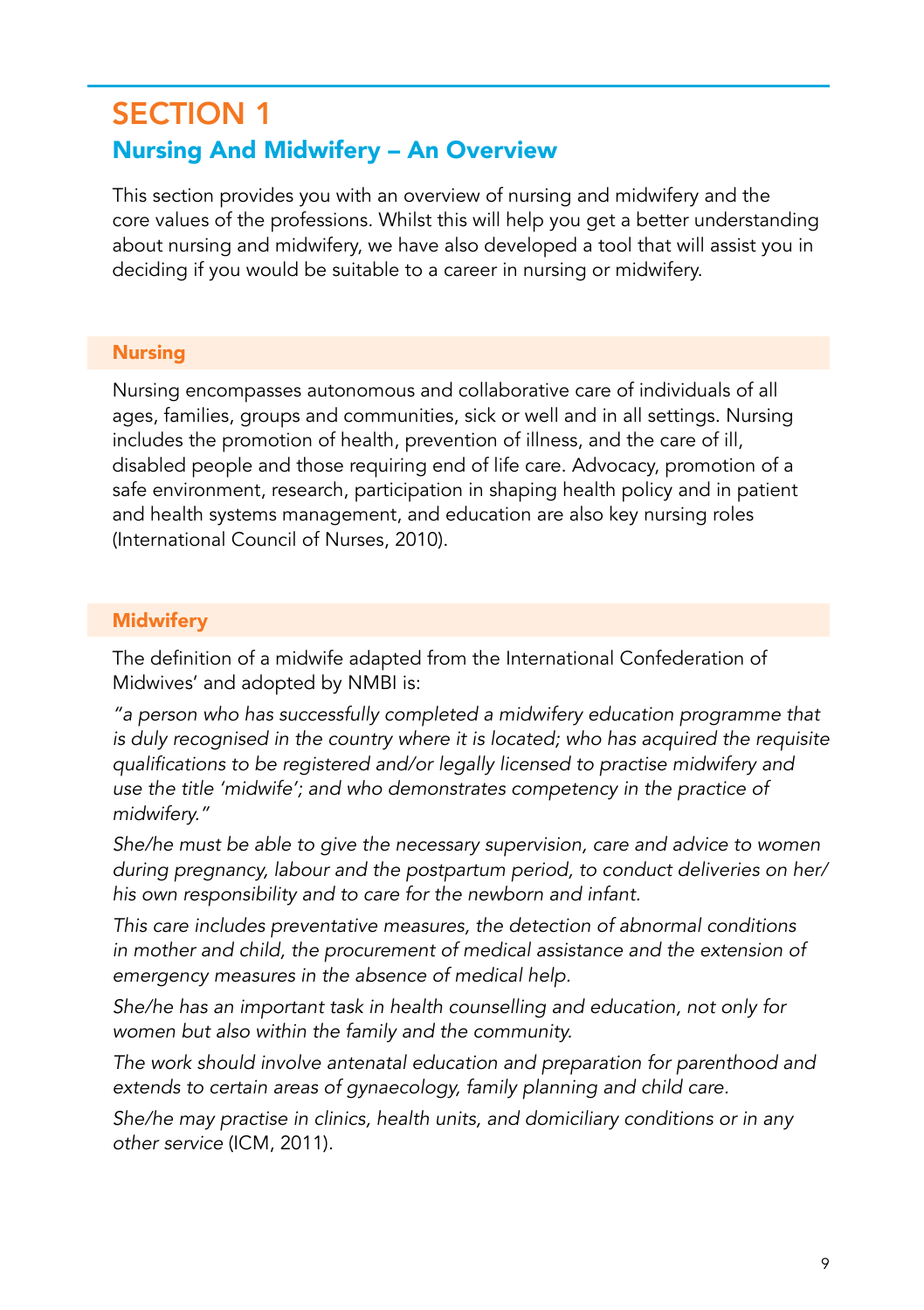#### Core Values of Nursing and Midwifery

Three core values Compassion, Care and Commitment inform decision-making by guiding each nurse and midwife to deliver safe and effective care. Compassionate nursing and midwifery practice is characterised by an appreciation, sensitivity, gentleness, and deep concern that demonstrates an understanding of the person. Care is the essence of nursing and midwifery practice and is defined as a cluster of practices performed competently. Commitment is associated with professional courage to do the right thing for people (Department of Health,Office of the Chief Nursing Officer, Position Paper One, Values for Nurses and Midwives in Ireland, June 2016).

#### Scope of Nursing and Midwifery Practice - For Registered Nurses and **Midwives**

The scope of nursing and midwifery practice in the Republic of Ireland is the range of roles, functions, responsibilities and activities that a nurse/midwife is educated, competent, and has authority to perform. Scope of practice for nurses and midwives is determined by legislation, European Union (EU) directives, international developments, social policy, national and local guidelines, education and the individual practitioner's levels of competence.

Competence is the attainment of knowledge, intellectual capacities, practice skills, integrity and professional and ethical values required for safe, accountable and effective practice as a registered nurse or registered midwife.

NMBI published a Scope of Nursing and Midwifery Practice Framework (NMBI, 2015), the purpose of which is to provide nurses and midwives with professional guidance and support on matters relating to the scope of their clinical practice. It incorporates a flowchart to help nurses and midwives to define and make decisions about their own scope of practice.

Nursing and midwifery practice is underpinned by values that guide the way in which nursing or midwifery care is delivered.

The Framework along with the Code of Professional Conduct and Ethics for Registered Nurses and Registered Midwives (the Code) describes the key values for the professions. These include:

- Nursing and midwifery care combine art and science. This care is holistic in nature, grounded in an understanding of the social, emotional, cultural, spiritual, psychological and physical experiences of patients, and is based upon the best available research and experiential evidence.
- Fundamental to nursing practice is the therapeutic relationship between the nurse and the patient that is based on open communication, trust, understanding, compassion and kindness and serves to empower the patient *to make life choices.*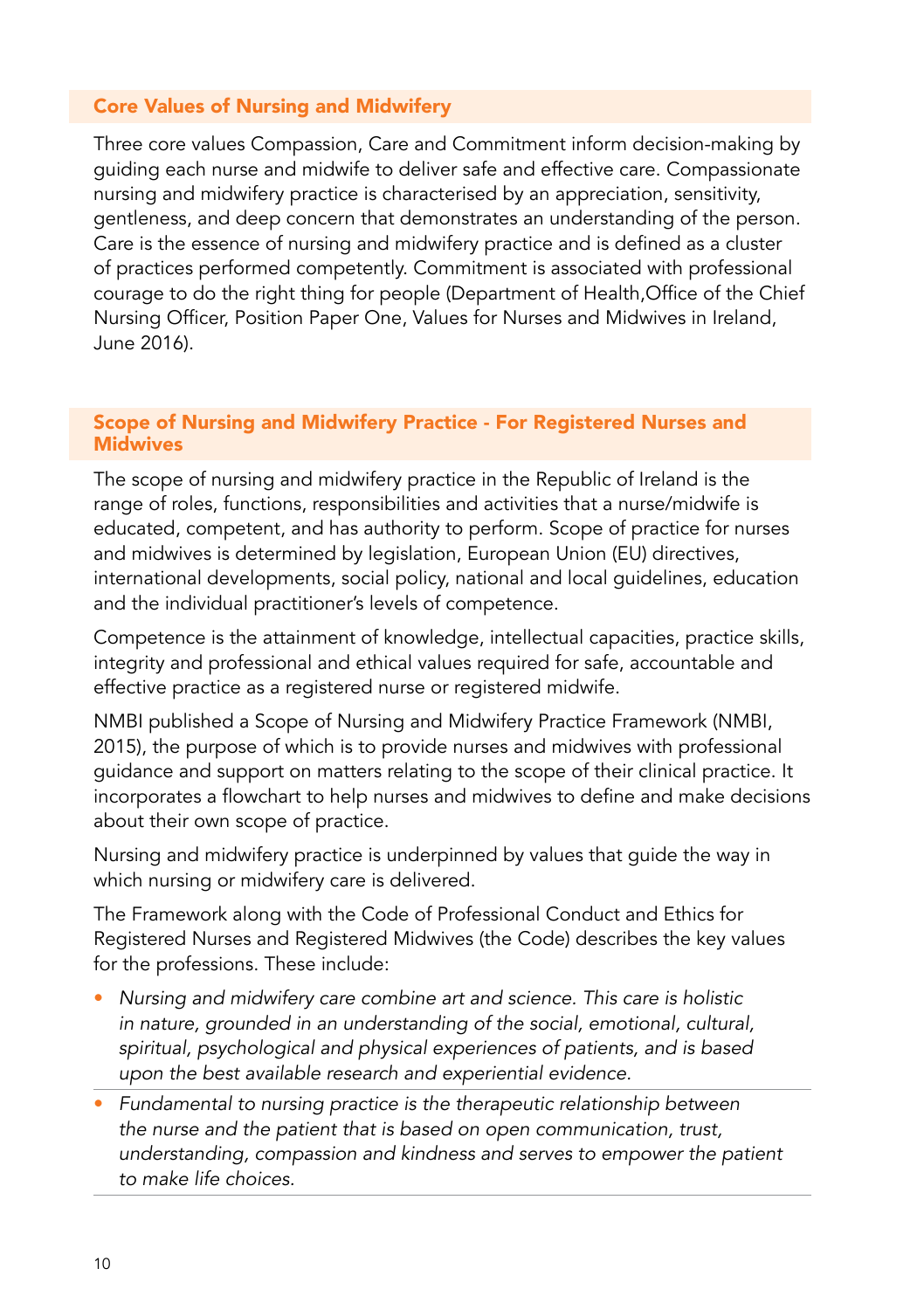- Fundamental to midwifery practice is the provision of safe, competent, kind and compassionate care which is informed by the best available evidence, the midwife's own expertise and the experiences, preferences and values of the *woman.*
- The primary motivation for practice must be for the overall benefit and needs of patients by respecting their dignity and rights, and by promoting and *maintaining patient safety and providing quality healthcare.*
- Nursing and midwifery practice must always be based on the principles *of professional conduct stated in the latest edition of the Code of Professional Conduct and Ethics for Registered Nurses and Registered Midwives*  (NMBI, 2014).

To read the Framework and the Code please refer to our website [www.NMBI.ie/Standards-Guidance](http://www.NMBI.ie/Standards-Guidance)

#### Are you suitable to a career in nursing or midwifery?

The Public Appointments Service (PAS) has developed a self-assessment questionnaire for prospective nursing and midwifery students. The questionnaire will assist both second level students and mature applicants to establish if their interests, abilities and expectations match the role of a student nurse or midwife.

To view the QST, go to: [www.NMBI.ie/Careers-in-Nursing-Midwifery](http://www.NMBI.ie/Careers-in-Nursing-Midwifery)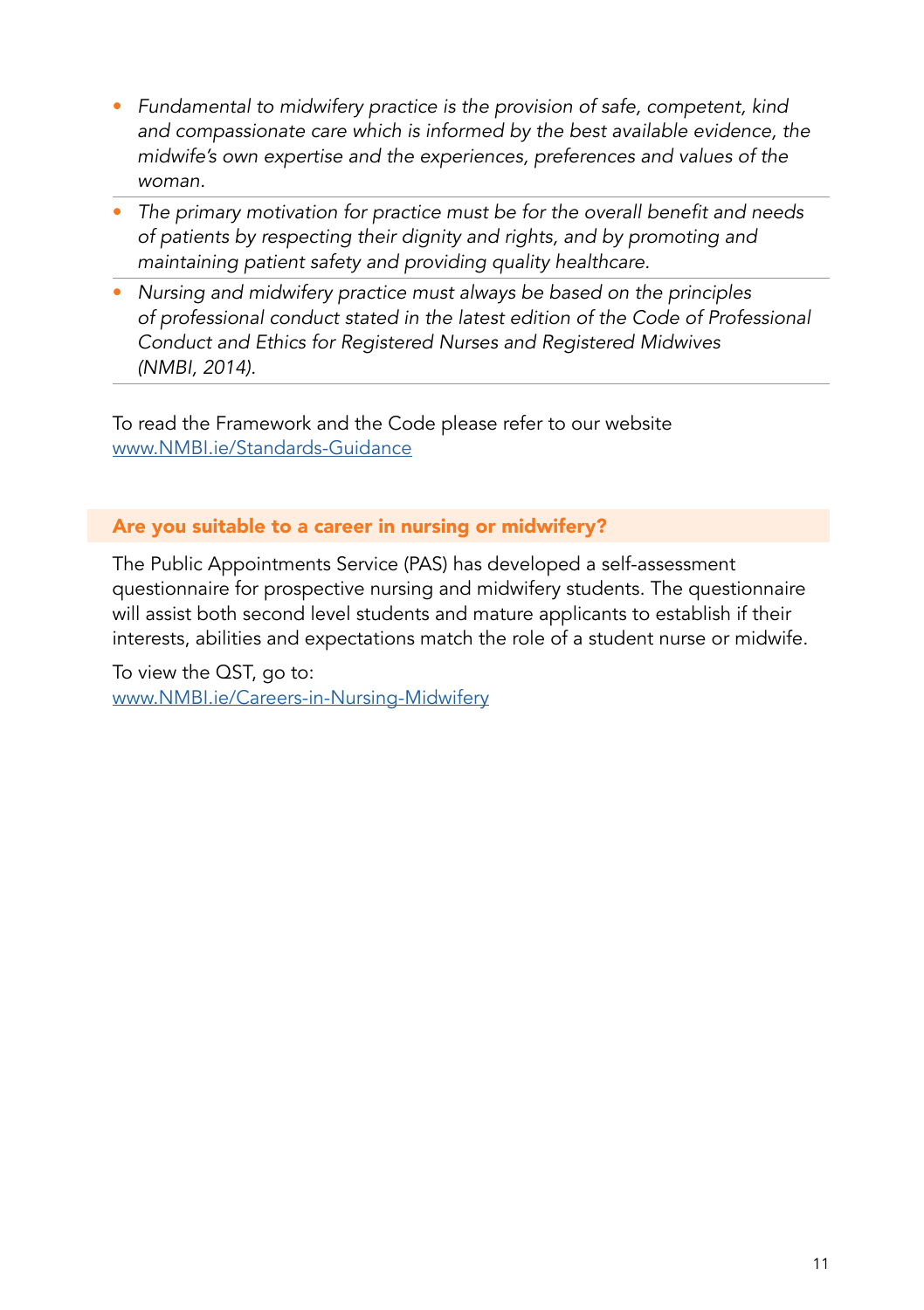# SECTION 2 Pre-Registration Honours Degree Programmes

#### Programmes leading to Registration with NMBI

There is a total of 44 pre-registration honours degree programmes in Ireland. These programmes are divided into five different disciplines and each leads to a specific registration (see table below). The five disciplines are: Children's and General (Integrated); General Nursing; Intellectual Disability Nursing; Psychiatric Nursing and Midwifery. All 44 programmes are Honours Bachelor's Degree programmes at level 8 on the NFQ. The academic award is Bachelor of Science (BSc).

#### Number of Programmes and Places

The total number of places on the 44 programmes is 1832. The number of places was increased in 2016 to 1630 (Psychiatric Nursing was allocated an extra 60 places). The number of places was increased again for the 2017 intake, with an additional 200 places being allocated to nursing courses.

| Programme Duration Leading to<br>Title       |           | Registration                                                                                  | Number of<br>programmes | <b>Number</b><br>of places | Quota of<br>places for<br>mature<br>applicants* | <b>Number</b><br>of HEIs | <b>Number</b><br>of main<br>healthcare<br>agencies |
|----------------------------------------------|-----------|-----------------------------------------------------------------------------------------------|-------------------------|----------------------------|-------------------------------------------------|--------------------------|----------------------------------------------------|
| Children's<br>and<br>General<br>(Integrated) | $4.5$ yrs | Registered<br>Children's<br><b>Nurse</b><br>(RCN) and<br>Registered<br>General<br>Nurse (RGN) | $\overline{4}$          | 130                        | 15%                                             | $\overline{4}$           | $\overline{4}$                                     |
| General<br>Nursing                           | 4 yrs     | Registered<br>General<br><b>Nurse</b><br>(RGN)                                                | 14                      | 925                        | 15%                                             | 13                       | 22                                                 |
| Intellectual 4 yrs<br>Disability<br>Nursing  |           | Registered<br><b>Nurse</b><br>Intellectual<br>Disability<br>(RNID)                            | 8                       | 210                        | 35%                                             | 8                        | 10                                                 |
|                                              |           |                                                                                               |                         |                            |                                                 |                          |                                                    |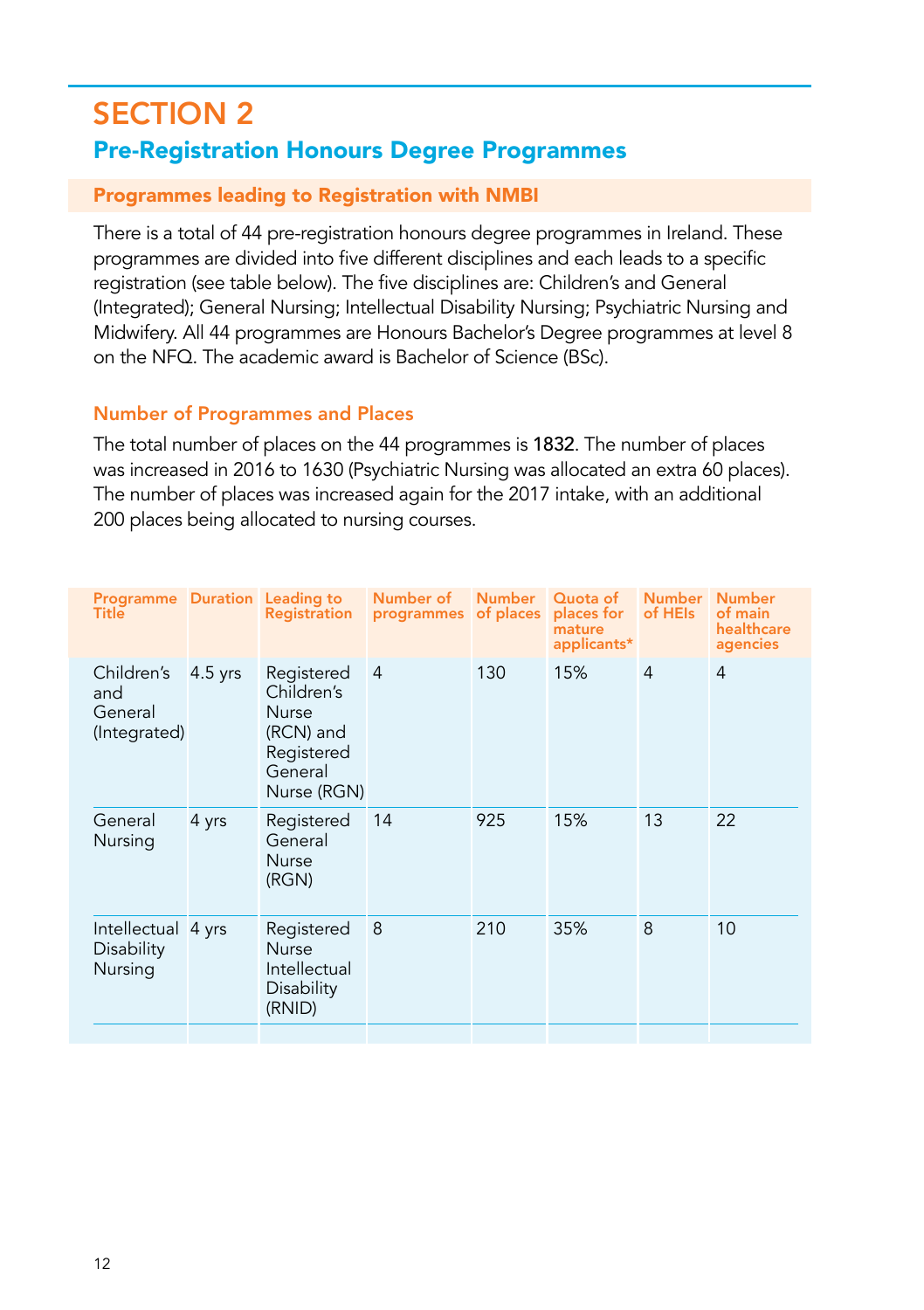| <b>Programme</b> Duration Leading to<br>Title |       | Registration                             | Number of<br>programmes of places places for of HEIs | <b>Number</b> | <b>Quota of</b><br>mature<br>applicants* |    | Number Number<br>of main<br>healthcare<br>agencies |
|-----------------------------------------------|-------|------------------------------------------|------------------------------------------------------|---------------|------------------------------------------|----|----------------------------------------------------|
| Psychiatric 4 yrs<br>Nursing <sup>1</sup>     |       | Registered<br>Psychiatric<br>Nurse (RPN) | 12                                                   | 423           | 35%                                      | 12 | 14                                                 |
| Midwifery                                     | 4 yrs | Registered<br>Midwife<br>(RM)            | 6                                                    | 144           | 20%                                      | 6  | 7                                                  |

\* This is a dynamic quota and it may vary. 1 This is also called Mental Health Nursing in some HEIs.

#### Pre-registration Honours Degree Programmes in Nursing and Midwifery

The table on the next page gives details of the 13 HEIs offering the 44 preregistration honours degree programmes, together with the associated main healthcare agencies, and the number of places per programme. The healthcare agencies are where you will complete the clinical part of the programme.

Although the main associated healthcare agencies are listed, it should be noted that other healthcare agencies may also be used for clinical placements. Such healthcare agencies may be a considerable distance from those listed in the table. Contact the HEIs for further details.

In the situation where more than one healthcare agency associated with a HEI has the same course code, the allocation to clinical placements will be decided locally. Check with the HEI concerned.

It is essential to use the correct course code when making an application.

Check CAO website for any changes to programme details.

In relation to the Children's and General (Integrated) nursing programmes, the table only indicates the children's healthcare agencies concerned. Clinical placements for General Nursing will be allocated by the general healthcare agencies associated with the HEI.

Please refer to our website for full details of all approved nursing and midwifery courses [www.NMBI.ie/Education/Undergraduate-programmes](http://www.NMBI.ie/Education/Undergraduate-programmes)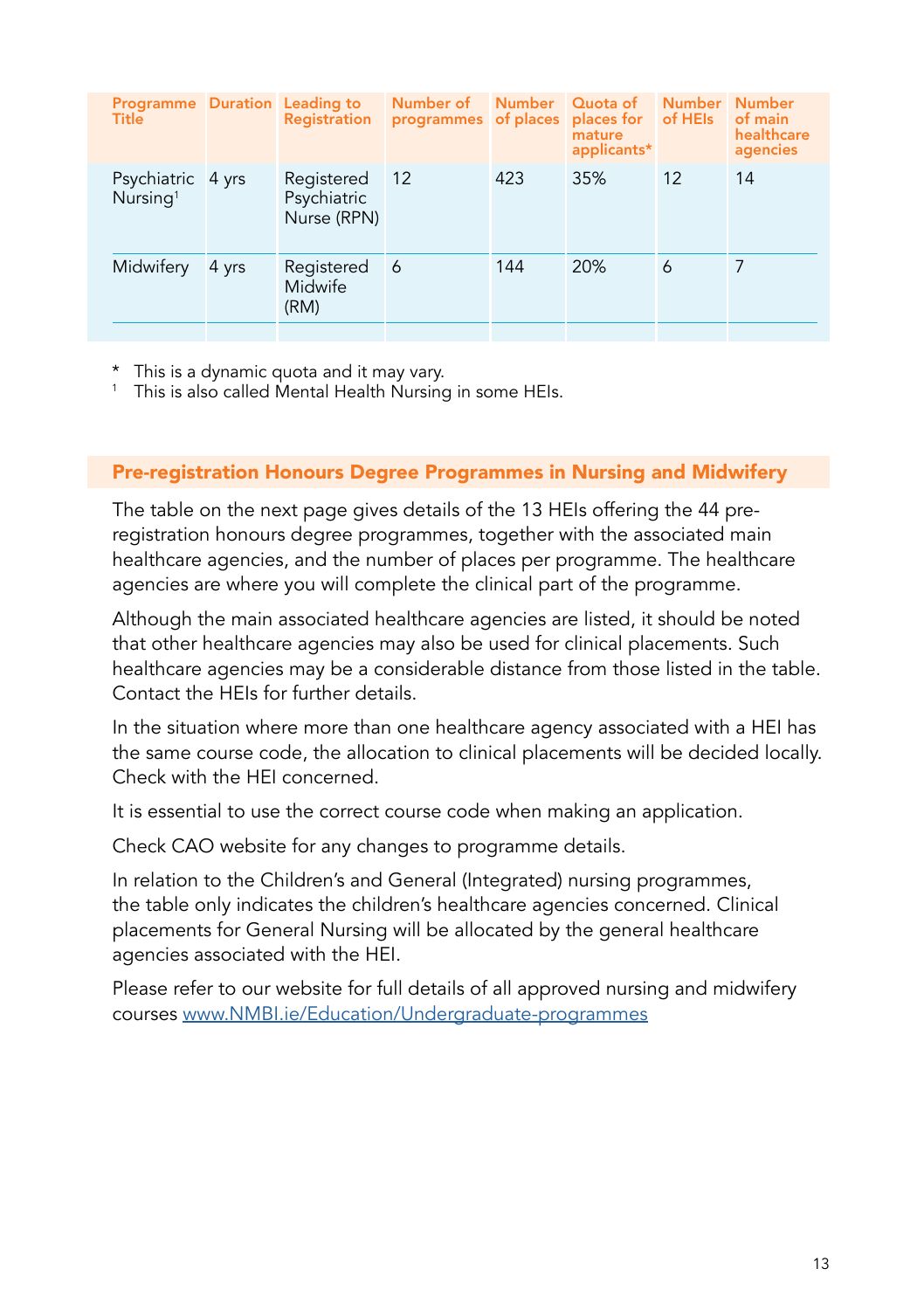|          | li<br>No. Hi           | <b>Healthcare Agencies</b>                                            | <b>Places</b>   | Course                            |
|----------|------------------------|-----------------------------------------------------------------------|-----------------|-----------------------------------|
|          | Athlone IT             | HSE Midland Area General Nursing Services                             | 42              | General                           |
|          | (090) 646 8000         | HSE Midland Area Psychiatric Nursing Services                         | 26              | Psychiatric                       |
| $\sim$   | Dublin City University | Children's University Hospital Temple Street                          | 38              | Children's & General (Integrated) |
|          | (01) 700 5000          | Beaumont Hospital, Beaumont, Dublin 9                                 | 68              | General                           |
|          |                        | Connolly Hospital, Blanchardstown, Dublin 15                          | $\frac{9}{2}$   |                                   |
|          |                        | St Joseph's Intellectual Disability Services, Portrane, County Dublin | $\overline{17}$ | Intellectual Disability           |
|          |                        | Daughter's of Charity Intellectual Disability Services, Dublin        | 27              |                                   |
|          |                        | North Dublin Mental Health Services, HSE                              | 22              | Psychiatric                       |
|          |                        | Dublin North City Mental Health Services, HSE                         | 22              |                                   |
|          |                        | St Vincent's Hospital, Fairview                                       | $\overline{21}$ |                                   |
| 3        | Dundalk IT             | HSE Dublin North East, General Nursing Services                       | 46              | General                           |
|          | (042) 937 0200         | St John of God North East Services, and HSE, Dublin North East,       |                 |                                   |
|          |                        | Intellectual Disability Services                                      | 25              | Intellectual Disability           |
|          |                        | HSE Dublin North East and North West, Maternity Services              | 20              | Midwifery                         |
|          |                        | HSE Dublin North East, Mental Health Services                         | $\overline{31}$ | Psychiatric                       |
| 4        | Galway-Mayo IT         | Mayo University Hospital, Castlebar                                   | $\overline{31}$ | General                           |
|          | (094) 902 5700         | Mayo Mental Health Services, Mayo University Hospital                 | 26              | Psychiatric                       |
| ഥ        | IT Tralee              | University Hospital, Kerry                                            | 56              | General                           |
|          | $(066)$ 714 5600       | HSE Southern Psychiatric Nursing Services                             | $\delta$        | Psychiatric                       |
| $\circ$  | Letterkenny IT         | etterkenny General Hospital, County Donegal                           | $\overline{31}$ | General                           |
|          | $(074)$ 918 6000       | Intellectual Disability Services, Donegal                             | 20              | Intellectual Disability           |
|          |                        | Donegal Mental Health Services                                        | $\frac{6}{1}$   | Psychiatric                       |
|          |                        | Sligo/Leitrim Mental Health Services                                  | $\frac{6}{1}$   |                                   |
|          | <b>UIU</b>             | Galway University Hospitals                                           | 69              | General                           |
|          | (091) 524411           | Portiuncula Hospital, Ballinasloe, County Galway                      |                 |                                   |
|          |                        | University College Hospital Galway                                    | $\overline{20}$ | Midwifery                         |
|          |                        | HSE West Psychiatric Nursing Services                                 | 27              | Psychiatric                       |
| $\infty$ | St Angela's College    | Sligo Regional Hospital                                               | 35              | General                           |
|          | $(071)$ 914 7285       | HSE Cregg Services, Sligo                                             | $\overline{20}$ | Intellectual Disability           |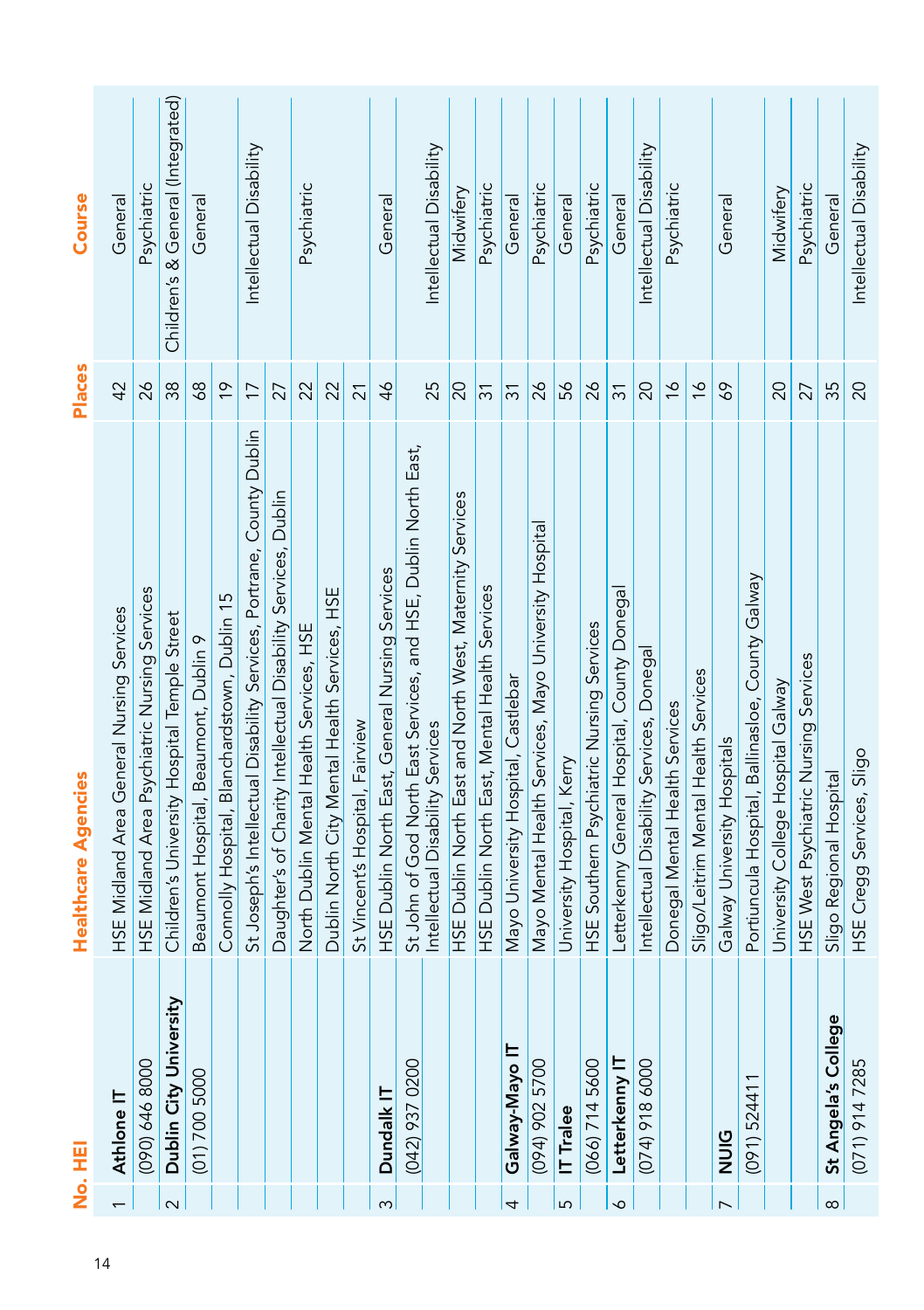| $\circ$        | Trinity          | The National Children's Hospital, Tallaght, Dublin 24                                   | 26                       | Children's & General (Integrated) |
|----------------|------------------|-----------------------------------------------------------------------------------------|--------------------------|-----------------------------------|
|                | (01) 896 1000    | Adelaide Hospital, Tallaght, Dublin 24                                                  | 33                       | Genera                            |
|                |                  | Meath Hospital, Tallaght, Dublin 24                                                     | 33                       |                                   |
|                |                  | St James's Hospital, Dublin 8                                                           | 76                       |                                   |
|                |                  | Muiriosa Foundation, Moore Abbey, Monasterevin, County Kildare                          | $\overline{17}$          | Intellectual Disability           |
|                |                  | Stewart's Care Services Limited, Palmerstown, Dublin 20                                 | 15                       |                                   |
|                |                  | Coombe Women and Infants University Hospital, Dublin 8                                  | 22                       | Midwifery                         |
|                |                  | Rotunda Hospital, Dublin 1                                                              | 22                       |                                   |
|                |                  | HSE South & West Dublin, Kildare, Wicklow, Mental Health Services                       | $\overline{Q}$           | Psychiatric                       |
|                |                  | St Patrick's Mental Health Services, James's Street, Dublin 8                           | $\frac{6}{1}$            |                                   |
| $\overline{C}$ | UCC              | Cork University Hospital                                                                | 24                       | Children's & General (Integrated) |
|                | $(021)$ 490 3000 | Bons Secours Hospital, Cork                                                             | $\frac{6}{1}$            | General                           |
|                |                  | Cork University Hospital                                                                | 56                       |                                   |
|                |                  | Mercy University Hospital, Cork                                                         | 23                       |                                   |
|                |                  | South Infirmary Victoria University Hospital                                            | $\frac{5}{2}$            |                                   |
|                |                  | COPE Foundation, Cork                                                                   | 24                       | Intellectual Disability           |
|                |                  | HSE South, Cork University Maternity Hospital, Cork                                     | 20                       | Midwifery                         |
|                |                  | HSE South, Psychiatric Nursing Services                                                 | $\overline{3}$           | Psychiatric                       |
| $\overline{1}$ | go               | Our Lady's Children's Hospital, Crumlin, Dublin 12                                      | 42                       | Children's & General (Integrated) |
|                | $(01)$ 716 6407  | Mater Misericordiae University Hospital, Dublin 7                                       | 69                       | General                           |
|                |                  | St Vincents Healthcare Group, Dublin 4                                                  | 98                       |                                   |
|                |                  | National Maternity Hospital, Holles Street, Dublin 2                                    | 20                       | Midwifery                         |
|                |                  | St John of God Hospital, Stillorgan, County Dublin & HSE                                | 15                       | Psychiatric                       |
|                |                  | HSE Community Healthcare Organisation East (formerly CH06)                              | $\overline{\phantom{0}}$ |                                   |
| $\frac{2}{3}$  | $\exists$        | HSE Mid-Western Region General Nursing Services                                         | 55                       | General                           |
|                | (061) 202700     | Daughters of Charity, St Vincent's Centre, Lisnagry, County Limerick                    | 20                       | Intellectual Disability           |
|                |                  | University Maternity Hospital Limerick                                                  | 20                       | Midwifery                         |
|                |                  | HSE Mid Western Region Psychiatric Nursing Services                                     | $\overline{31}$          | Psychiatric                       |
| $\frac{3}{2}$  | Waterford IT     | HSE South Eastern Region General Nursing Services                                       | 51                       | General                           |
|                | (051) 302000     | HSE South Eastern Region & Voluntary Intellectual Disability<br><b>Nursing Services</b> | 25                       | Intellectual Disability           |
|                |                  | HSE South Eastern Region Psychiatric Nursing Services                                   | 43                       | Psychiatric                       |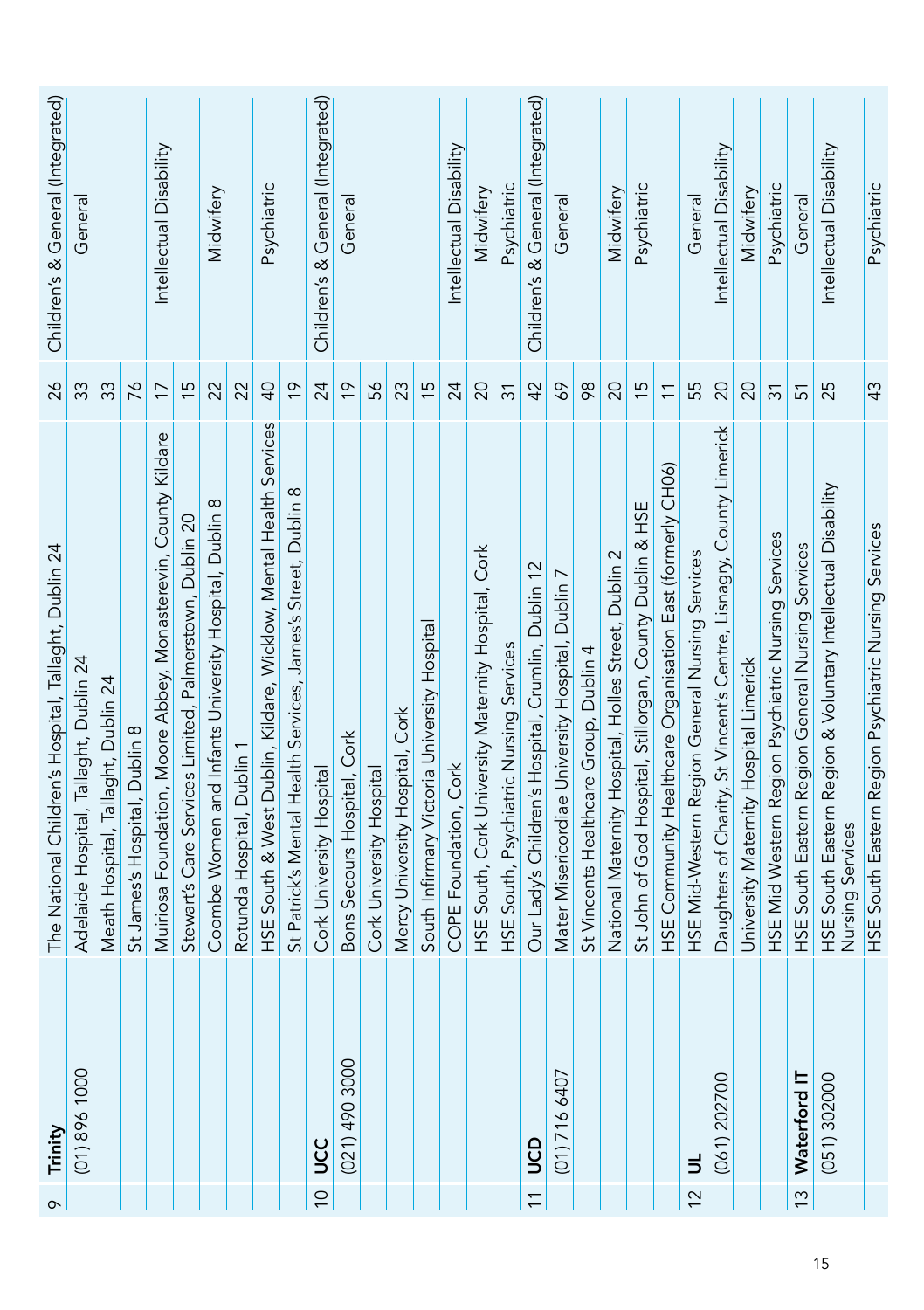#### Purpose of the programmes

#### Nursing

The purpose of the registration education programme is to ensure that on successful completion of the programme the graduate is equipped with the knowledge, understanding, professional attributes and skills necessary to practise as a competent and professional nurse. The overarching aim of the programme is to ensure that the graduate acquires the competences for critical analysis, problem-solving, decision-making, collaborative team-working, leadership, professional scholarship, effective interpersonal communication and reflection that are essential to the art and science of nursing.

#### **Midwifery**

The purpose of midwife registration education programmes is to equip midwifery students with the necessary knowledge and skills and professional behaviours (ICM, 2013) to practise as a competent midwife capable of autonomously carrying out all of the activities of a midwife as set out in the EU Directive (2005/36/EC).

A student engaging in a Pre-Registration Honours Degree Programme is required to observe standards of conduct and behaviour commensurate with the requirements of NMBI to enter the nursing/midwifery profession. Additionally while on clinical placement, students are required to adhere to local policies and requirements.

#### Programme Structure

Having regard for the Directive (2005/36/EC), a minimum number of hours/ weeks in theoretical and clinical instruction must be successfully completed by the student before he/she can apply to register as a nurse or midwife with NMBI.

#### NMBI Total Requirements of the Programmes

| <b>Practice Instruction</b>                       | General, Intellectual Disability,<br><b>Psychiatric and Midwifery</b> | <b>Children and General</b><br>(Integrated) |  |
|---------------------------------------------------|-----------------------------------------------------------------------|---------------------------------------------|--|
| <b>Essential Requirements of</b><br>the Programme | <b>Number of weeks</b>                                                | <b>Number of weeks</b>                      |  |
| Theoretical instruction                           | 63 weeks                                                              | 75 weeks                                    |  |
| Clinical instruction                              | 45 weeks                                                              | 59 weeks                                    |  |
| Internship*                                       | 36 weeks                                                              | 36 weeks                                    |  |
| <b>Total</b>                                      | 144 weeks                                                             | 170 weeks                                   |  |

Inclusive of annual leave.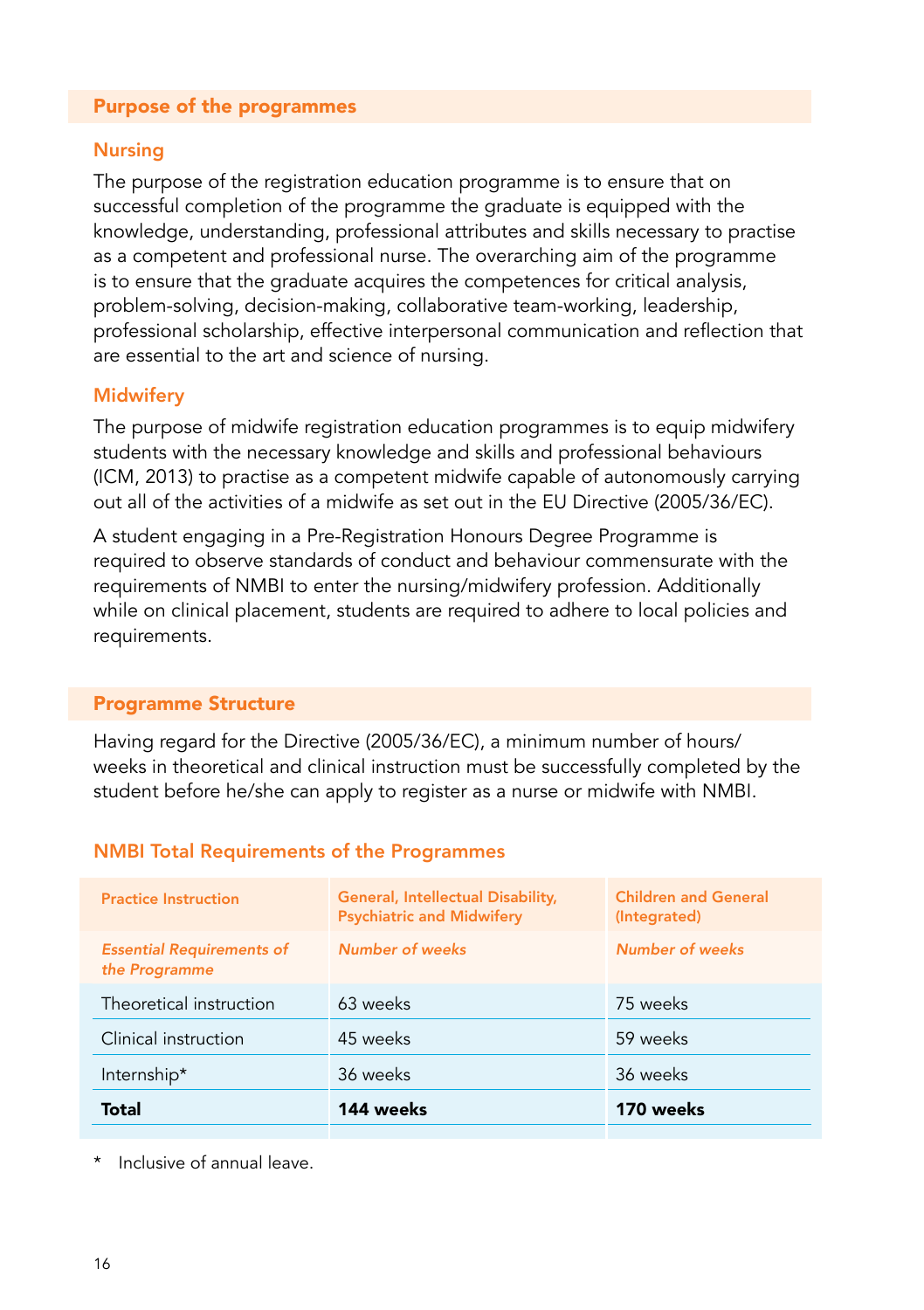Following any interruption\* in the educational programme the higher education institution in partnership with the health care institutions must ensure that the student meets the programme requirements.

Students undertaking the registration education programme have supernumerary status during the programme with the exception of a final placement of 36 weeks internship, which consolidates the completed theoretical component of the programme.

The 36 week rostered clinical placement (internship) takes place during the fourth year and the student will receive a salary (see page 24). Normal third level college holidays do not apply during the internship year.

For full details of the programme structure, contact the relevant HEI.

#### Nursing Programmes enable the student to:

Acquire the knowledge, professional values and discipline specific competences to fulfil the role of the Registered Nurse to deliver safe, high quality, compassionate, ethical, legal and accountable practice across the life spectrum and in diverse health care settings.

Demonstrate knowledge, clinical skills and professional behaviours that are underpinned by the Scope of Nursing and Midwifery Practice Framework (NMBI, 2015) and the Code of Professional Conduct and Ethics for Registered Nurse and Registered Midwives (NMBI, 2014).

Practise as a competent Registered Nurse to assess, plan, prioritise, deliver and evaluate nursing care based on a comprehensive and systematic assessment of health and nursing needs in consultation with the person receiving such care, their representative and the multi-disciplinary team.

#### Midwifery Programmes enable the student to:

Protect and promote the safety and autonomy of the woman and respect her experiences, choices, priorities, beliefs and values.

Protect and promote the normal physiological process of birth.

Practise in line with legislation and professional guidance and be responsible and accountable within their scope of midwifery practice. This encompasses the full range of activities of the midwife as set out in the Directive (2005/36/EC) and the adapted Definition of the Midwife (ICM, 2011) as adopted by NMBI.

Use comprehensive knowledge, skills and professional behaviours to provide safe, competent, kind, compassionate and respectful care to women and their babies before pregnancy, during pregnancy, labour and birth and the postnatal period as identified in the Scope of Nursing and Midwifery Practice (NMBI, 2015).

Work in equal partnership with the woman and her family and establish a relationship of trust and confidentiality.

\* Any leave (other than annual leave and bank holidays) including sick leave, force majeure leave, parental leave, compassion leave and special leave.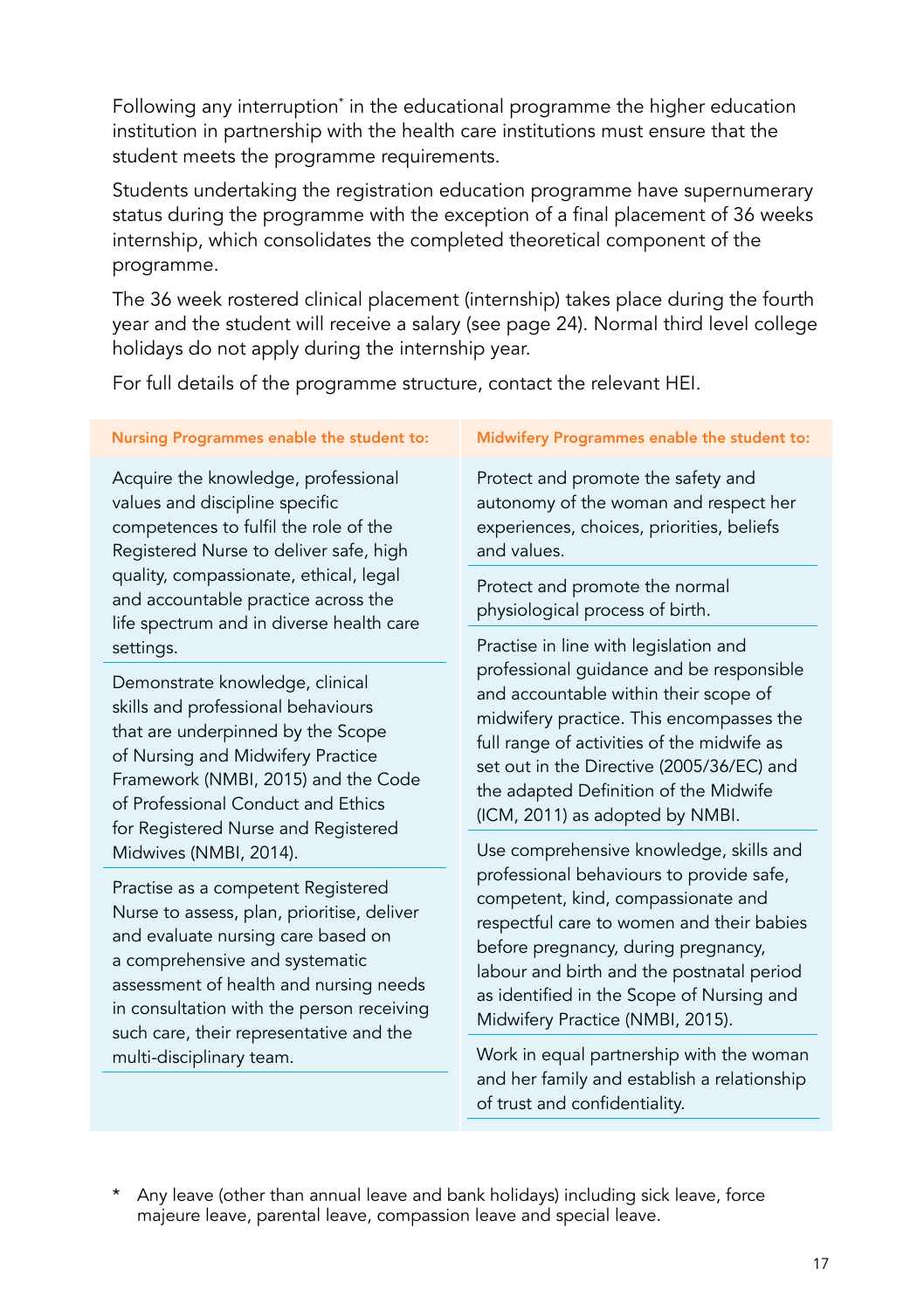#### Nursing Programmes enable the student to:

Apply theoretical principles to the practice of nursing using professional judgement, critical reasoning, problemsolving and reflection derived from an evidence base of nursing and from the applied life, health and social sciences.

Deliver person-centred, high quality and safe nursing care based on a collaborative relationship with a person receiving such care, that respects her/ his dignity, autonomy, self-determination and rights to make health and life choices across the health spectrum.

Demonstrate skills of effective communication, delegation, interprofessional liaison and team working to promote the quality and safety of the health care environment.

Maintain competence to develop and enhance the capacity for self-awareness, reflective practice, leadership and professional scholarship.

Apply evidence from an appraisal of research studies relevant to the division of nursing to the practice of nursing.

#### Midwifery Programmes enable the student to:

Communicate and collaborate effectively with women, women's families and with the multidisciplinary healthcare team.

Identify, promote and support healthy lifestyle choices that enhance the health and wellbeing of the woman, fetus and baby.

Use skills of reflection to maintain and enhance midwifery practice.

Recognise deviations from the norm in childbirth, take appropriate and corrective actions (that may include referral and the need to escalate care) and provide emergency care to women and their babies when required within their scope of midwifery practice.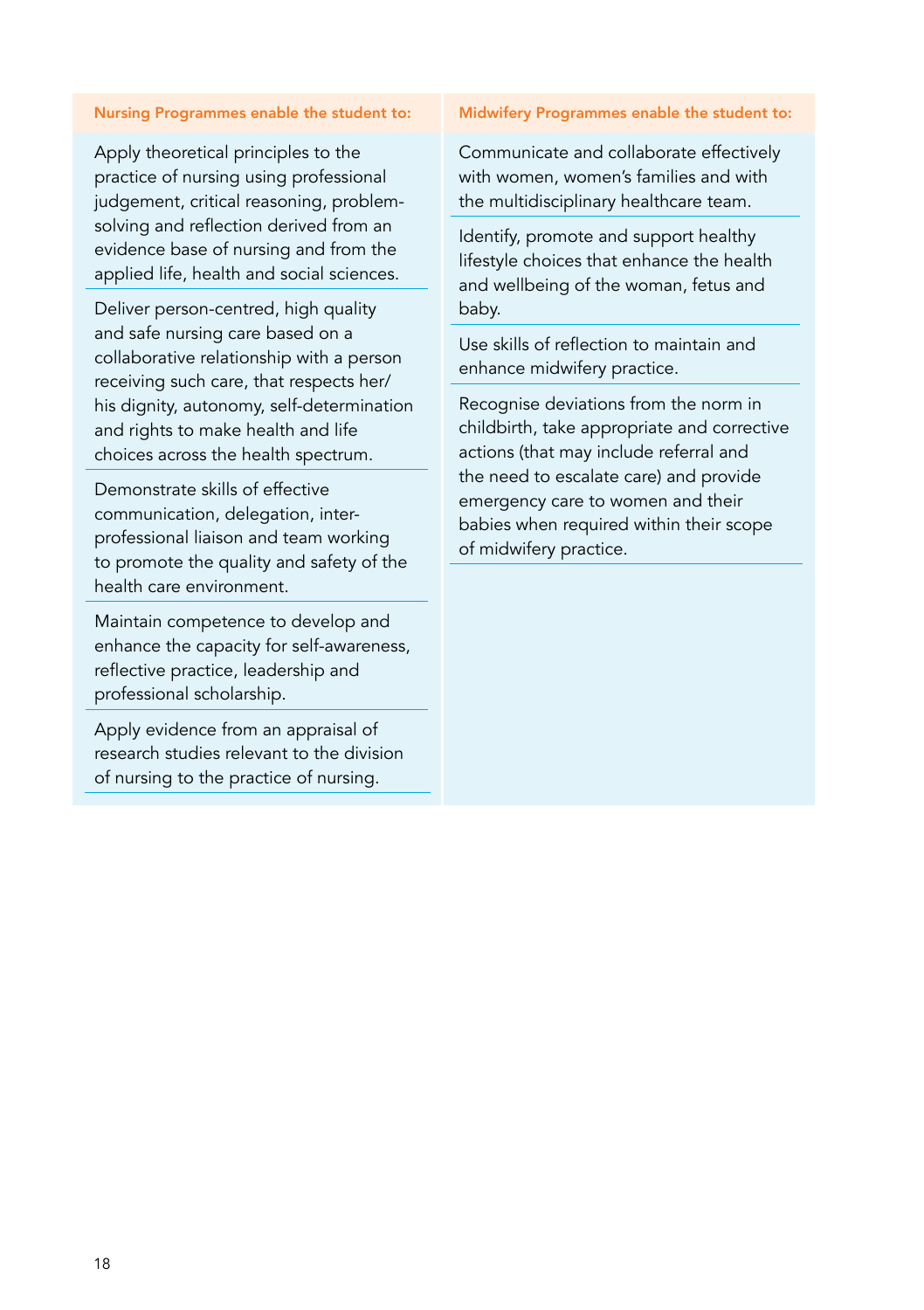#### Competencies

Competence is understood as the attainment of knowledge, intellectual capacities, practice skills, integrity and professional and ethical values required for safe, accountable and effective practice as a registered nurse or registered midwife.

The competencies for entry to the nurses division and the midwives division of the Register maintained by NMBI are clearly aligned with the Code of Professional Conduct and Ethics for Registered Nurses and Registered Midwives (NMBI, 2014). All domains of competence outlined below represent the level the graduate must reach on completion of the education programme, for entry to the Register.

#### Nursing

The student nurse will be required to have achieved competence in the following domains of practice:

#### 1: Professional values and conduct of the nurse competences

Knowledge and appreciation of the virtues of caring, compassion, integrity, honesty, respect and empathy as a basis for upholding the professional values of nursing and identity as a nurse.

#### 2: Nursing practice and clinical decision making competences

Knowledge and understanding of the principles of delivering safe and effective nursing care through the adoption of a systematic and problem-solving approach to developing and delivering a person-centred plan of care based on an explicit partnership with the person and his/her primary carer.

#### 3: Knowledge and cognitive competences

Knowledge and understanding of the health continuum, life and behavioural sciences and their applied principles that underpin a competent knowledge base for nursing and healthcare practice.

#### 4: Communication and interpersonal competences

Knowledge, appreciation and development of empathic communication skills and techniques for effective interpersonal relationships with people and other professionals in health care settings.

#### 5: Management and team competences

Using management and team competences in working for the person's wellbeing, recovery, independence and safety through recognition of the collaborative partnership between the person, family and multidisciplinary health care team.

#### 6: Leadership and professional scholarship competences

Developing professional scholarship through self-directed learning skills, critical questioning/reasoning skills and decision-making skills in nursing as the foundation for lifelong professional education, maintaining competency and career development.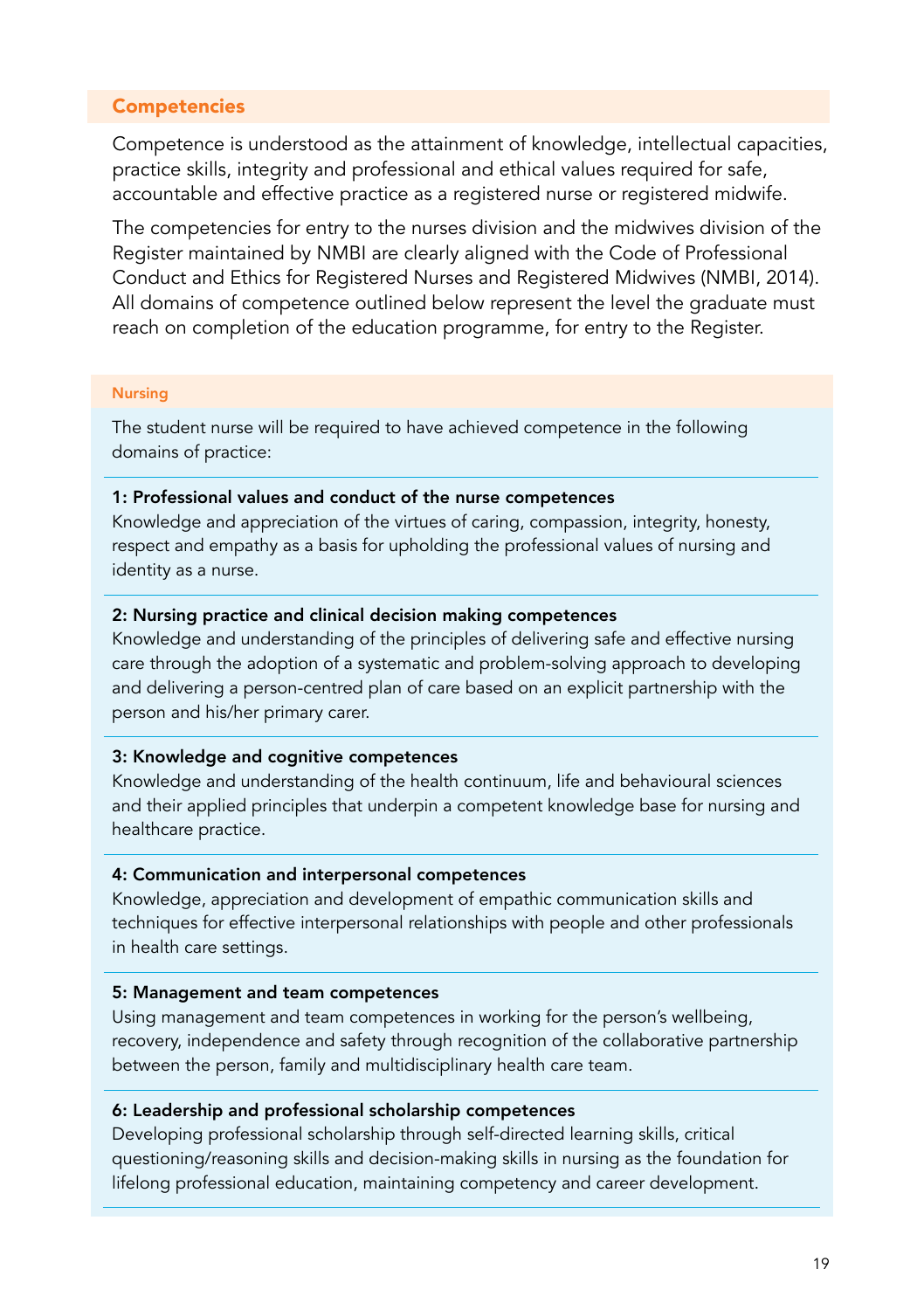#### Midwifery\*

The student midwife will be required to have achieved competence in the following domains of practice:

1. The midwife's practice is underpinned by a philosophy that protects and promotes the safety and autonomy of the woman and respects her experiences, choices, priorities, beliefs and values.

2. The midwife practises in line with legislation and professional guidance and is responsible and accountable within their scope of midwifery practice. This encompasses the full range of activities of the midwife as set out in the Directive (2005/36/EC) and the adapted Definition of the Midwife (ICM, 2011) as adopted by NMBI.

3. The midwife uses comprehensive knowledge, skills and professional behaviours to provide safe, competent, kind, compassionate and respectful care. The midwife keeps up to date with current midwifery practice by undertaking relevant continuing professional development.

4. The midwife works in equal partnership with the woman and her family and establishes a relationship of trust and confidentiality.

5. The midwife communicates and collaborates effectively with women, women's families and with the multidisciplinary healthcare team.

\* The competencies for entry to the Midwives Division of the Register are based upon the Practice Standards for Midwives (NMBI, 2015).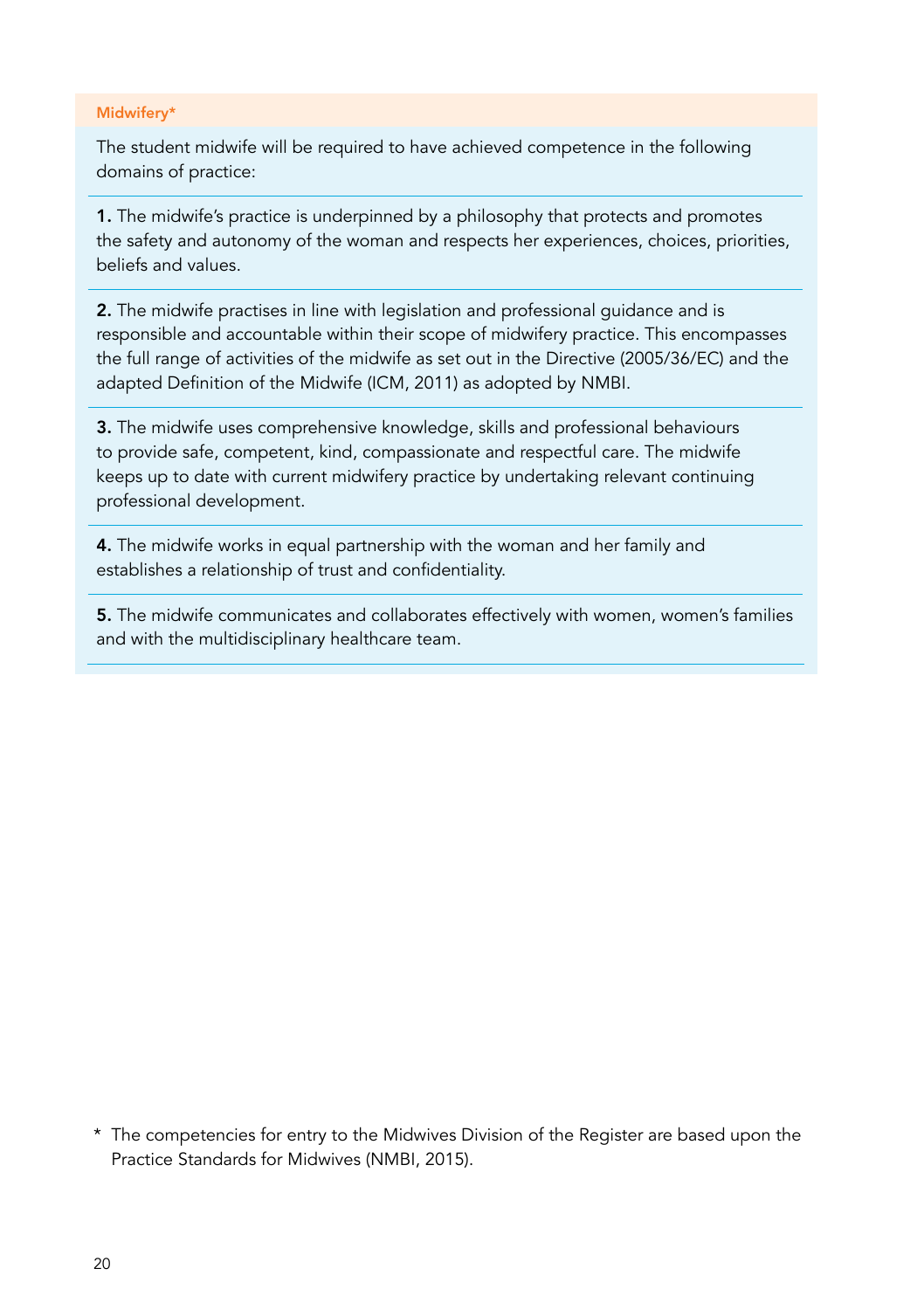# SECTION 3 Making an Application

## Applying to the CAO

Application through the CAO can be done either on-line ([www.cao.ie](http://www.cao.ie)) or paper. Before completing the application form, an applicant should carefully study the literature of the HEI/s and the CAO Handbook 2019 and any subsequent changes to these documents. If an applicant has any queries regarding her/his eligibility to be considered for a place on a nursing or midwifery programme, she/he is advised to consult the literature of the HEI/s and contact the admission office of the HEI/s. All the courses on the CAO Application Form are categorised as:

- Level 8, which includes NURSING AND MIDWIFERY
- Level 7 & Level 6

Up to 10 Nursing and Midwifery course codes may be chosen in Level 8 category, listed in order of preference.

## Course Codes

Each nursing/midwifery programme has an identifying course code.

A Standard Applicant is an applicant who is applying on the basis of examination results. Applicants are advised to check the relevant HEI literature regarding the minimum entry age. The applicant must meet the minimum education requirements of both NMBI and the HEI/s.

A Mature Applicant is an applicant who is twenty-three years of age or over by 1 January in the year of entry and who wishes to be considered for a place on grounds of mature years. Mature applicants will be considered as mature, and on the basis of performance in the assessment test, and on QQI FET/FETAC and/or Leaving Certificate or other school leaving qualifications, if they select the relevant boxes in the Qualifications and Assessments section of the CAO Application Form.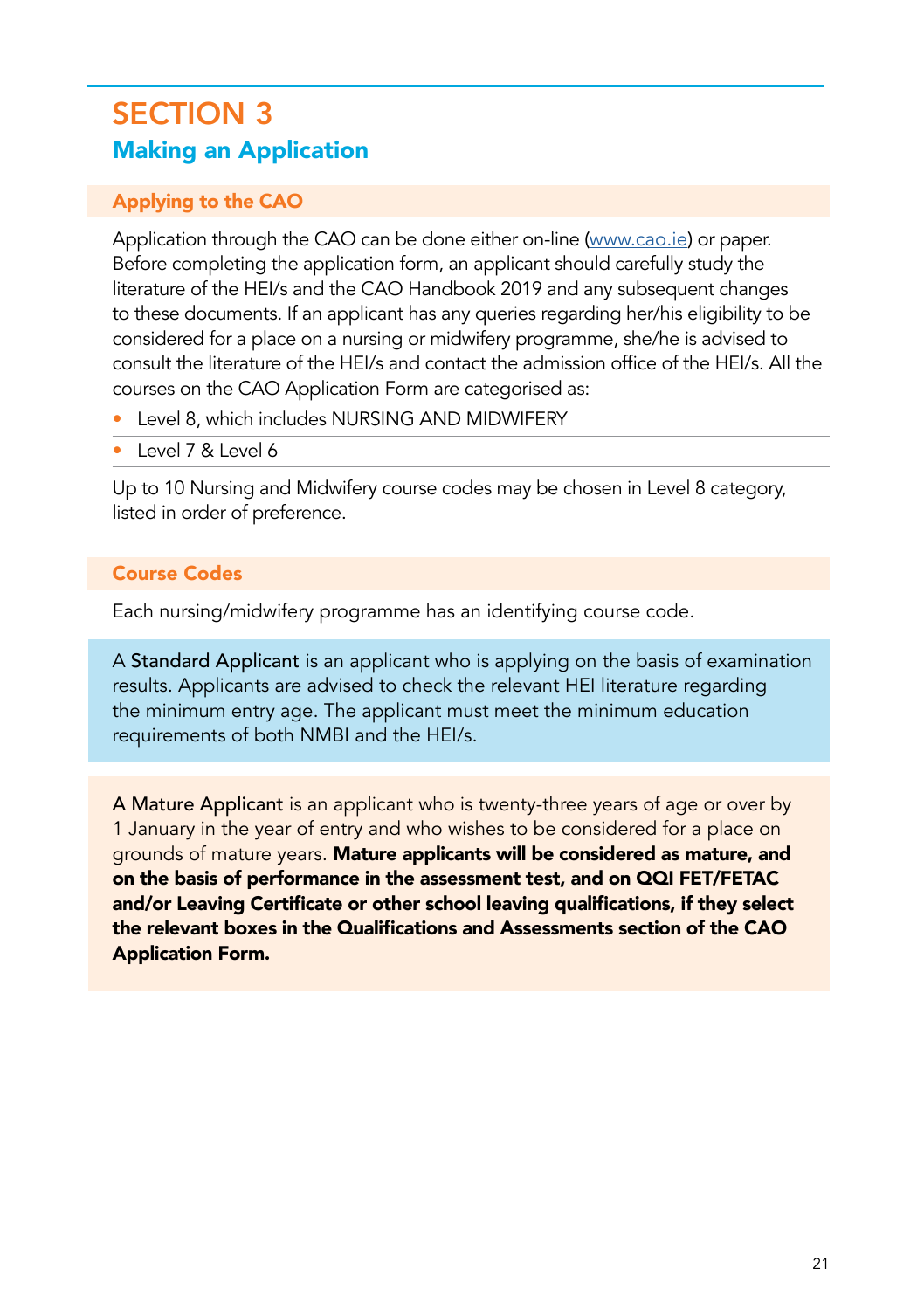## Applying for the Assessment Test [Mature Applicants Only]

Mature Applicants who wish to apply for nursing and midwifery programmes must register and apply to sit an assessment test, which is conducted by the Public Appointments Service (PAS) on behalf of NMBI. Each mature applicant must register and apply for the test between 1 February and 21 February 2019.

To register and apply with the PAS you should have to hand your CAO number (if you have one), a valid e-mail address and your Personal Public Service (PPS) number (if you have one).

1. Register: Log-on to the PAS website [www.PublicJobs.ie](http://www.PublicJobs.ie) and if you have not previously registered and you are a New User you must 'Register' before applying. Please make a note of your User Name and Password as you will need it for all steps involved in the assessment test.

2. Apply: Once you have registered you must then access the application form, complete and submit it. The application form will only be available on [www.PublicJobs.ie](http://www.PublicJobs.ie) between 1 February and 21 February 2019, under the job category 'Medical', sub category 'Nurse/Nurse Management'.

Once you have submitted your application form you should return to your publicjobs.ie account and confirm that it has been successfully submitted via 'My Applications'. All candidates should receive a confirmation email within two days of submitting their application. Should a candidate not receive this email within 2 days they should contact maturecode19@publicjobs.ie or telephone 01-8587750.

Please do not confuse Registering with Applying. Failure to register and apply will lead to disqualification of your application.

Please note that once you have applied, you are advised to check your Message Board (located within your personal profile) for communications from PAS.

Please note: your application will be invalid if you do not complete all three steps

- 1. Apply to CAO (by 1 May 2019)
- 2. Register with PAS (1-21 February 2019)
- 3. Apply to PAS for assessment test (1-21 February 2019).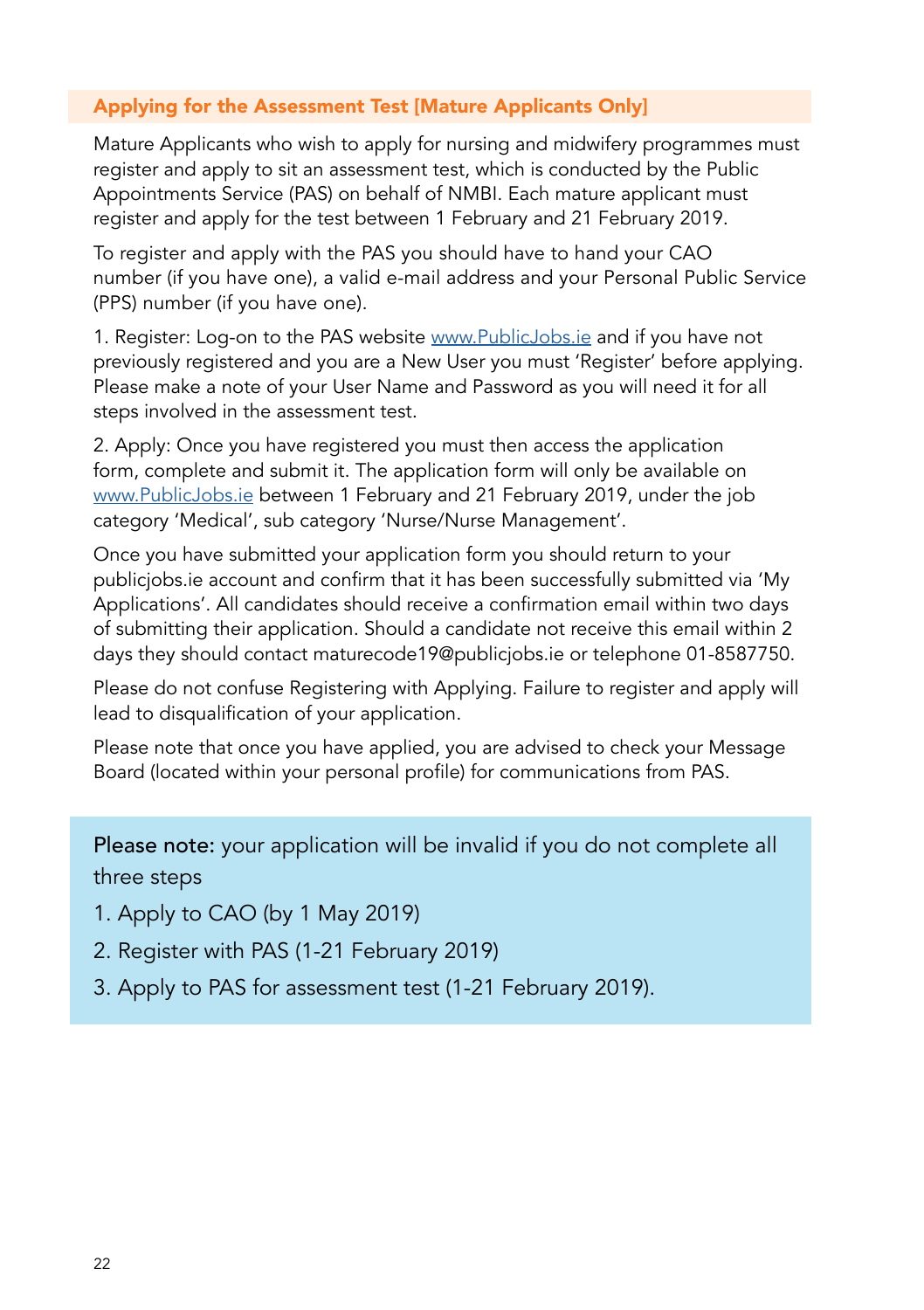#### Application using the Higher Education Access Route (HEAR)

The Higher Education Access Route (HEAR) is a college and university admissions scheme which offers places on reduced points and extra college support to school leavers from socio-economically disadvantaged backgrounds. HEAR is for school leavers who are under 23 years of age on 1 January in the year of entry, who have completed an Irish Leaving Certificate. HEAR Applicants must meet a range of financial, social and cultural indicators to be considered for a reduced points place and extra college support. See details at [www.accesscollege.ie/hear/index.php.](http://www.accesscollege.ie/hear/index.php.) (HEAR is only applicable to Standard applicants). Not all HEI's offer this access route to nursing (see CAO handbook).

To be considered for HEAR, applicants must have registered on the CAO system by 1 February 2019 at 5.15pm. To apply to HEAR you must indicate in your CAO application that you wish to apply for HEAR and fully and correctly complete all elements of the online HEAR form by 5.15pm on 1 March 2019. Supporting documents for HEAR applicants must be sent to CAO offices before 1 April 2019 at 5:15pm.

#### Application using the Disability Access Route to Education (DARE)

The Disability Access Route to Education (DARE) is a college and university admissions scheme which offers places on a reduced points basis to school leavers with disabilities who were under 23 years of age on 1 January in the year of entry. DARE is for school leavers who have the ability to benefit from and succeed in higher education but who may not be able to meet the points for their preferred course due to the impact of their disability. See details at [www.accesscollege.ie/dare/index.php.](http://www.accesscollege.ie/dare/index.php) Please also refer to the section Health Requirements on page 33 of this booklet if utilising this scheme.

To be considered for DARE applicants must have registered on the CAO system by 1 February 2019 at 5:15pm. To apply to DARE you must answer YES to Question 1 ('Do you wish to be considered for DARE?') on Section A of the fully completed Supplementary Information Form (SIF) by 5:15pm on 1 March 2019. Supporting documents for DARE applicants must be sent to CAO offices before 1 April 2019 at 5.15pm.

#### Change of Mind

At the beginning of May, a change of mind facility is available through the CAO until 1 July. This allows you to change the courses that you have already applied for. For full details about the change of mind facility, please visit the CAO's website [\(www.cao.ie\)](http://www.cao.ie).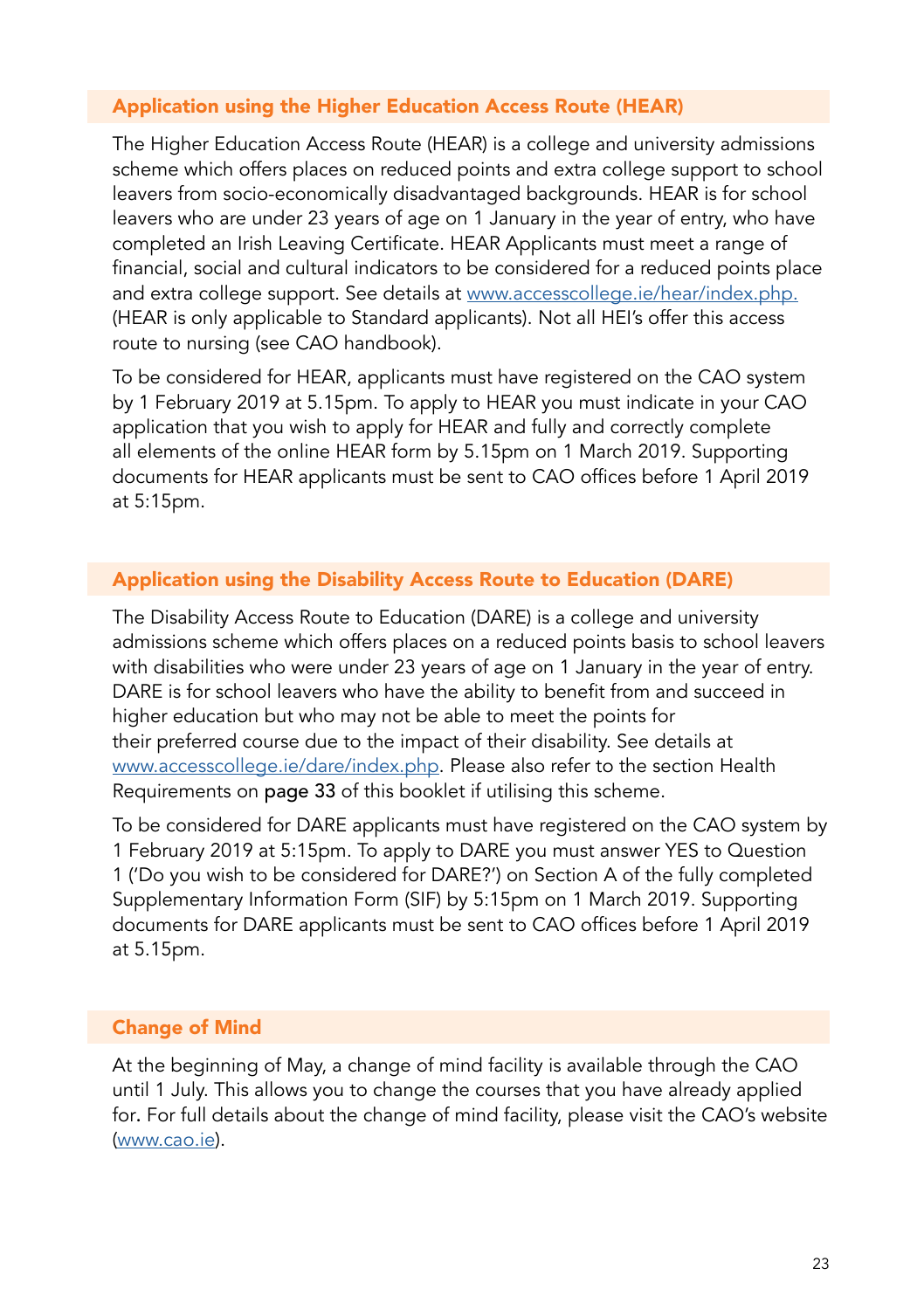# **Offers**

Applications are assessed in accordance with CAO procedure. Please read CAO Handbook 2019, sections: "The Offer Stage", "Deferring a place" and "Available places."

Timetable of offers is as follows:

| <b>JULY</b> | First offers of places to mature applicants will take place in early July.<br>If necessary, further offers may be made early August.                 |
|-------------|------------------------------------------------------------------------------------------------------------------------------------------------------|
| <b>AUG</b>  | First offers of places to QQI FET (standard applicants) will take place in early<br>August.                                                          |
| <b>AUG</b>  | First offers of places to standard applicants (excluding QQI FET) issue<br>following the results of the Leaving Certificate Examination (Round One). |
| OCT         | Offers continue to be made, as needed, until mid-October.                                                                                            |

Offers will be issued by post and may also be viewed and accepted on the CAO website [\(www.cao.ie\)](http://www.cao.ie).

It is important to remember that cut-off points/scores for each programme are determined by the relative supply-demand situation including:

- The number of applicants
- The points/scores achieved by the applicants
- The number of places available.

#### Allowances and Grants

#### Uniform

A set allocation of uniforms are provided by the healthcare agency.

#### **Salary**

Student nurse pay rates are set at 70 per cent of the first point of the staff nurses incremental pay scale (see HSE HR Circular 005/2016, [www.hse.ie/eng/staff/](http://www.hse.ie/eng/staff/Resources/HR_Circulars/hrcirc0052016.pdf) [Resources/HR\\_Circulars/hrcirc0052016.pdf](http://www.hse.ie/eng/staff/Resources/HR_Circulars/hrcirc0052016.pdf)).

#### Free Fees Initiative

The Higher Institutes of Education determine eligibility for free fees. If you have a query about fees, you should contact the relevant college for further information.

## Third-Level Student Grants

SUSI (Student Universal Support Ireland) is Ireland's single national awarding authority for all higher and further education grants. If you wish to apply for a grant, you may indicate this on your CAO online application. The CAO will provide your Identification, Contact and Offer/Acceptance details to the grant authority. Other than providing these details to the grant authority, the CAO plays no role in processing grant applications. For full details on applying for a grant, go visit [www.susi.ie](http://www.susi.ie).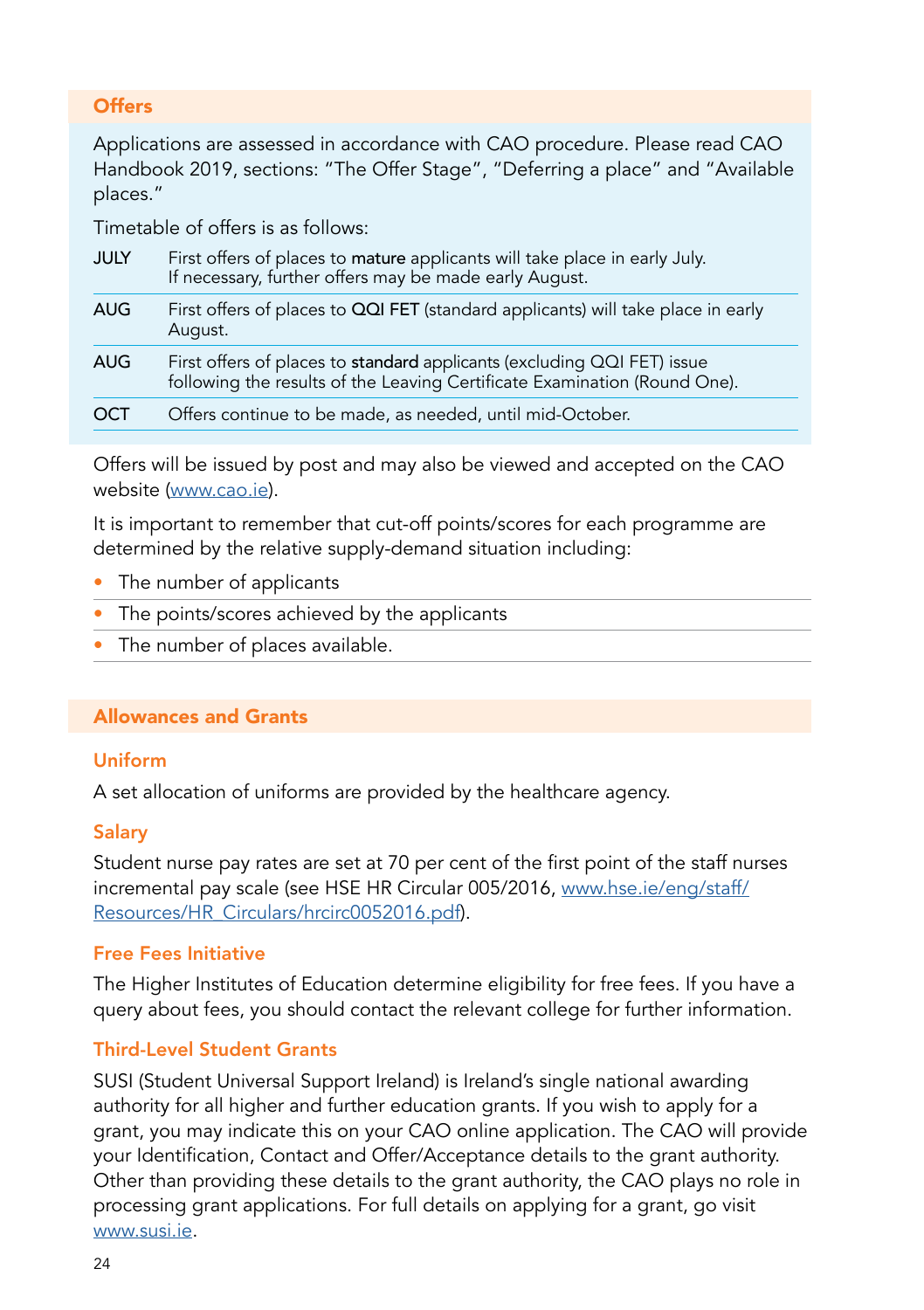# SECTION 4 Clinical Component of the Pre-Registration Honours Degree Programmes

#### Children's and General Nursing (Integrated)

The Children's and General Nursing (Integrated) programme facilitates the development of professional knowledge, skills and attitudes necessary to meet the healthcare needs of individuals along the life span continuum. This programme offers a dual registration in both the children's division and the general division of the Register. Children's nurses care for children of all ages, and mostly within the hospital environments. Children have unique needs and one of these needs is the involvement of their family in their care. Children's nurses therefore work in partnership with the child and the family to promote, maintain or restore optimum health and wellbeing. Children's and General nurses work with a multidisciplinary team across a wide range of healthcare settings and in different roles.

The list of topics included in the syllabus is not exhaustive. It provides an indication of the content of Children's Nurse and General Nurse Registration Education Programme in terms of the range of topics and gives no indication of the weighting of each topic in the curriculum. The syllabus allows scope for the continuing development of subject matter and for the acquisition of new knowledge to accommodate emerging trends in nursing, healthcare and society.

## Clinical Placements

| <b>Practice Instruction</b>                       | Minimum number of weeks                                                    |
|---------------------------------------------------|----------------------------------------------------------------------------|
| General and Specialist Medicine (EU)              | 28 weeks (Adult 14 weeks and Child 14 weeks)                               |
| General and Specialist Surgery (EU)               | 28 weeks (Adult 14 weeks and Child 14 weeks)                               |
| Care of the Older Person                          | 4 weeks (Community/other)                                                  |
| Primary Health Care and Community<br>Nursing (EU) | 4 weeks (e.g. PHN, Primary care, RN in the<br>community)                   |
|                                                   | 2 weeks (Care of the person in an Intellectual<br>Disability service area) |
| <b>Specialist Placements</b>                      | 10 weeks (as specified below)                                              |
| <b>Emergency Department</b>                       | 4 weeks (Child and Adult)                                                  |
| Operating Theatre                                 | 2 weeks (Child and Adult)                                                  |
| Mental Health and Psychiatry (EU)                 | 2 weeks                                                                    |
| Maternity Care (EU)                               | 2 weeks                                                                    |
| Remaining Regulated Placement                     | 19 weeks (Adult 9 weeks and Child 10 weeks)                                |
| Total                                             | 95 weeks (supernumerary and internship)                                    |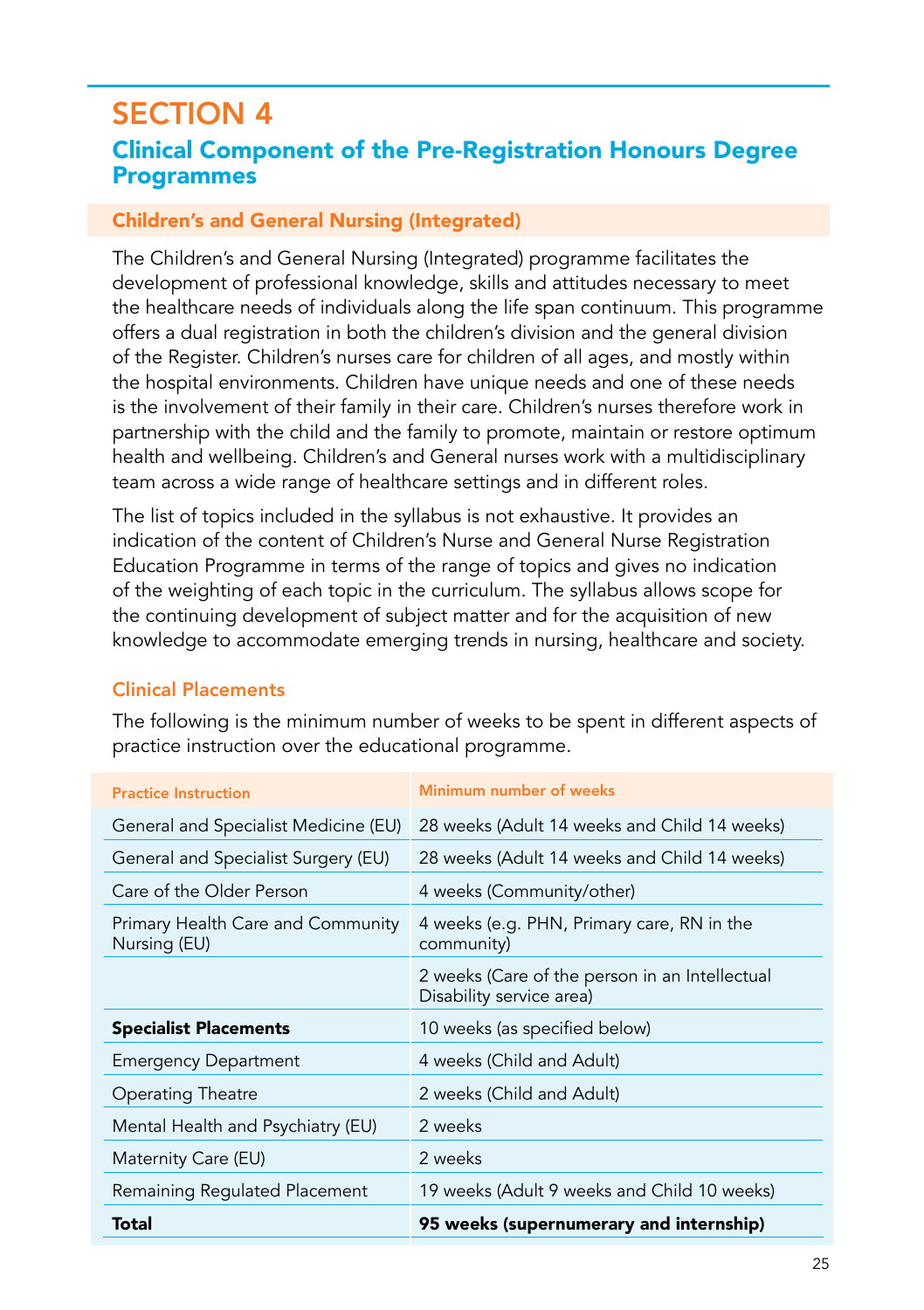#### General Nursing

Nursing is an interpersonal caring process that acknowledges the uniqueness of the person. The general nursing programme contains the essential elements that facilitate the development of professional knowledge, skills and attitudes necessary to meet the nursing needs of patients who are acutely or chronically ill. General nurses also have an important role in the promotion of health.

The healthcare services and the work trends of general nurses are changing continuously and the general nurse must be able to respond to the health needs and demands of the Irish population.

Nursing practice also involves working with other professions and the general nursing programme aims to develop nurses who will act as effective members of a healthcare team at various levels of the healthcare system.

The list of topics included in the syllabus is not exhaustive. It provides an indication of the content of the General Nurse Registration Education Programme in terms of the range of topics and gives no indication of the weighting of each topic in the curriculum. The indicative syllabus allows for the development of a curriculum that is relevent and responsive to the most recent policy and legislative change.

#### Clinical Placements

| <b>Practice Instruction</b>                       | Minimum number of weeks                                                                                         |
|---------------------------------------------------|-----------------------------------------------------------------------------------------------------------------|
| General and Specialist Medicine (EU)              | 18 weeks                                                                                                        |
| General and Specialist Surgery (EU)               | 18 weeks                                                                                                        |
| Care of the Older Person                          | 6 weeks                                                                                                         |
| Primary Health Care and Community<br>Nursing (EU) | 4 weeks (e.g. PHN, Primary care, RN in the<br>community, Care of the person with an Intellectual<br>Disability) |
| <b>Specialist Placements</b>                      | 10 weeks (as specified below)                                                                                   |
| <b>Emergency Department</b>                       | 2 weeks                                                                                                         |
| <b>Operating Theatre</b>                          | 2 weeks                                                                                                         |
| Child Care and Paediatrics (EU)                   | 2 weeks                                                                                                         |
| Mental Health and Psychiatry (EU)                 | 2 weeks                                                                                                         |
| Maternity Care (EU)                               | 2 weeks                                                                                                         |
| Remaining Regulated Placement                     | 25 weeks                                                                                                        |
| Total                                             | 81 weeks (supernumerary and internship)                                                                         |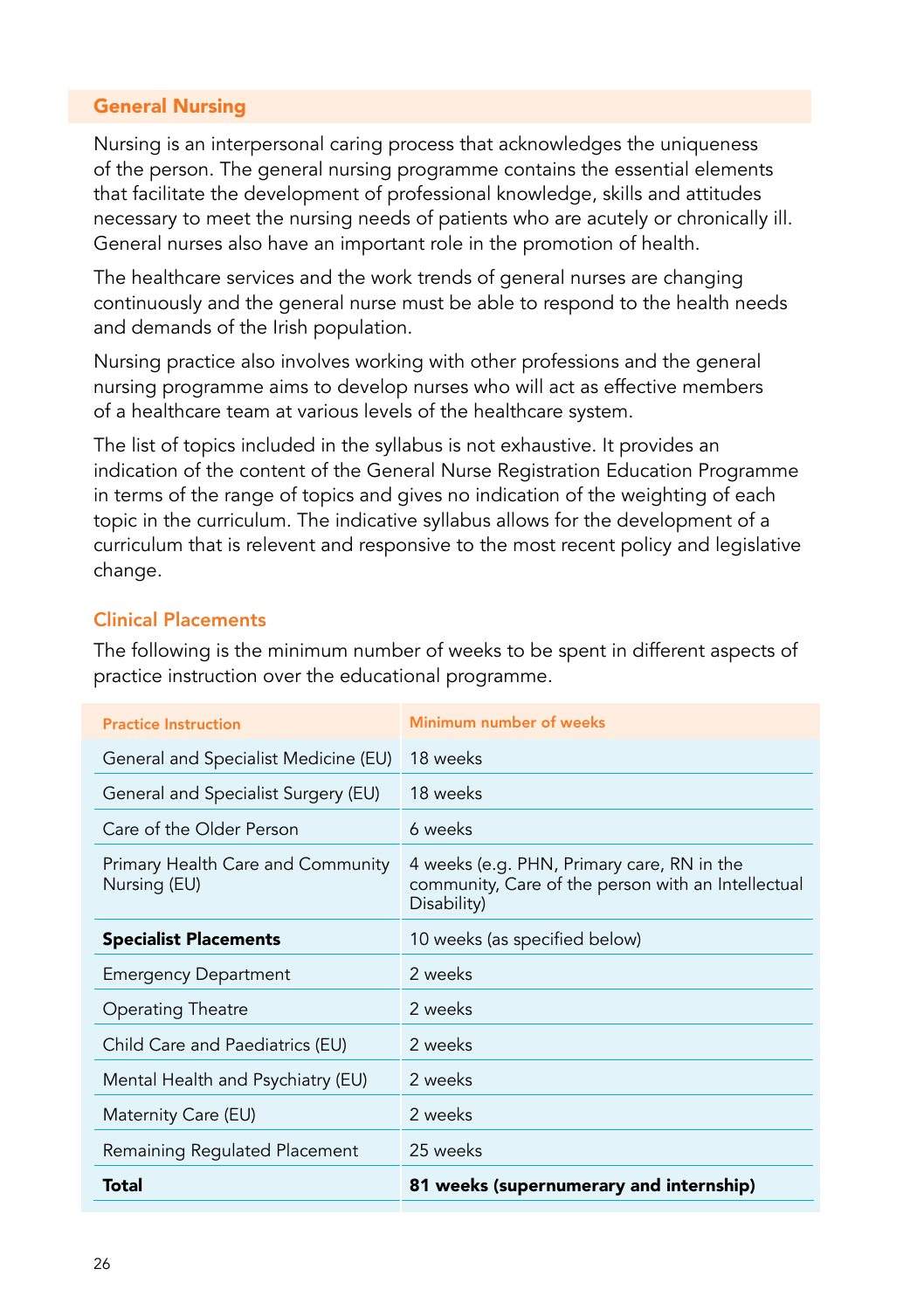#### Intellectual Disability Nursing

The RNID, who works with persons with an intellectual disability, has a diversity of roles. This includes providing nursing support across a variety of environments such as home, education and community settings as well as specialist practice e.g. the family home, residential and respite services, schools, primary health care and acute settings. Health promotion, guidance and nursing support is provided by the RNID to children, adolescents, adults and their families.

A guiding philosophy of RNID practice is that persons with all levels of ability have the same rights and, in so far as possible, the same responsibilities as other members of society. People with intellectual disability have a right and a need to live within the community and receive those services necessary to meet their specialised and changing needs. They should receive, if and when necessary, professional assistance and services which will allow recognition, development and expression of their individuality. As members of the nursing profession, RNIDs provide specialist nursing services and support that are reflective of the healthcare needs of people with intellectual disability and their families.

The intellectual disability nursing programme contains the essential elements that facilitate the development of professional knowledge, skills and attitudes. The curriculum is diverse, incorporating both theoretical and clinical components. It allows scope for the continuing development of subject matter and for the extension of new knowledge to accommodate emerging trends. This ensures graduate nurses are up-to-date and prepared to embark on a professional career in intellectual disability nursing.

## Clinical Placements

| <b>Practice Instruction</b>                                                      | Minimum number of weeks                                                                                                                       |
|----------------------------------------------------------------------------------|-----------------------------------------------------------------------------------------------------------------------------------------------|
| Health and Social Development of the<br>Child                                    | 8 weeks                                                                                                                                       |
| Health and Social Development of the<br>Adult including Care of the Older Person | 30 weeks                                                                                                                                      |
| Specialist Intellectual Disability nursing                                       | 12 weeks e.g. CNS/ ANP nurse led services,<br>behaviours that challenge                                                                       |
| Nursing of client groups in other settings                                       | 6 weeks, with a minimum of 2 weeks in each<br>of the following:<br>• General nursing<br>• Mental health nursing<br>• Care of the older person |
| Remaining Regulated Placement                                                    | 25 weeks                                                                                                                                      |
| Total                                                                            | 81 weeks (supernumerary and internship)                                                                                                       |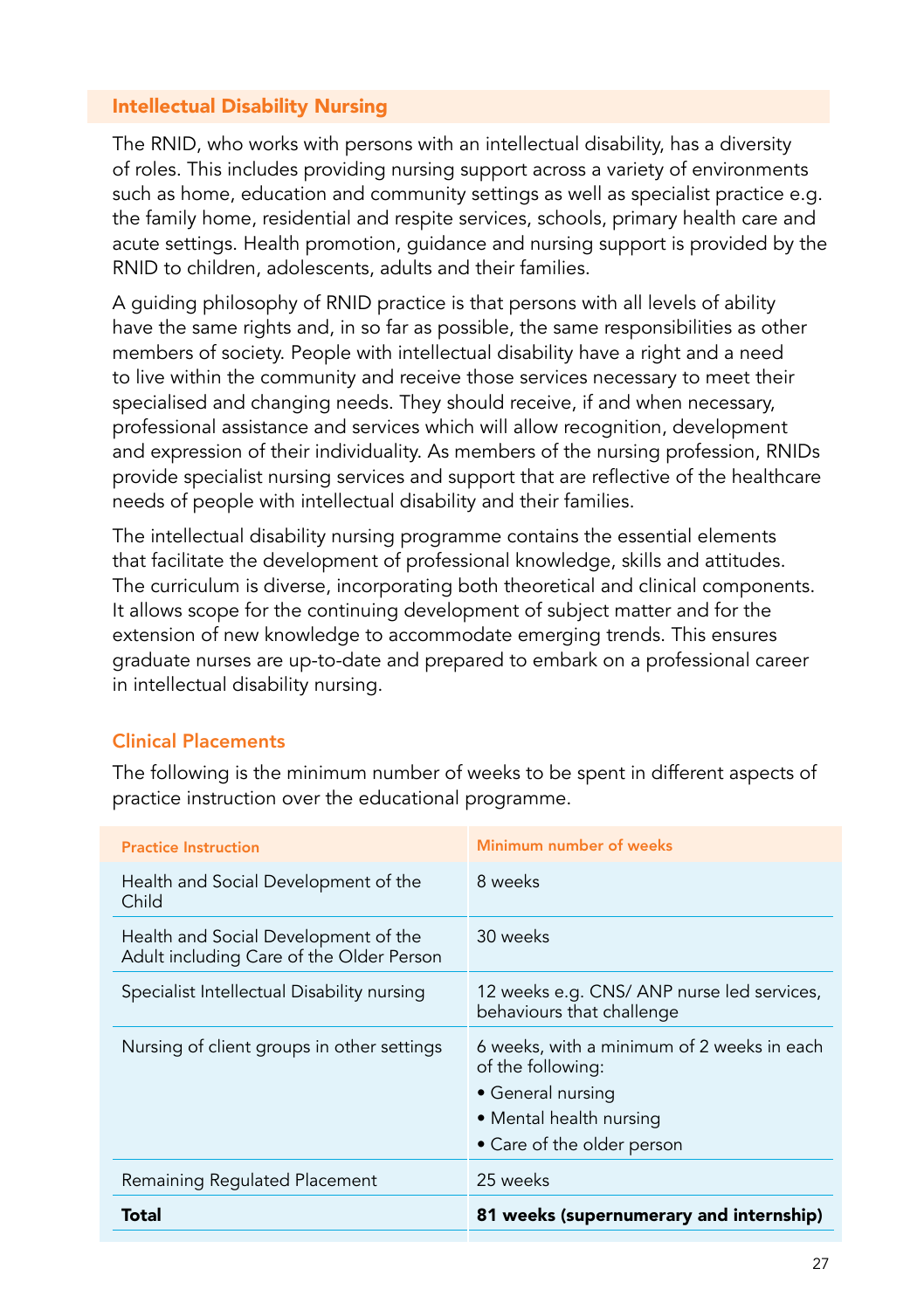#### Psychiatric Nursing

Psychiatric Nursing also known as Mental Health Nursing is a specialist nursing discipline. Psychiatric nurses work with people who are experiencing mental health challenges. The aim of psychiatric nursing is to work in partnership with the person, their family and supporters to enable them to mobilise their own inner resources along with professional supports, in a way that promotes personal growth, development and recovery. At the heart of psychiatric nursing is the development of an empowering therapeutic relationship. The psychiatric nurse journeys with the person and their family through their time of distress facilitating them to find hope, control and opportunity on their recovery journey.

Psychiatric nursing is constantly evolving to meet the challenging mental health needs of diverse groups across Ireland. Psychiatric nurses promote the concept of health and wellbeing both in the hospital environment and community services.

The nature of psychiatric nursing demands that nurses acquire a broad-based education with particular emphasis on personal and interpersonal knowledge, as well as knowledge from nursing theory, social, psychological and biological sciences. The education programme provides student nurses with the knowledge, skills and attitudes to meet the needs of the person and their family in an individualised, empowering and culturally sensitive manner.

#### Clinical Placements

| <b>Practice Instruction</b>                   | Minimum number of weeks                                                                                                                                                                                                                                                                                                                                                                                        |
|-----------------------------------------------|----------------------------------------------------------------------------------------------------------------------------------------------------------------------------------------------------------------------------------------------------------------------------------------------------------------------------------------------------------------------------------------------------------------|
| Mental health nursing                         | 36 weeks (Acute, community, recovery and other<br>mental health services)                                                                                                                                                                                                                                                                                                                                      |
| Mental health in older life                   | 6 weeks (psychiatry of later life/ care of older person)                                                                                                                                                                                                                                                                                                                                                       |
| Specialist mental health nursing              | 8 weeks e.g. CNS/ANP nurse led services, drug/<br>alcohol dependence, forensic/prison medical<br>services, child and young person services, suicide/<br>self-harm prevention, homeless team, perinatal<br>services, voluntary agencies, dual/complex needs,<br>other. This is not inclusive of possible specialist<br>mental health settings. Undergraduates may see<br>some but not all of such environments. |
| Nursing of client groups in other<br>settings | 6 weeks<br>• 4 weeks General Nursing<br>• 2 weeks other e.g. Care of the person with an<br>intellectual disability, midwifery                                                                                                                                                                                                                                                                                  |
| Remaining Regulated Placement                 | 25 weeks                                                                                                                                                                                                                                                                                                                                                                                                       |
| Total                                         | 81 weeks (supernumerary and internship)                                                                                                                                                                                                                                                                                                                                                                        |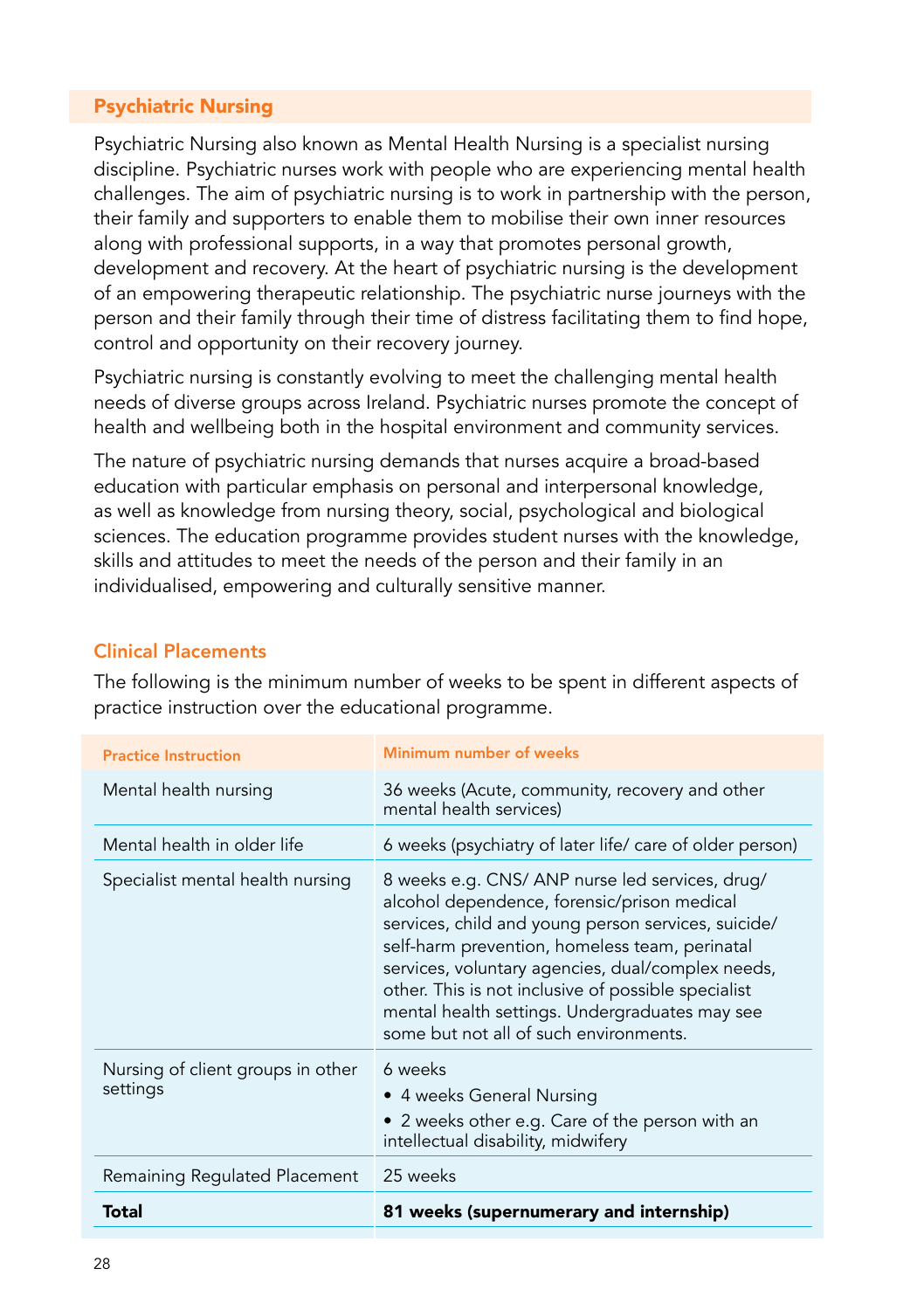## **Midwifery**

The term 'midwife' means 'with woman'. Midwifery involves the provision of care and support to women during pregnancy, labour and birth, and to women and their babies following birth. Midwives have a key role in health promotion and education for women, their babies and their wider family circle. Midwifery care is underpinned by a philosophical approach that views pregnancy as part of the life cycle, a normal healthy event. The concept of partnership between the woman and the midwife is fundamental to midwifery practice and is based on mutual trust, support and collaboration.

The provision of midwifery care is constantly evolving to respond to the changing needs of women in Ireland and their families. Midwives provide care in maternity hospitals/units, midwife-led units and increasingly through the provision of midwife-led services in the community. Midwives work in partnership with obstetricians and other members of the healthcare team in the provision of care, particularly to women with complicated pregnancies.

The syllabus of the midwife registration education programme is indicative. This allows for change to address the changing nature of Irish society and the environment in which midwives practise. The programme provides midwives with the knowledge and skills to meet the needs of women and their families in an individualised, culturally sensitive manner. This supports the vision for the maternity services set out in Creating a Better Future Together-National Maternity Strategy 2016-2026 (Department of Health, 2016), to provide responsive, highquality maternity care, which is woman-centred, equitable across different parts of the country, accessible to all, safe and accountable.

#### Clinical Placements

| <b>Practice Instruction</b> | <b>Minimum</b><br>no. of<br>weeks | <b>Clinical experience</b>                                                                                                                                                                                                                               |
|-----------------------------|-----------------------------------|----------------------------------------------------------------------------------------------------------------------------------------------------------------------------------------------------------------------------------------------------------|
| Antenatal                   | 16                                | Must include antenatal clinics and antenatal wards<br>May include<br>• admissions, day and fetal assessment units<br>• preparation for birth and parent education<br>• placement with Clinical Midwife Specialists and<br>Advanced Midwife Practitioners |
| Intranatal                  | 16                                | Care of women in labour and birth which optimises the<br>normal birth processes in any setting                                                                                                                                                           |
| Postnatal                   | 14                                | Includes postnatal care in any setting                                                                                                                                                                                                                   |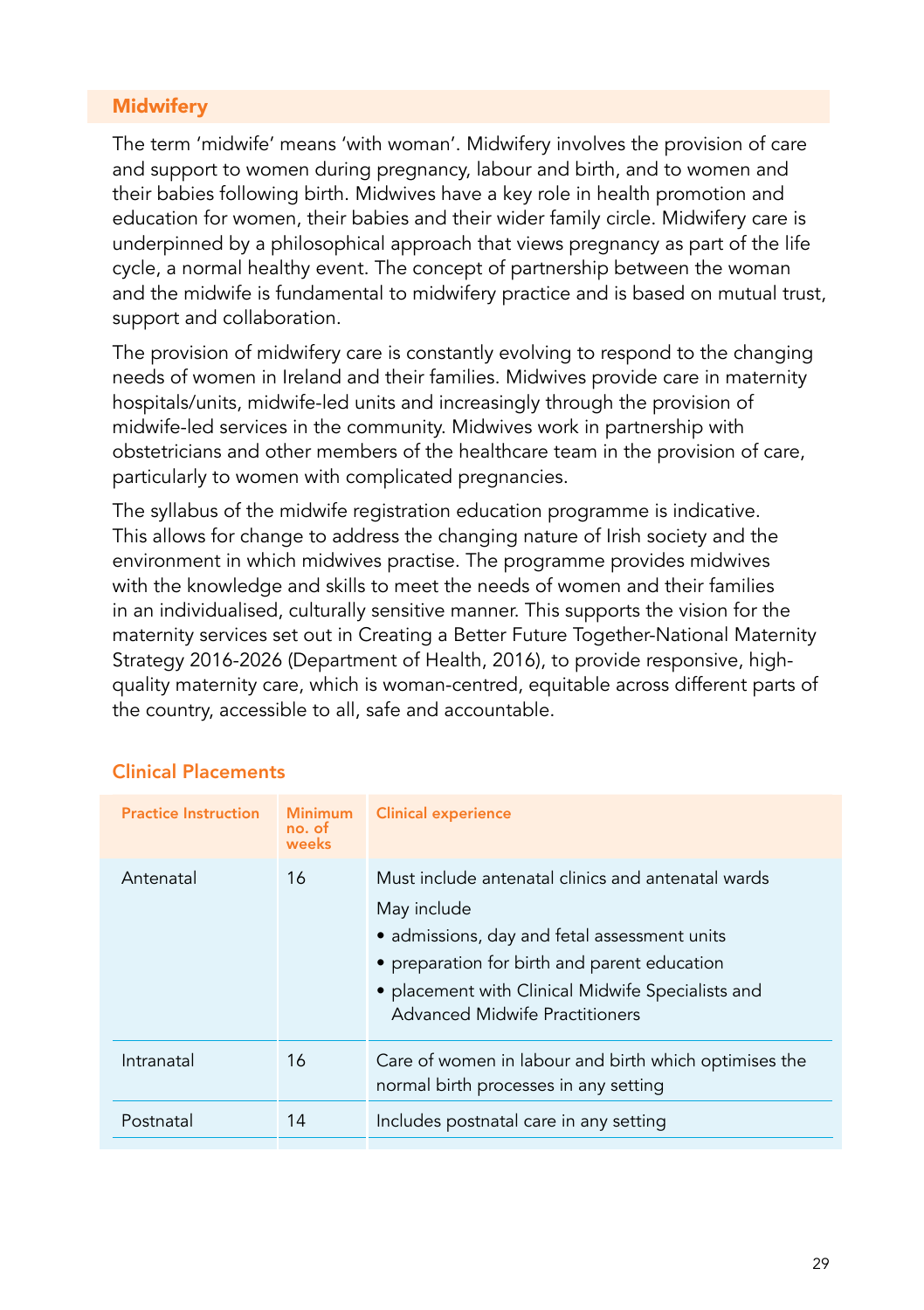| <b>Practice Instruction</b>                                        | <b>Minimum</b><br>no. of<br>weeks | <b>Clinical experience</b>                                                                                                                                                                                                                                                                                                                                                                                                                                                                           |
|--------------------------------------------------------------------|-----------------------------------|------------------------------------------------------------------------------------------------------------------------------------------------------------------------------------------------------------------------------------------------------------------------------------------------------------------------------------------------------------------------------------------------------------------------------------------------------------------------------------------------------|
| Midwife-led care<br>placement                                      | 4                                 | Includes any situation where the midwife is the lead<br>professional in partnership with the woman planning,<br>organising and delivering care to the woman, and<br>referring to other professionals as appropriate<br>May include:<br>• pre pregnancy clinics<br>• antenatal clinics<br>• antenatal/parenthood education classes<br>• home birth services<br>• DOMINO services<br>• midwifery led units<br>• early transfer home services<br>• postnatal care provided by midwives in the community |
| High Dependency<br>Care and Care of<br>the Critically III<br>woman | 2                                 | Provision of care to women in pregnancy, labour, birth<br>or in the postnatal period who have high dependency<br>needs and/or require monitoring or intervention that may<br>include support for a single failing organ (HSE, 2014)                                                                                                                                                                                                                                                                  |
| Neonatal unit                                                      | 4                                 | <b>SCBU</b> /Neonatal clinics                                                                                                                                                                                                                                                                                                                                                                                                                                                                        |
| Gynaecology                                                        | $\overline{4}$                    | May include:<br>• ward<br>• day ward<br>• theatre or outpatients                                                                                                                                                                                                                                                                                                                                                                                                                                     |
| Mental health                                                      | $\overline{2}$                    | May include:<br>• acute units<br>• day hospitals<br>• primary care settings<br>• a focus on perinatal mental health where available                                                                                                                                                                                                                                                                                                                                                                  |
| Theatre and<br>recovery                                            | $\overline{2}$                    | Must include experience of obstetric theatre and<br>recovery                                                                                                                                                                                                                                                                                                                                                                                                                                         |
| Primary healthcare                                                 | 2                                 | May include:<br>• primary healthcare team<br>• child development clinics<br>• working with PHNs<br>• family planning clinics etc                                                                                                                                                                                                                                                                                                                                                                     |
| Elective<br>placement                                              | $\overline{2}$                    | Must be in an area relevant to midwifery practice which<br>could be situated locally, nationally or internationally and<br>is driven by the student and the student's learning needs                                                                                                                                                                                                                                                                                                                 |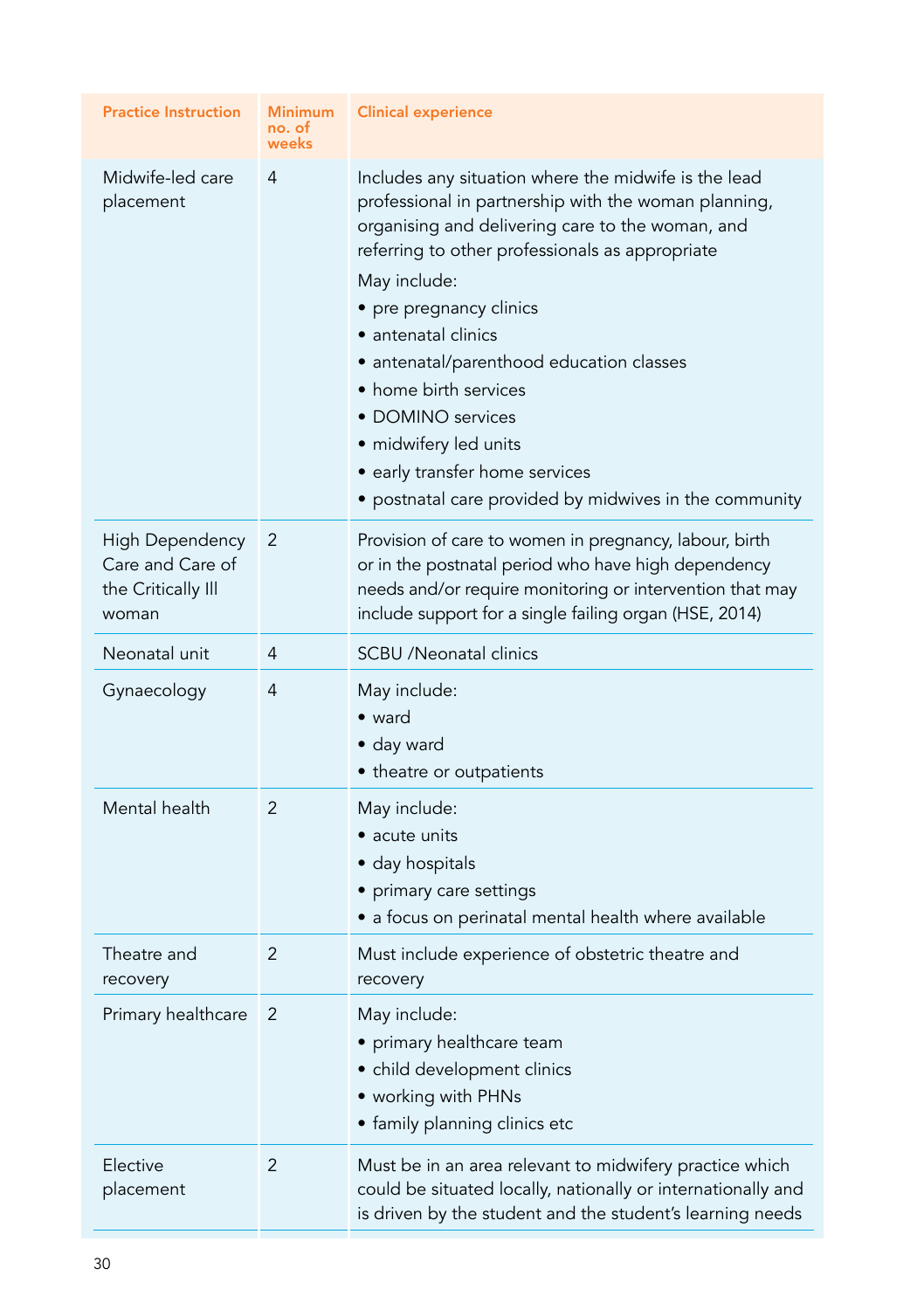# SECTION 5

# Theoretical Component of the Pre-Registration Honours Degree Programmes

#### Nursing

67% of the theoretical content is the art and science of nursing care.

33% of the theoretical content is devoted to the applied biological and social sciences, which are the science subjects that are taught as they apply to, and inform, nursing care.

The nursing content of the theoretical component of the programme aims to develop the necessary professional knowledge, skills and attitudes needed to meet the nursing needs of patients/clients.

The theoretical component of the pre-registration honours degree programmes has common elements as well as areas very specific to the particular area of nursing.

#### **Midwifery**

The content of the theoretical component of the midwifery programme aims to develop the necessary professional knowledge, skills and attitudes needed to meet the midwifery needs of women and their families.

## Subjects

The following tables outline some of the subject areas that comprise the theoretical component of the programmes.

| <b>Nursing</b>                                       | <b>Midwifery</b>                                                      |
|------------------------------------------------------|-----------------------------------------------------------------------|
| Professional values and the conduct of the<br>nurse  | Biological sciences                                                   |
| Nursing practice and clinical decision<br>making     | Psychology as applied to midwifery<br>practice                        |
| Knowledge and cognitive skills                       | Pharmacology                                                          |
| Life and Health Sciences (Applied)                   | Research, audit and innovation in practice                            |
| Pharmacology for Nursing Practice and<br>Health Care | Midwifery practice – knowledge, skills and<br>professional behaviours |
| Ethics for Nursing Practice and Health Care          | Health promotion                                                      |
| <b>Health Promotion</b>                              | Sociology as applied to midwifery practice                            |
| Nursing Research                                     | Communication and interpersonal skills                                |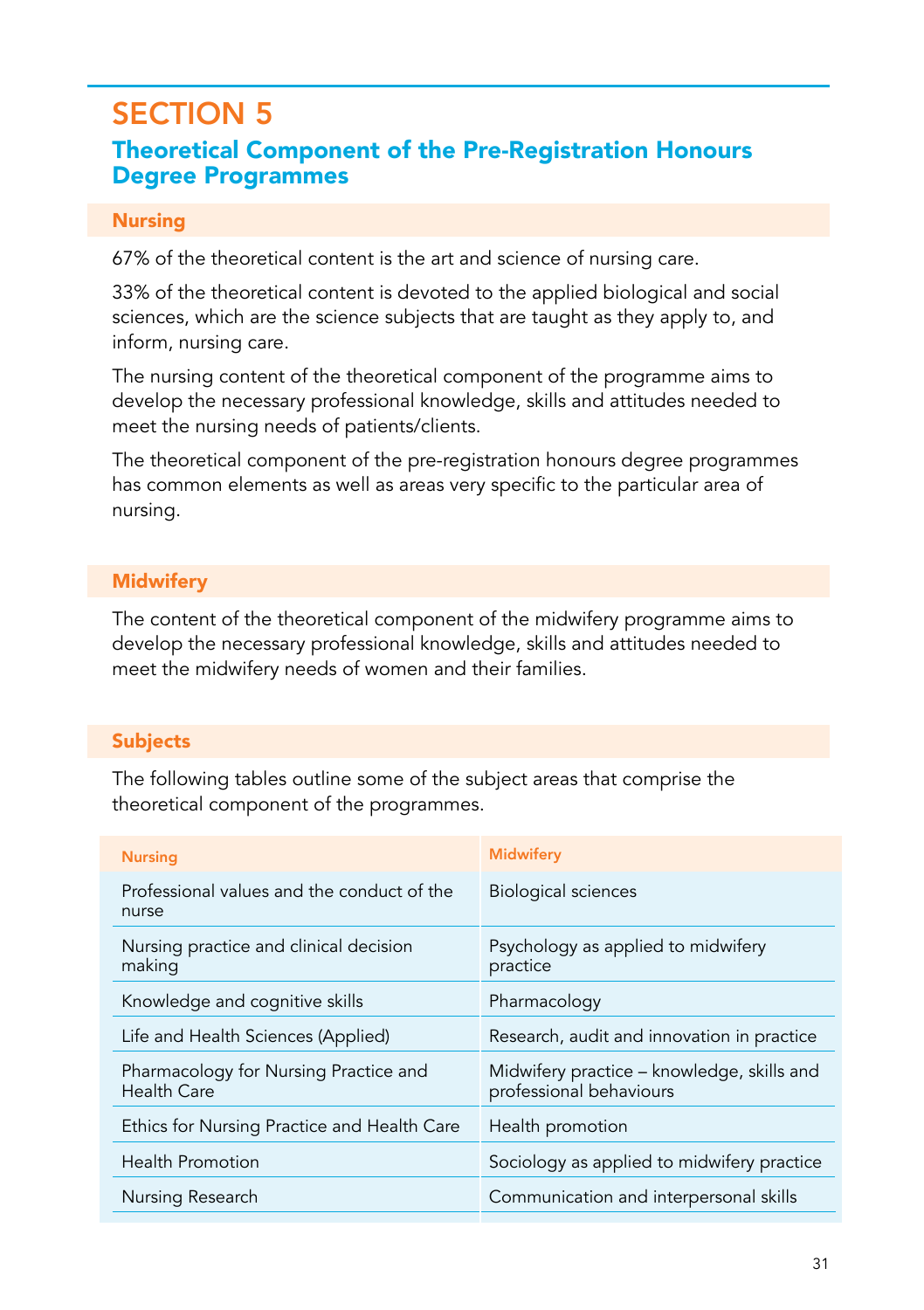| <b>Nursing</b>                                       | <b>Midwifery</b>                             |
|------------------------------------------------------|----------------------------------------------|
| Nursing Informatics                                  | Maternal and social care services in Ireland |
| Psychology as Applied to Nursing                     | Professional and personal issues             |
| Sociology as Applied to Nursing                      | Ethical and legal issues                     |
| Social Policy as Applied to Nursing                  | Information and technology for Midwifery     |
| Communication and inter personal skills              |                                              |
| Management and team working                          |                                              |
| Leadership potential and professional<br>scholarship |                                              |
|                                                      |                                              |

Please refer to the Standards and Requirements documents which can be downloaded from [www.NMBI.ie](http://www.NMBI.ie) for a more detailed account of the theoretical components of the programmes.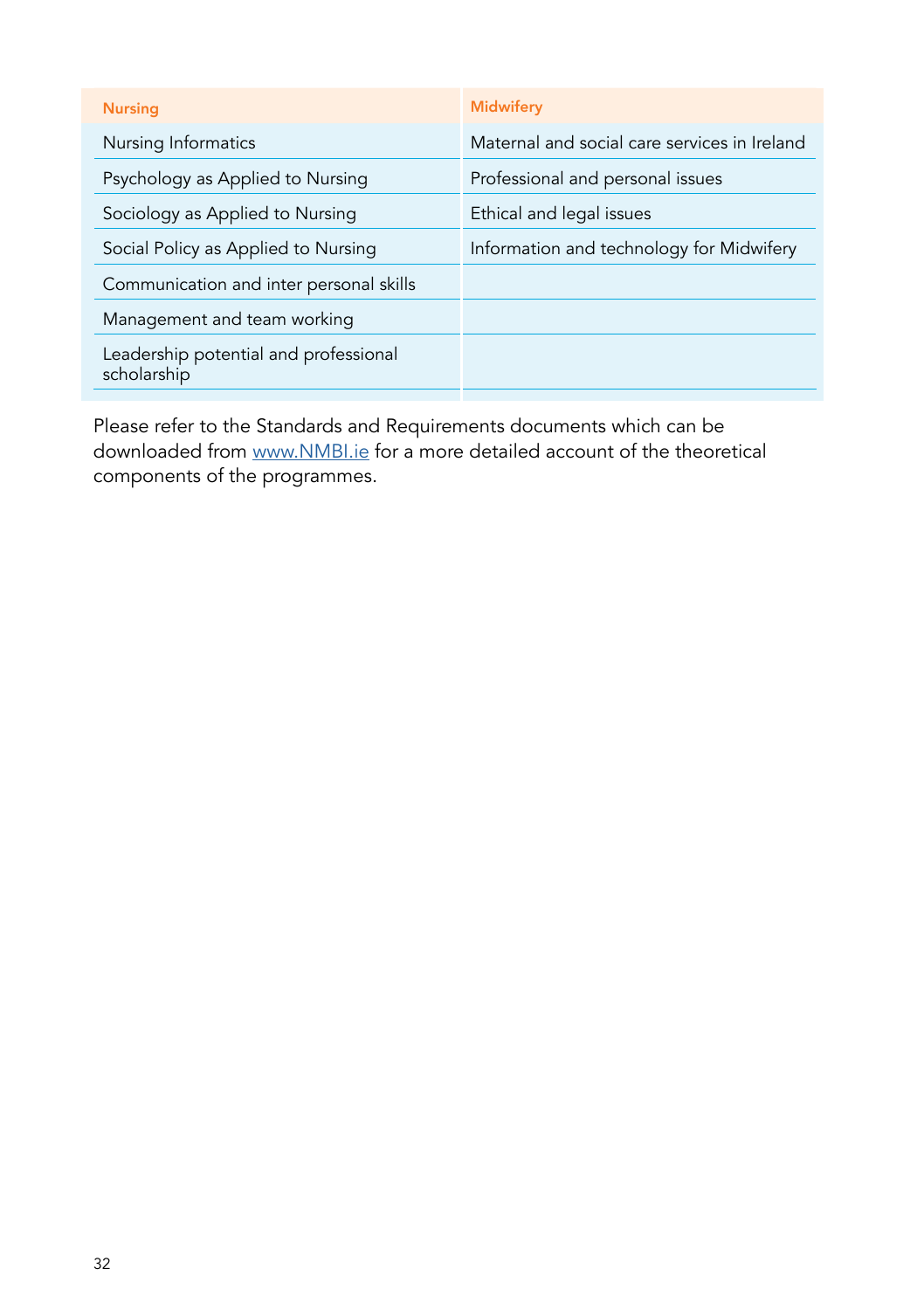# SECTION 6 Entry Requirements Common to all Applicants

## Health Requirements

Nursing and Midwifery are demanding professions, both physically and emotionally. A successful applicant must be of good mental and physical health and have the ability to achieve the required competencies of a nurse/midwife.

Applicants will be required to complete a Medical Assessment Self-Declaration Form and undergo a Medical Assessment/Screening and a Vaccination programme etc. as determined by a HEI/Healthcare Agency.

Satisfactory completion of these or other health requirements will be necessary to commence/continue with the programme.

# Garda Vetting

Healthcare Agencies use the National Vetting Bureau (NVB) to provide a disclosure for each applicant. The assessment of the suitability of an applicant is the responsibility of the relevant organisation and offers are conditional and could subsequently be withdrawn if an applicant does not meet the Garda/Police vetting requirements. NMBI has no involvement in garda vetting.

Further details are available from the HEI/Healthcare agency.

# English Competence

An applicant, whose First Language/Primary Mode of Expression is not English, will be required to produce evidence of English competence. Such an applicant must clarify her/his position well in advance of the closing date. Such an applicant must consult the HEI literature and contact the admission office of the HEI/s to which she/he intends to apply for nursing/midwifery.

# Additional Capabilities

The Nursing and Midwifery Programme requires students to attain the competencies by the end of the programme. These include competencies associated with professional and ethical practice, managing and organising care, being an effective communicator and within the professional context assessing and making clinical judgements that support persons in meeting their individual health and social needs.

Respect, trust, caring, compassion, commitment and empathy are key personal characteristics associated with the competencies required of nurses and midwives and inform the values framework of the Code of Professional Conduct and Ethics for Registered Nurses and Registered Midwives (NMBI, 2014) and the Values for Nurses and Midwives (Department of Health, 2016).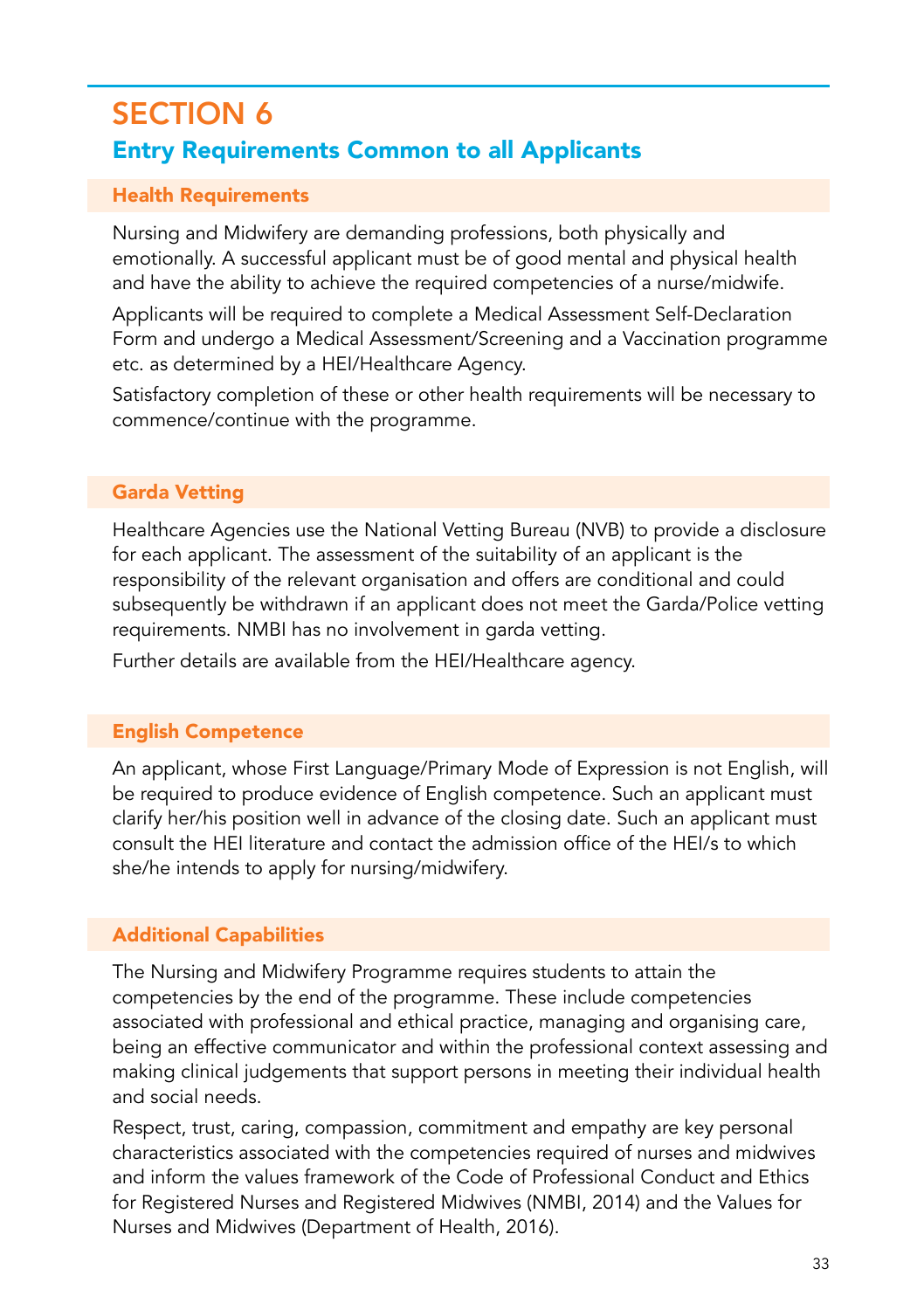#### Non-EU Persons

An applicant who is now, or who has been in the past, resident outside the EU must have consulted the HEI literature and have contacted the admission office of the HEI/s to which she/he intends to apply for nursing/midwifery in order to have fully appraised her/himself of the following:

- Definition of Non-EU
- Entry Requirements and Conditions
- Application Procedure and Eligibility to Apply
- Selection Procedure
- Economic Fee
- Any other matters.

In the event that places remain vacant after offers have been made to eligible EU applicants, a person with Non-EU status may be considered.

Please note that NMBI has no role regarding visas/permits nor in defining non EU status.

#### Applicants Expressing a Preference for the Adelaide School of Nursing

The Adelaide School of Nursing is a restricted application course, overseen by the Adelaide Health Foundation [AHF], a voluntary charitable organisation.

The Adelaide School of Nursing is open to all, there is no restriction on religious grounds. The restricted nature of the course allows the AHF to fulfil its responsibilities under the Tallaght University Hospital Charter [ensuring that the Hospital remains multi-denominational and pluralist].

The AHF offers on-going financial support to nursing students in Tallaght University Hospital, in the form of bursaries and scholarships.

Details of applicants who express a preference for the Adelaide School of Nursing through the CAO are provided to the AHF, by Trinity College Dublin, who issue an Application Form for completion and return. Completed forms are evaluated and nominations made. It is nominated students who are eligible for a place in the Adelaide School of Nursing, once all other CAO criteria are met.

For further information, please refer to [www.adelaide.ie/adelaide-school-of-nursing/](http://www.adelaide.ie/adelaide-school-of-nursing/)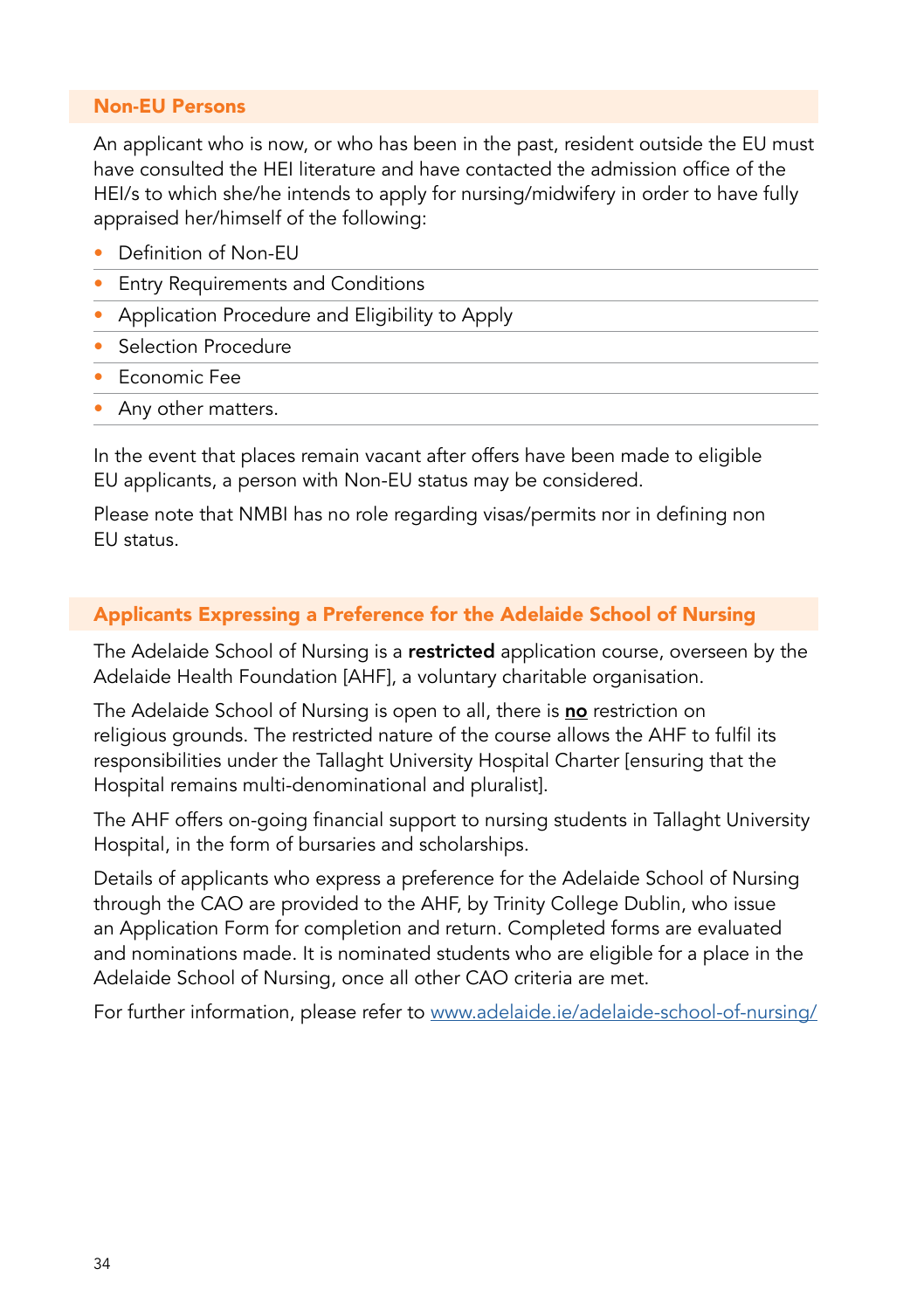#### Please note:

Being nominated for the Adelaide School of Nursing does not guarantee an offer of a place. This Application Form process is **additional** to the other requirements as outlined in this publication.

Not being nominated for the Adelaide School of Nursing does not prejudice an applicant's opportunity of an offer of a place on other courses applied for.

This process by the Adelaide School of Nursing is additional to the other requirements as outlined in this publication.

#### Applicants who are attending or who have attended a third-level programme in Ireland

An applicant who is undertaking a programme at a HEI or who has previously undertaken a programme at a HEI must contact the admission office of the HEI to which she/he has applied for nursing/midwifery to determine fees and any other matters.

Applicants who have previously been unsuccessful (academic and/or placement) in any Nursing or Midwifery programme or have any issues which would affect suitability to pursue a career in nursing or midwifery will only be considered for re-entry to another Nursing or Midwifery programme on a case-by-case appeal basis to the relevant Programme Board. Such applicants should make their case in writing to the Admissions Officer, and include any relevant details of extenuating circumstances.

#### Note to All Applicants

An applicant is responsible for ensuring that she/he meets the specified entry requirements and conditions.

The processing of an application at any stage of the competition should not be taken as an indication of eligibility for the programme/s.

An applicant is responsible for meeting all costs in relation to the application process.

Any attempt by an applicant or by any person(s) acting on the applicant's instigation, directly or indirectly by means of written communication or otherwise, to canvass or otherwise influence in the applicant's favour, will automatically disqualify the applicant from the competition.

If at any time between applying and the end of the competition you change any contact details, you must immediately notify the CAO online or in writing.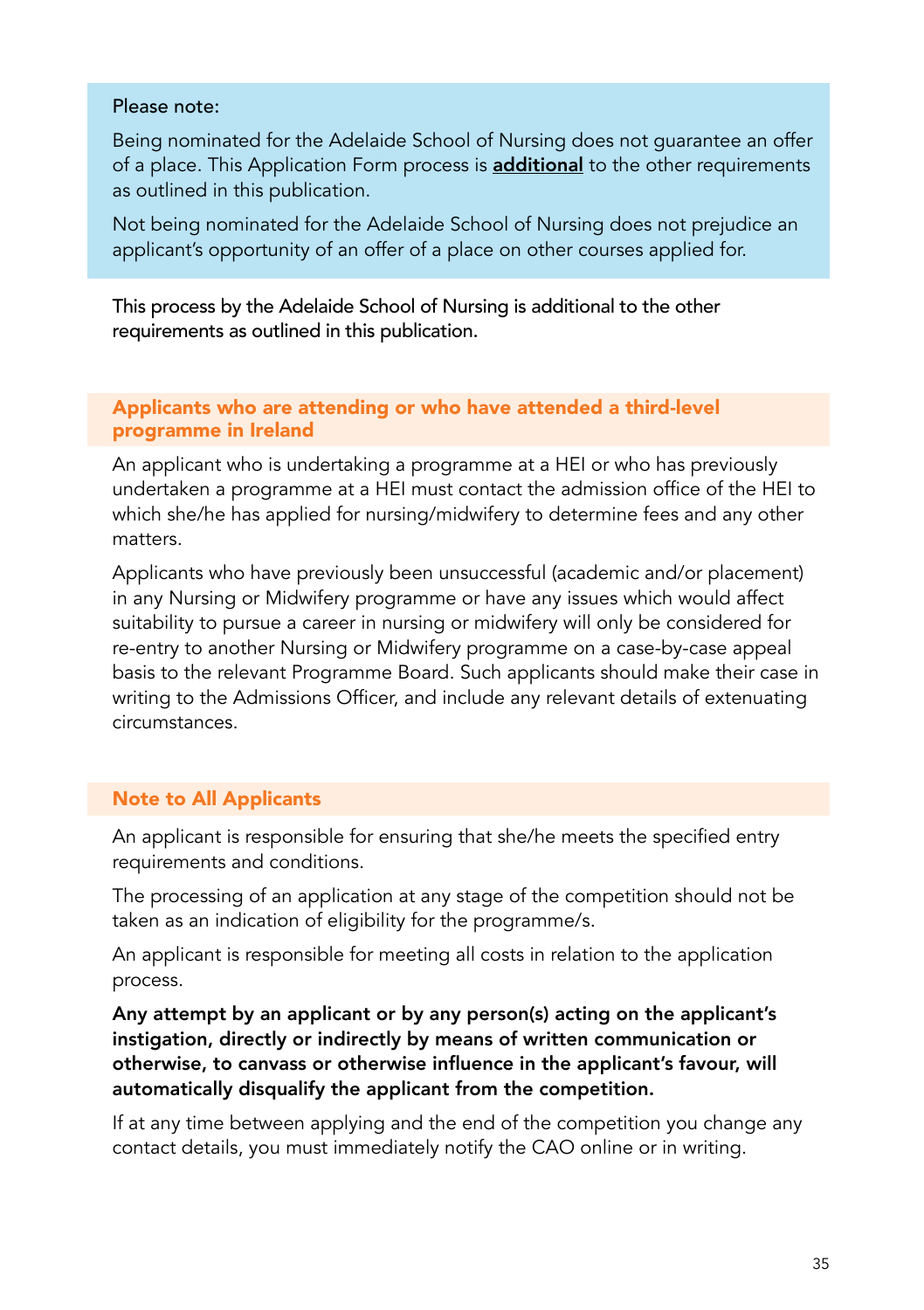# SECTION 7 Entry Requirements Specific to Mature Applicants

#### NMBI entry criteria

The criteria for admission to education and training programmes are set out in the *Nurses and Midwives (Education and Training) Rules 2018*.

#### Programmes for first time registration

- 4. (1) A person seeking admission to an education and training programme leading to first time registration in the register of nurses and midwives must—
	- (d) in the case of a person who is 23 years of age or over on the first day of January of the year of admission, satisfy the Board in such manner as may be determined by it of his or her suitability to undertake the  *programme (SI 218 of 2018).*

In that respect, NMBI requires that all those applicants over 23 years applying for admission to a nursing or midwifery programme, must sit an assessment test.

An applicant must be successful in the assessment test for the current year before being considered for an offer as a mature applicant. However, success in the test does not guarantee an offer of a place.

The assessment test is year specific and results may not be carried forward to a future year (unless a deferred entry has been granted by a HEI).

The onus is on each applicant to ensure that she/he is in receipt of all communication from the PAS. NMBI and the PAS accept no responsibility for communication not accessed or received by an applicant.

If you change any of your contact details you must immediately a) inform the CAO either online or in writing and b) update your PAS profile online. Do NOT contact NMBI regarding such changes.

#### The Assessment Test

The assessment test is carried out by the PAS on behalf of NMBI. These assessments will be held early to mid-April 2019. Familiarisation material for the test will be sent to your PAS ([www.PublicJobs.ie](http://www.PublicJobs.ie)) message board in late March 2019.

## Proceeding in the Competition

Those who pass the assessment test will be placed on order of merit lists for the courses they have applied for (see CAO Handbook for further details).

Those who do not pass the assessment test or those who do not attend the assessment test cannot proceed further in the mature competition for nursing/ midwifery for that year. To appeal the result of the assessment test, applicants should contact the PAS (email: maturecode19@publicjobs.ie) within 7 days on receipt of results.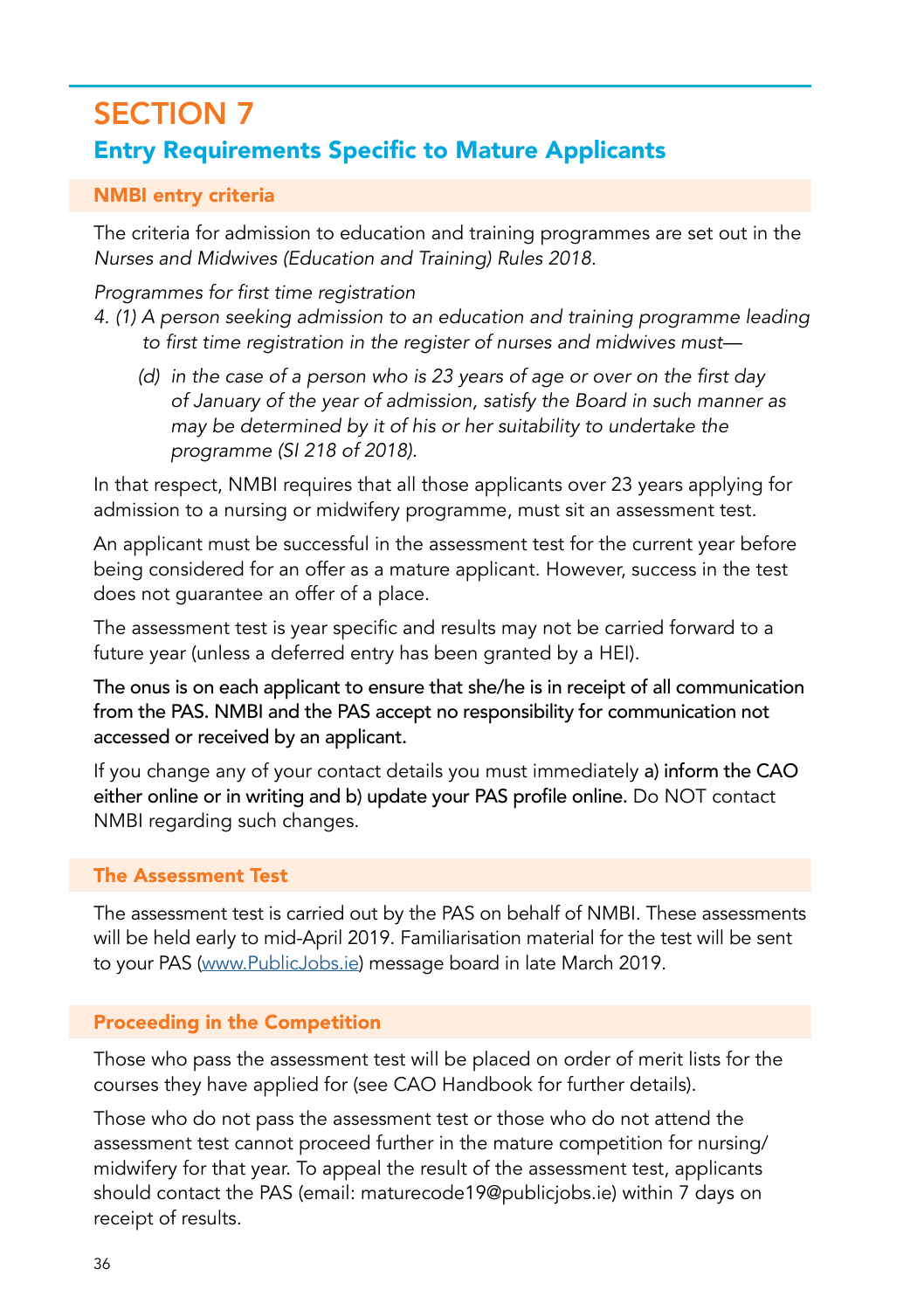# Timetable for Mature Applicants 2019

| <b>How and When</b><br>You are advised to apply to<br>the CAO before 5.15pm on<br>1 February 2019 (www.cao.ie).<br>The CAO late application facility | <b>Important Notes to</b><br><b>Applicants</b><br>Before completing the<br>CAO application form,<br>an applicant should                                                                    |
|------------------------------------------------------------------------------------------------------------------------------------------------------|--------------------------------------------------------------------------------------------------------------------------------------------------------------------------------------------|
|                                                                                                                                                      |                                                                                                                                                                                            |
| March until 1 May at 5.15pm.                                                                                                                         | carefully study the CAO<br>handbook 2019                                                                                                                                                   |
| A) register on<br>www.PublicJobs.ie and<br>B) apply to www.PublicJobs.ie<br>between 1 February 2019<br>and 21 February 2019                          | If your application has<br>been successfully<br>submitted you will receive<br>a confirmation email. If not<br>received within two days<br>contact the PAS at<br>maturecode19@publicjobs.ie |
| You should receive further<br>details from the PAS in relation<br>to the assessment test by<br>22 March 2019                                         | If you do not hear from<br>PAS by 22 March 2019<br>please contact them on<br>maturecode19@publicjobs.ie                                                                                    |
| Details relating to the test<br>familiarisation material will be<br>made available by<br>22 March 2019                                               | Applicants should<br>read this document to<br>help prepare for the<br>assessment                                                                                                           |
| Will be held<br>Early to Mid-April 2019<br>(confirmation on message<br>boards by 22 March)                                                           | Check PAS message<br>board for specific test<br>dates                                                                                                                                      |
| Your results will be available<br>on your www.PublicJobs.ie<br>message board in early <b>June</b><br>2019                                            | You will need your username<br>and password to access your<br>message board<br>If not received by 8 June<br>2019, contact the PAS at<br>maturecode19@publicjobs.ie                         |
| First offers from CAO to mature<br>applicants will take place in<br>early July 2019. If necessary,<br>further offers may be made in<br>early August. |                                                                                                                                                                                            |
|                                                                                                                                                      | will be available from early                                                                                                                                                               |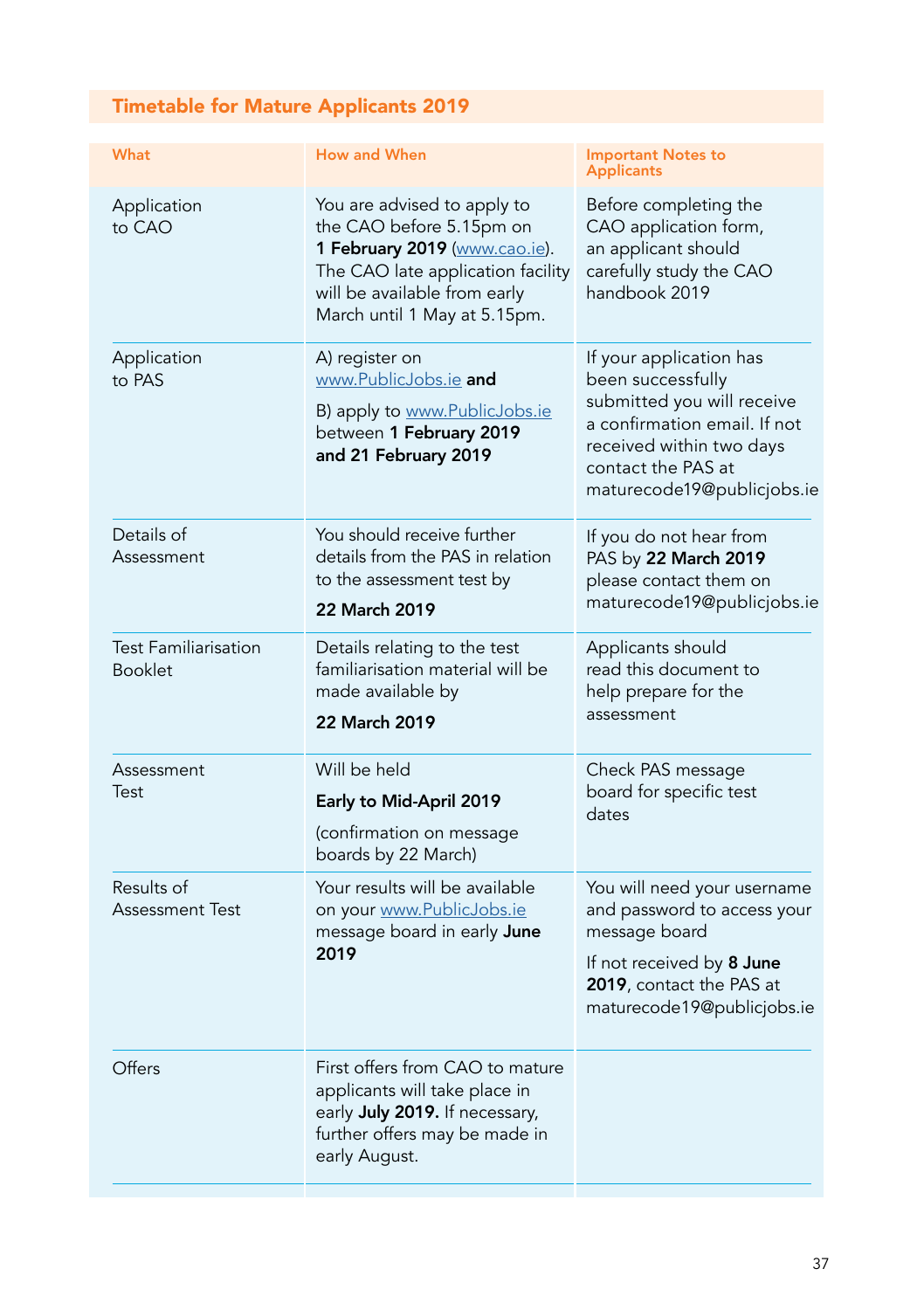#### Sponsorship for Public Health Service Employees wishing to train as nurses/midwives

The Sponsorship Scheme, whereby a candidate's salary is paid for the duration of the programme is open to Irish public health service employees, such as healthcare assistants and support staff, who are directly involved in the delivery of care to patients or clients within a nursing or midwifery context. This scheme is reviewed and offered on an annual basis.

There are a limited number of places available nationally and these are part of the quota of places for mature applicants. These places are reviewed annually.

An applicant must:

- Meet all conditions as outlined in HSE HR Circular 009/2010
- Apply as a Mature Applicant to the CAO
- Be successful at the assessment test in the current year
- Have applied for Sponsorship to the Nursing and Midwifery Planning and Development Unit (NMPDU) Kilkenny by the closing date as specified by the NMPDU
- Be offered a place in nursing/midwifery as a mature applicant by the CAO. An offer of a place does not guarantee an offer of sponsorship
- Meet the required terms and conditions as determined by a HEI and Healthcare Agency

Further information is available from:

| <b>HSE Area</b> | <b>NMPDU</b> | <b>Address</b>                                             | Tel         |
|-----------------|--------------|------------------------------------------------------------|-------------|
| South           | South East   | Office Complex, Kilcreene Hospital<br>Campus, Co. Kilkenny | 056 7785620 |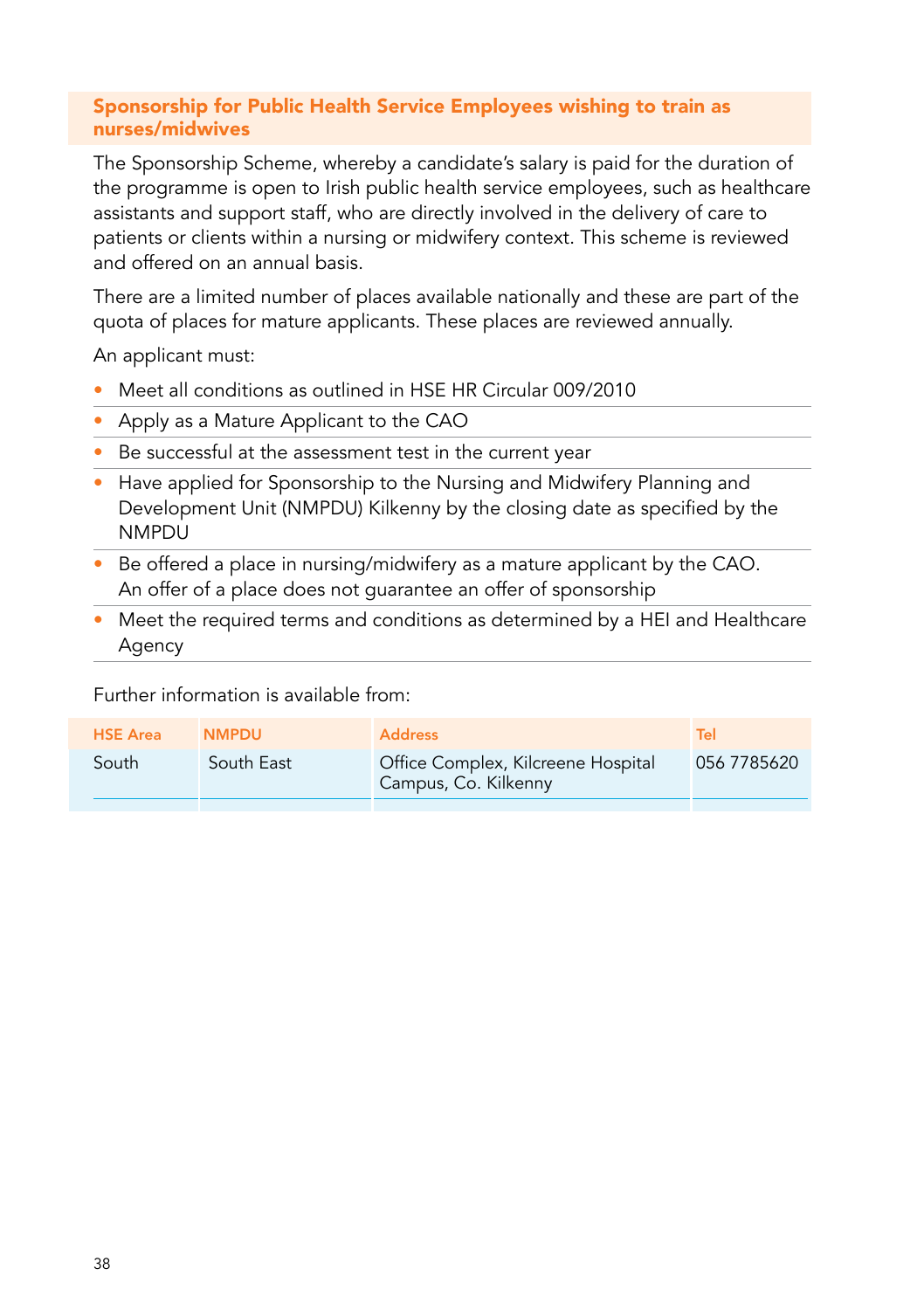# SECTION 8

# Entry Requirements Specific to Standard Applicants

Please note: A new grading system for the leaving certificate was introduced in 2017. NMBI has mapped its entry requirements to the new grading system. For full details on the system, visit:

[www2.cao.ie/downloads/documents/CommonPointsScale2017.pdf](http://www2.cao.ie/downloads/documents/CommonPointsScale2017.pdf)

#### NMBI Education Entry Requirements

The criteria for admission to education and training programmes are set out in the *Nurses and Midwives (Education and Training) Rules 2018.* 

Programmes for first time registration

- 4. (1) A person seeking admission to an education and training programme leading to first time registration in the register of nurses and midwives must—
	- (a) have obtained in the Leaving Certificate Examination a minimum of Grade H5 in two papers and a minimum of Grade O6/H7 in four papers in the following subjects:
		- *(i) Irish or English;*
		- *(ii) Mathematics;*
		- (ii) a Laboratory Science Subject (Biology, Physics, Chemistry, Physics  *and Chemistry or Agricultural Science); and*
		- (iii) three other subjects,
	- (b) have achieved the equivalent minimum educational attainments to those referred to in subparagraph (a), such equivalent attainments to be adjudicated upon by the third level institution concerned,
	- (c) meet the minimum educational requirements specified by the third level institution concerned for entry to the programme, provided that  *such requirements are not of a lower standard than those*  set out in subparagraph (a), or
	- (d) in the case of a person who is 23 years of age or over on the first day of January of the year of admission, satisfy the Board in such manner as may be determined by it of his or her suitability to undertake the  *programme.*
	- *(2) The minimum educational requirements referred to in paragraph (1) may*  be accumulated over a maximum of two sittings of the Leaving Certificate Examination or an equivalent examination (SI. 218 of 2018).

(Note: Foundation Level Mathematics or Foundation Level Irish are not acceptable).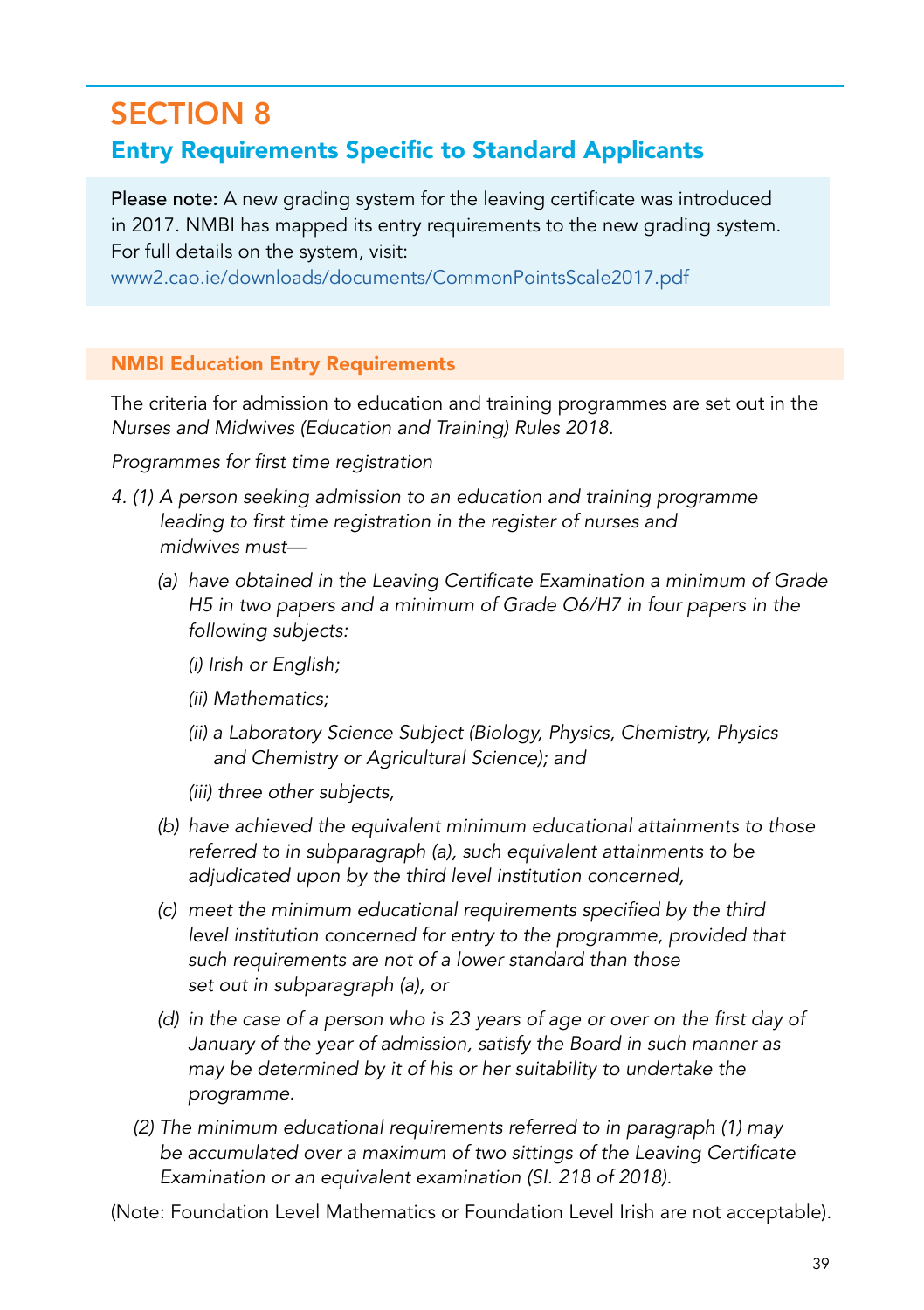## Higher Education Institutions Education Entry Requirements

The following are the basic minimum requirements for each HEI. Each HEI may have specific requirements regarding combination of subjects permitted or subjects that may not be presented at all. It is essential to consult the HEI literature regarding all aspects of the following.

| <b>HEI</b>                                                                                                            | <b>ENTRY REQUIREMENTS</b>                                                                                                                                                                                                                                                                                                                                                                                                                                                                           |
|-----------------------------------------------------------------------------------------------------------------------|-----------------------------------------------------------------------------------------------------------------------------------------------------------------------------------------------------------------------------------------------------------------------------------------------------------------------------------------------------------------------------------------------------------------------------------------------------------------------------------------------------|
| <b>DCU</b><br>Athlone IT<br>Dundalk IT<br>Galway-Mayo IT<br>Letterkenny IT<br><b>Tralee IT</b><br><b>Waterford IT</b> | H5 in two higher level papers and O6/H7 in four ordinary or higher<br>level papers in the Republic of Ireland Leaving Certificate Examination<br>in the following subjects:<br>English or Irish (not Foundation Level)<br>$\bullet$<br>Mathematics (not Foundation Level)<br>۰<br>A Laboratory Science subject (Biology, Physics, Chemistry,<br>۰<br>Physics & Chemistry, or Agricultural Science)<br>Three other subjects.<br>٠<br>Or<br>Equivalent Qualifications.                                |
| <b>HEI</b>                                                                                                            | <b>ENTRY REQUIREMENTS</b>                                                                                                                                                                                                                                                                                                                                                                                                                                                                           |
| UL                                                                                                                    | H5 in two higher level papers and O6/H7 in four ordinary or higher<br>level papers in the Republic of Ireland Leaving Certificate Examination<br>in the following subjects:<br>English<br>۰<br>A language other than English (excluding Foundation Level Irish)<br>٠<br>Mathematics (not Foundation Level)<br>٠<br>A Laboratory Science subject (Biology, Physics, Chemistry,<br>٠<br>Physics & Chemistry, or Agricultural Science)<br>Two other subjects.<br>٠<br>Or<br>Equivalent Qualifications. |
| <b>HEI</b>                                                                                                            | <b>ENTRY REQUIREMENTS</b>                                                                                                                                                                                                                                                                                                                                                                                                                                                                           |
| <b>Trinity</b>                                                                                                        | H5 in three higher level papers and O6/H7 in three ordinary or<br>higher level papers in the Republic of Ireland Leaving Certificate<br>Examination in the following subjects:<br>English<br>٠<br>A language other than English (excluding Foundation Level Irish)<br>٠<br>Mathematics (not Foundation Level)<br>٠<br>A Laboratory Science subject (Biology, Physics, Chemistry,<br>٠<br>Physics & Chemistry, or Agricultural Science)<br>Two other subjects.<br>٠<br>Or                            |
|                                                                                                                       | Equivalent Qualifications.                                                                                                                                                                                                                                                                                                                                                                                                                                                                          |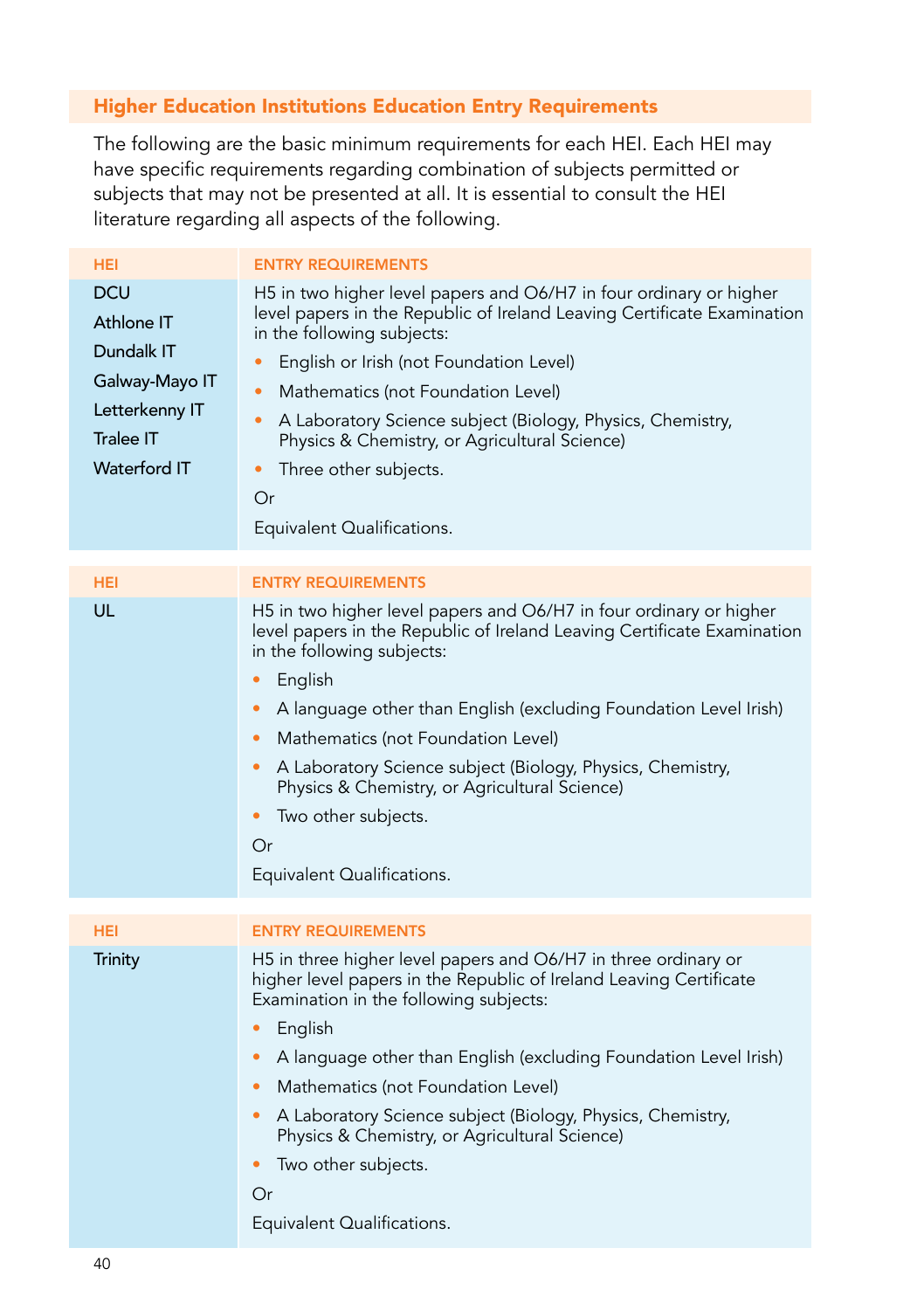| <b>NUI</b>                                                              | <b>ENTRY REQUIREMENTS</b>                                                                                                                                                                                                                                                                                                                                                                                                                                                                                                                                                                                                                                                                                                                        |
|-------------------------------------------------------------------------|--------------------------------------------------------------------------------------------------------------------------------------------------------------------------------------------------------------------------------------------------------------------------------------------------------------------------------------------------------------------------------------------------------------------------------------------------------------------------------------------------------------------------------------------------------------------------------------------------------------------------------------------------------------------------------------------------------------------------------------------------|
| <b>UCC</b><br><b>UCD</b><br><b>NUIG</b><br>St Angela's<br>College Sligo | H5 in two higher level papers and O6/H7 in four ordinary or higher<br>level papers in the Republic of Ireland Leaving Certificate Examination<br>in the following subjects:<br>Irish * (not Foundation Level)<br>English<br>Mathematics (not Foundation Level)<br>A Laboratory Science subject (Biology, Physics, Chemistry,<br>Physics & Chemistry, or Agricultural Science)<br>Any two other subjects accepted for matriculation registration<br>purposes.<br>Or<br>Equivalent Qualifications.<br>*An applicant who has an official Department of Education and<br>Science exemption from Irish in the Leaving Certificate must: apply<br>to the NUI for exemption and include another subject to make up<br>the six subjects specified above. |

## The National University of Ireland (NUI) Colleges

#### Accumulation of Results

The minimum education requirements may be accumulated over a maximum of two sittings of the Leaving Certificate Examination. However, one sitting only of the examination will be counted for points purposes.

## Equivalent Qualifications\*

A standard applicant who is not presenting the Republic of Ireland Leaving Certificate Examination minimum education requirements must have obtained equivalent education qualifications.

Such an applicant must clarify her/his position well in advance of the closing date, including the methods of evaluation of results of examinations and qualifications other than the Republic of Ireland Leaving Certificate Examination.

An applicant must consult the HEI literature and contact the admission office of the HEI/s, and refer to the CAO website for further information.

[www2.cao.ie/downloads/documents/Guidelines-EU-EFTA.pdf](http://www2.cao.ie/downloads/documents/Guidelines-EU-EFTA.pdf)

\* For advice on foreign qualifications refer to www.naric.ie where information on the comparability of foreign qualifications can be provided by NARIC Ireland. This service is hosted by QQI.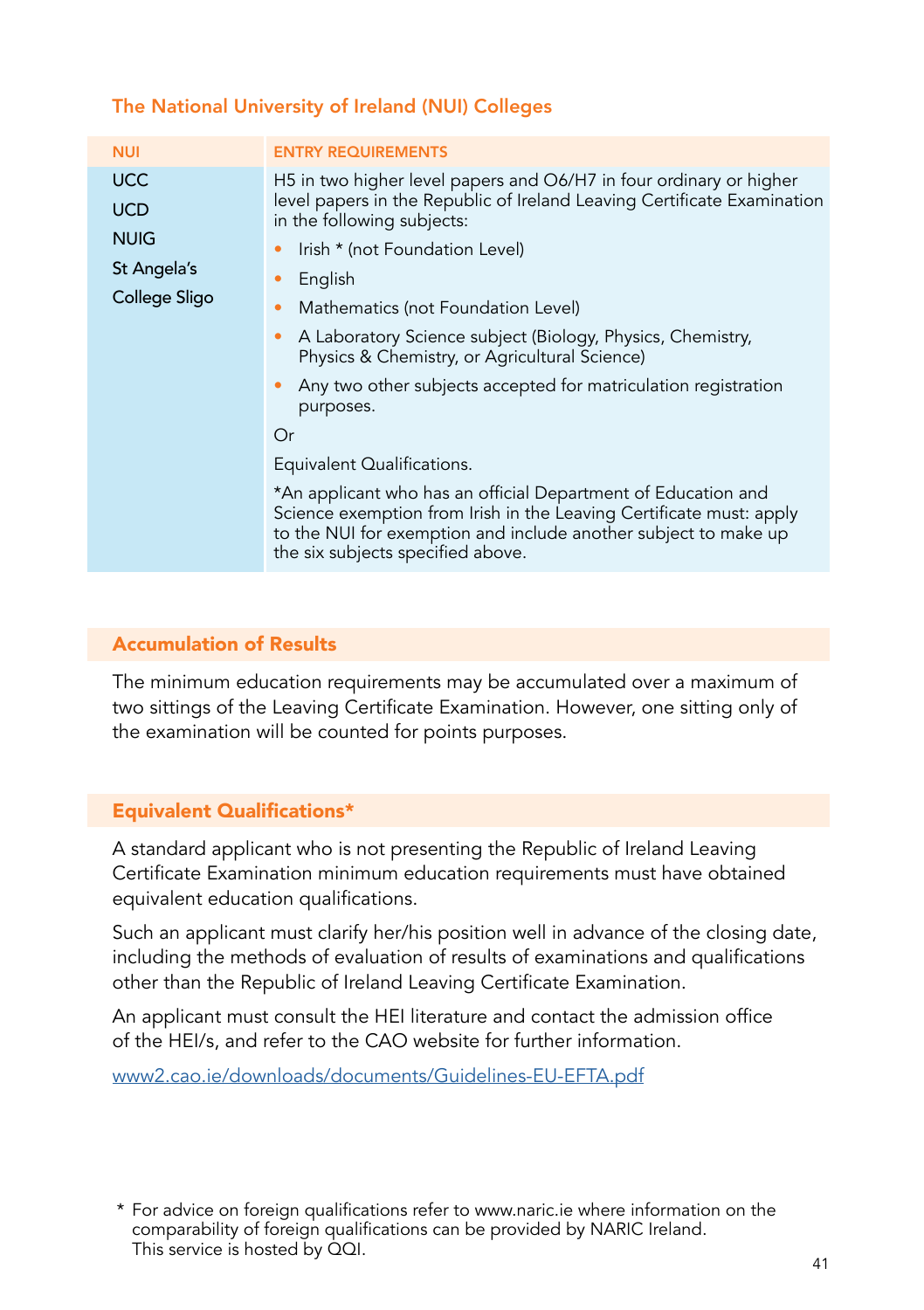#### Quality and Qualifications Ireland (QQI)

QQI (www.qqi.ie) was established in 2012 as the state agency for quality assurance and qualifications for all education and training in Ireland. QQI is responsible for the National Framework of Qualifications (NFQ) and makes awards based on agreed standards for the ten levels of the NFQ. Awards made by the former agencies of FETAC and HETAC continue to be recognised and QQI through NARIC Ireland provides advice on foreign qualifications.

#### Nursing and Midwifery Degree Programmes via Further Education and Training (FET) awards made by QQI

Most institutions offering the pre-registration honours degree programmes in nursing/midwifery consider specific Level 5 and some Level 6 awards as an equivalent (i.e. equivalent to the Republic of Ireland Leaving Certificate Examination) entry route for standard applicants to nursing and midwifery, using the CAO application process.

For details of participating institutions and their quota of places, please visit [www2.cao.ie/fetac/FETACNursingQuota.pdf](http://www2.cao.ie/fetac/FETACNursingQuota.pdf)

The QQI FET awards that provide links to Nursing and Midwifery Degree programmes include:

- Nursing Studies (5M4349)
- Healthcare Support (5M4339)
- Community and Health Services (5M4468)
- Health Service Skills (5M3782)

In all cases, applicants must have achieved distinctions in five components including;

- Anatomy and Physiology (5N0749 / D20001)
- Nursing Theory and Practice (5N4325)
- Human Growth and Development (5N1279) or Biology (5N2746)

For further details please contact the Admissions Office of the individual HEI's or visit [www.cao.ie](http://www.cao.ie) or [www.qqi.ie](http://www.qqi.ie).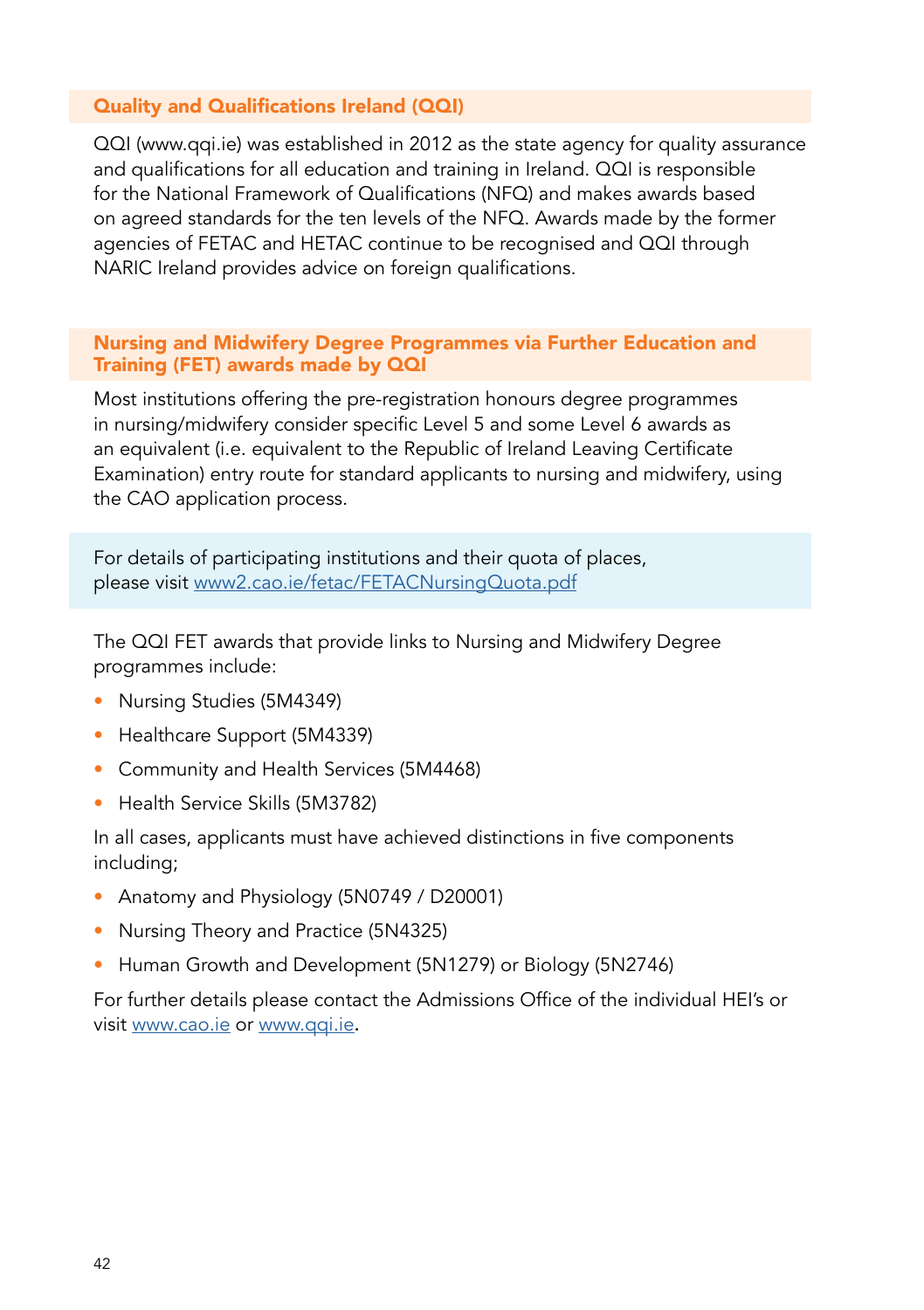#### Leaving Certificate Vocational Programme (LCVP)

HEIs award points for results in Leaving Certificate Vocational Programme Link Modules, in place of a sixth Leaving Certificate subject. This is for points purpose only - the minimum education entry requirements must be attained.

- $\bullet$  Distinction = 66 points
- Merit =  $46$  points
- Pass = 28 points.

#### Points Scoring Republic of Ireland Leaving Certificate Examination

The six best results, in recognised subjects, in one Leaving Certificate Examination will be counted for points purposes.

|           |                                                                                                                            | Grade    | <b>Ordinary level Points</b> |
|-----------|----------------------------------------------------------------------------------------------------------------------------|----------|------------------------------|
| H1<br>100 | O <sub>1</sub>                                                                                                             | 56       |                              |
| 88        | O <sub>2</sub>                                                                                                             | 46       |                              |
| 77        | O <sub>3</sub>                                                                                                             | 37       |                              |
| 66        | O <sub>4</sub>                                                                                                             | 28       |                              |
| 56        | O <sub>5</sub>                                                                                                             | 20       |                              |
| 46        | O <sub>6</sub>                                                                                                             | 12       |                              |
| 37        | O <sub>7</sub>                                                                                                             | $\Omega$ |                              |
| $\Omega$  | O <sub>8</sub>                                                                                                             | $\Omega$ |                              |
|           | H <sub>2</sub><br>H <sub>3</sub><br>H <sub>4</sub><br>H <sub>5</sub><br>H <sub>6</sub><br>H <sub>7</sub><br>H <sub>8</sub> |          |                              |

\* The CAO adds 25 bonus points to the points score for Leaving Certificate Higher Level Mathematics at grades H6 and above.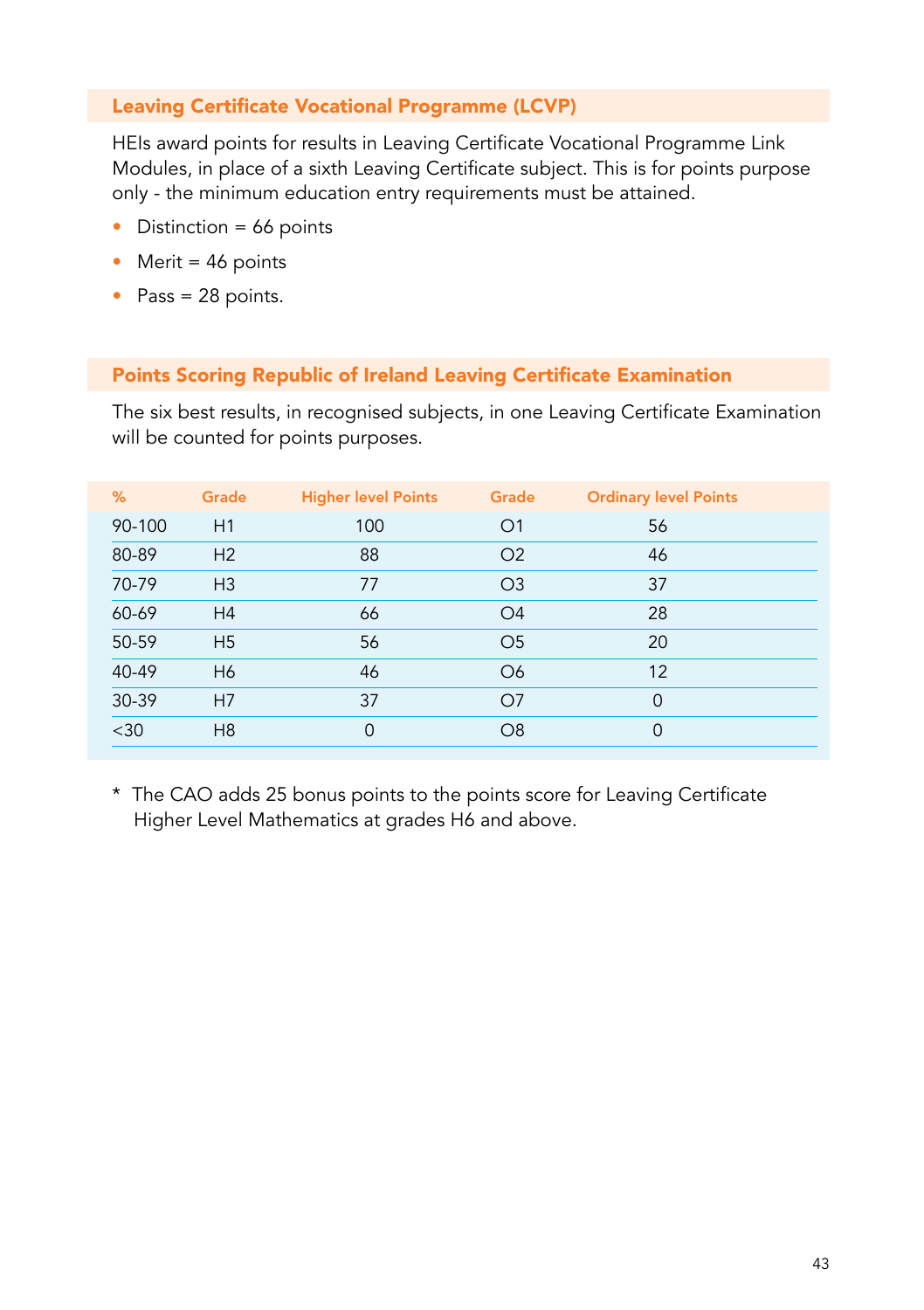## Points for Standard Applicants 2013-2017

The following table shows the cut-off points required for entry to each programme from 2013-2017. For points relating to 2018 please visit [www.nmbi.ie/Careers-in-](http://www.nmbi.ie/Careers-in-Nursing-Midwifery/Becoming-a-Nurse-Midwife/CAO-Points)[Nursing-Midwifery/Becoming-a-Nurse-Midwife/CAO-Points](http://www.nmbi.ie/Careers-in-Nursing-Midwifery/Becoming-a-Nurse-Midwife/CAO-Points)

| <b>HEI &amp; Programme</b>             | Final<br>13 | Final<br>14 | Final<br>15 | Final<br>16 | <b>Final</b><br>17 |
|----------------------------------------|-------------|-------------|-------------|-------------|--------------------|
| Athlone IT General                     | 410*        | 410         | 420         | 425*        | 398*               |
| Athlone IT Psychiatric                 | 395         | 390         | 390         | $375*$      | 378                |
| DCU Children's & General (Integrated)  | 485*        | 475*        | 490         | 485         | 473                |
| <b>DCU</b> General                     | 445         | 435*        | 430*        | 450         | 425                |
| <b>DCU</b> Intellectual Disability     | 395*        | 395*        | 410         | 375         | 376                |
| DCU Psychiatric                        | 400*        | 395*        | 405         | 375         | 369                |
| Dundalk IT General                     | 400*        | 395*        | 400         | $400*$      | 388                |
| Dundalk IT Intellectual Disability     | $365*$      | 365         | $365*$      | 330         | 332                |
| Dundalk IT Midwifery                   | 400*        | 415         | 400*        | 400*        | 419                |
| Dundalk IT Psychiatric                 | 370         | 380*        | 390         | 345         | 356                |
| <b>GMIT General</b>                    | 405*        | 420         | $410*$      | $410*$      | $387*$             |
| <b>GMIT Psychiatric</b>                | 370         | 375         | 370*        | $365*$      | 353                |
| <b>IT Tralee General</b>               | 415*        | 415*        | 415         | 425*        | 408                |
| IT Tralee Psychiatric                  | 380         | 385*        | 395         | 405         | $367*$             |
| Letterkenny IT General                 | 400*        | 400         | 390*        | 410         | $369*$             |
| Letterkenny IT Intellectual Disability | 365         | 355         | 345*        | 360         | 270                |
| Letterkenny IT Psychiatric             | 365*        | 365         | 380         | 350         | $317*$             |
| <b>NUIG General</b>                    | 450*        | 445*        | 450*        | 445         | 440                |
| <b>NUIG Midwifery</b>                  | 450*        | 455         | 440         | 440         | 424                |
| <b>NUIG Psychiatric</b>                | 410         | 405*        | 425         | 405         | 397                |
| St Angela's General                    | 405*        | 405*        | 405*        | 405*        | 387*               |
| St Angela's Intellectual Disability    | 365         | $370*$      | 355*        | 350         | 307*               |
| TCD Children's & General (Integrated)  | 505*        | 490         | 495         | 490         | 463                |
| <b>TCD General (Adelaide)</b>          | 420#        | #395*       | #400*       | 400#        | #396               |
| TCD General (Meath & James)            | 420*        | 415         | 420         | $425*$      | 403                |
| <b>TCD Intellectual Disability</b>     | 390*        | 390*        | 385*        | 380         | 378*               |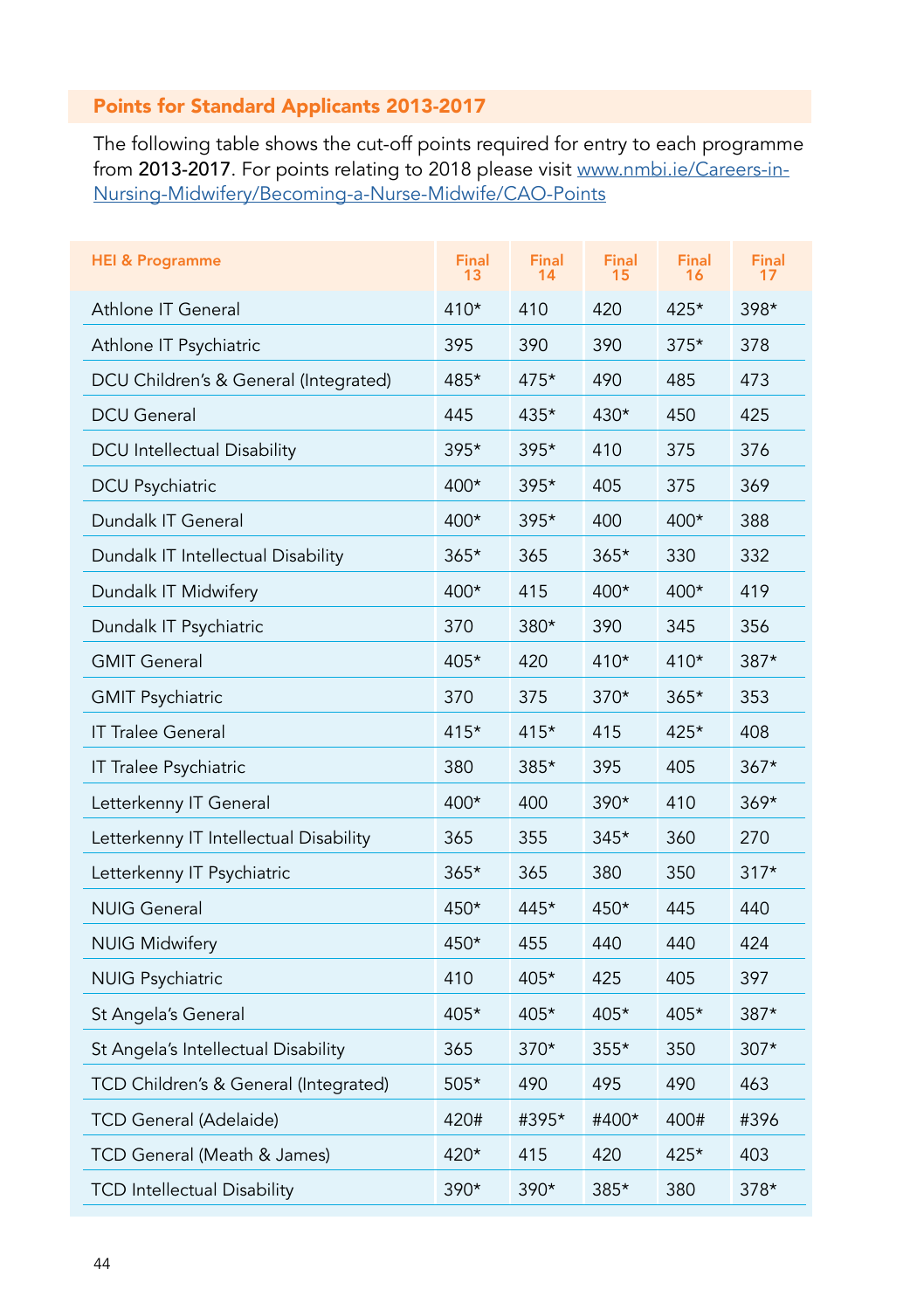| <b>HEI &amp; Programme</b>            | <b>Final</b><br>13 | <b>Final</b><br>14 | <b>Final</b><br>15 | <b>Final</b><br>16 | <b>Final</b><br>17 |
|---------------------------------------|--------------------|--------------------|--------------------|--------------------|--------------------|
| <b>TCD Midwifery</b>                  | 445                | 450*               | 455                | 450*               | 431                |
| <b>TCD Psychiatric</b>                | $400*$             | $390*$             | 415                | 385                | 370                |
| UCC Children's & General (Integrated) | 520                | 525*               | 505                | $505*$             | 498                |
| <b>UCC General</b>                    | $450*$             | 440                | 440                | 445*               | 433                |
| <b>UCC</b> Intellectual Disability    | 425                | 425                | $415*$             | 425                | 378                |
| <b>UCC Midwifery</b>                  | $445*$             | $445*$             | 455*               | 445                | 434                |
| <b>UCC Psychiatric</b>                | 430*               | 420*               | $415*$             | 420                | 408*               |
| UCD Children's & General (Integrated) | 490*               | 485                | 490                | 485                | 467                |
| <b>UCD</b> General                    | 425                | $415*$             | 415                | 420                | 403                |
| <b>UCD Midwifery</b>                  | 490                | 435*               | 465*               | 480                | 462                |
| <b>UCD Psychiatric</b>                | 415                | 415                | $405*$             | 385                | 359                |
| <b>UL</b> General                     | 445*               | 440                | 455*               | 460*               | 440                |
| UL Intellectual Disability            | 430                | 405                | $415*$             | 405                | 398                |
| <b>UL Midwifery</b>                   | 435                | 445                | 455*               | 440                | 430                |
| UL Psychiatric                        | 425*               | 415                | $415*$             | 450                | 388                |
| <b>Waterford IT General</b>           | 420*               | $415*$             | $410*$             | 420                | 402                |
| Waterford IT Intellectual Disability  | 385                | 355                | 375                | $370*$             | 337                |
| Waterford IT Psychiatric              | 390                | 370                | $380*$             | 385                | 350                |

<sup>\*</sup> Not all on these points may have been offered a place (i.e. where random generated scores occurred).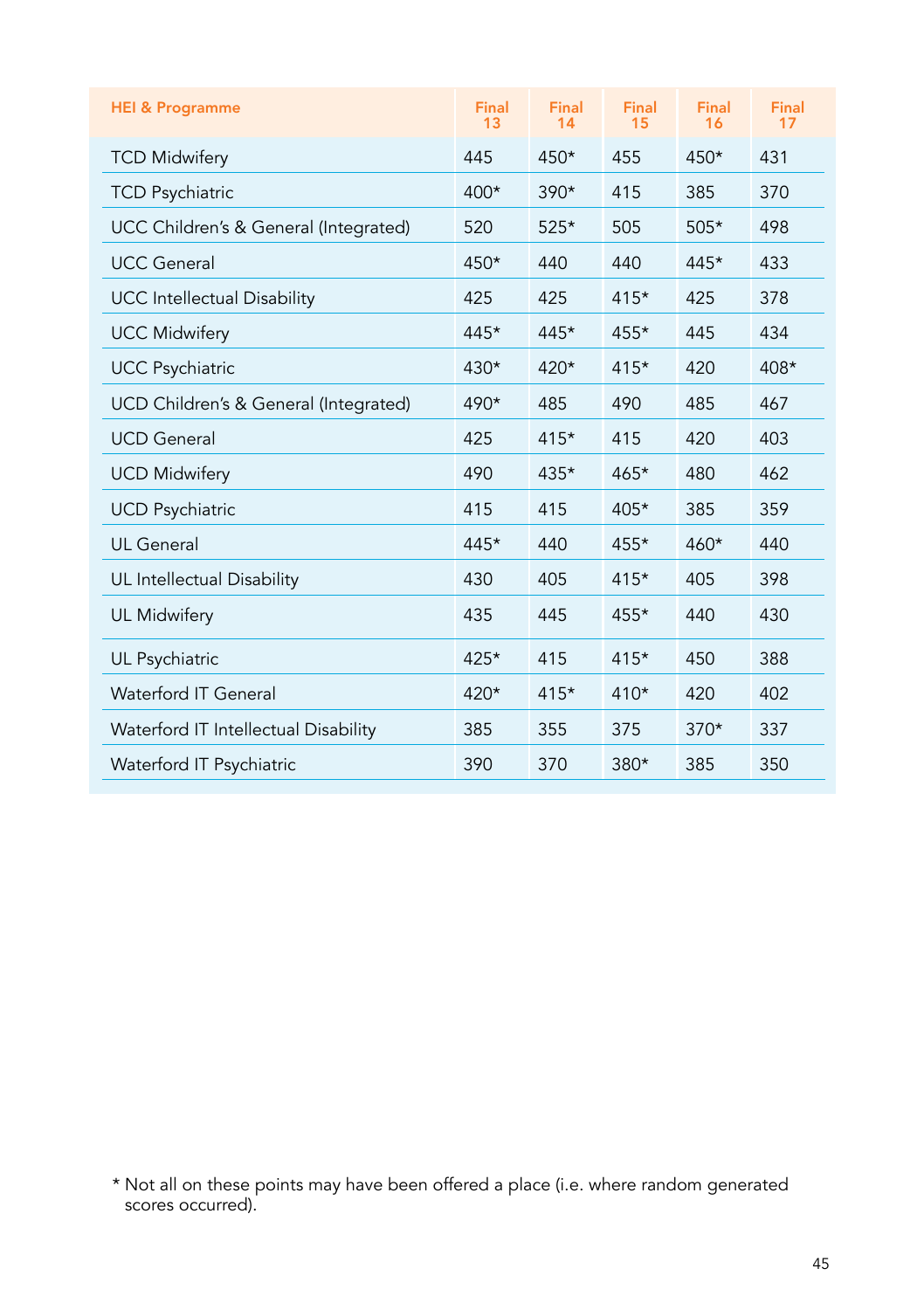# SECTION 9

# Further Registration Education Opportunities Following Initial Registration

Nursing and Midwifery are life-long careers. Once a candidate has successfully completed a pre-registration programme in nursing/midwifery and registered as a nurse or midwife, she/he may wish to pursue further education. Many such opportunities are available and NMBI has approved a number of specialist programmes. For details of NMBI approved courses visit [www.NMBI.ie/Education/](http://www.NMBI.ie/Education/post-registration-courses) [post-registration-courses.](http://www.NMBI.ie/Education/post-registration-courses)

There are six post-registration programmes leading to an additional registration with NMBI.

PLEASE NOTE: The programme in children's nursing is available at both pre registration (i.e. integrated with general nursing) and at post registration level.

The Midwifery programme and the Psychiatric (Mental Health) Nursing programme are available at both pre-registration level and at post registration level.

# Post Registration Programmes

## Children's Nursing: Post Registration

A nurse who is registered in one of the three divisions – RNID, RPN, RGN - of the Register maintained by NMBI may apply to enter the post registration RCN programme. The programme is twelve months full-time in duration.

Successful completion of the programme entitles the applicant to apply for registration with NMBI (RCN) and the award of a Higher Diploma from a HEI.

The three HEIs and the three linked Dublin healthcare agencies offering the post-registration RCN programme are:

- DCU and Children's University Hospital, Temple Street
- Trinity and Adelaide and Meath Hospital incorporating The National Children's Hospital, Tallaght
- UCD and Our Lady's Children's Hospital, Crumlin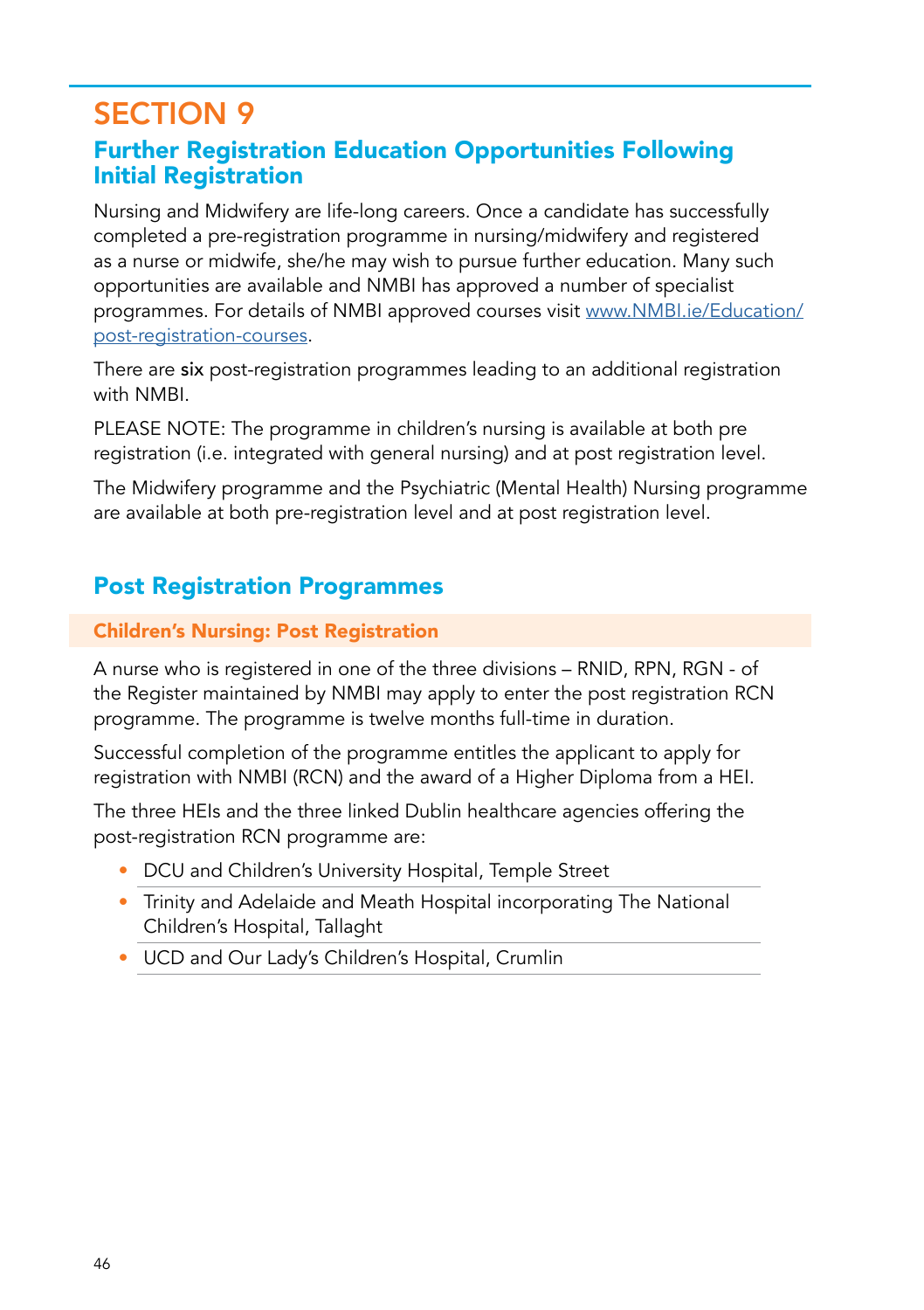## Midwifery: Post Registration

The post registration midwifery programme leading to the qualification of Registered Midwife is 18 months full-time in duration. An applicant must first be registered as a general nurse (RGN) with NMBI before applying for the post registration programme in midwifery.

Successful completion of the programme entitles the applicant to apply for registration with NMBI (RM) and the award of a Higher Diploma from a linked HEI.

If a midwife who completed an 18 month post-RGN midwifery programme in Ireland wishes to have an automatic right to register in another EU Member State, they must have completed one year's professional practice pursuing all the activities of a midwife in a hospital or healthcare institution (EU Directive 2005, Section 41(c)).

The seven maternity hospitals and linked HEIs currently offering the RM programme are:

- Our Lady of Lourdes Hospital and DKIT
- University College Hospital Galway and NUIG
- Coombe Women and Infants University Hospital and Trinity
- Rotunda Hospital and Trinity
- Cork University Maternity Hospital and UCC
- National Maternity Hospital and UCD
- University Maternity Hospital Limerick and UL

## Psychiatric Nursing: Post Registration

A nurse who is registered in one of the three divisions – RGN, RNID, RCN - of the Register maintained by NMBI may apply to enter the post registration RPN programme. The programme is twelve months full-time in duration.

Successful completion of the programme entitles the applicant to apply for registration with NMBI (RPN) and the award of a Higher Diploma from a HEI.

The HEI and linked Dublin healthcare agencies offering the post-registration RPN programme are:

• University College Dublin (UCD) School of Nursing, Midwifery and Health Systems in partnership with the HSE Mental Health Services (Community Healthcare Organisation, Area 6, Area 7 and the National Forensic Mental Health Service).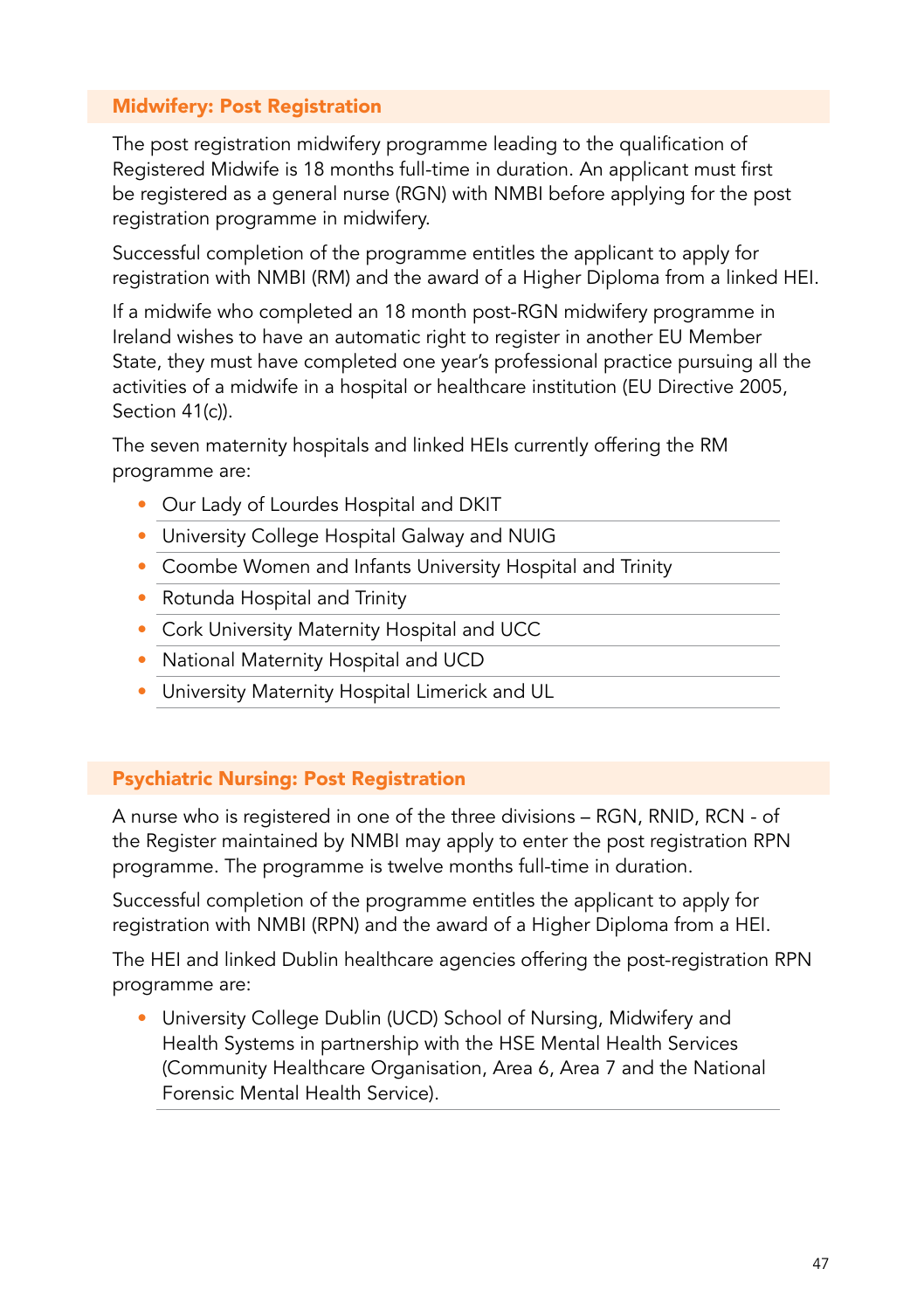#### Nurse Tutor

A nurse/midwife who is registered with NMBI may apply to undertake a specific master's programme. Successful completion of the master's programme, with the appropriate strand, will entitle the candidate to apply for registration with NMBI as a nurse tutor (RNT). There is not a separate register for midwife tutors.

A nurse/midwife who is registered with NMBI and who already holds a masters Honours Degree in nursing/midwifery or in an allied health science subject, may, subject to the Honours Degree being deemed suitable by NMBI, undertake a further post-graduate qualification in education, and subsequently may apply for registration as a nurse tutor with NMBI.

This programme is available at:

- NUIG
- UCD
- Trinity

## Public Health Nursing

An applicant must be registered as a general nurse (RGN) with NMBI. A nurse (RGN) who is not registered as a midwife (RM) with NMBI must also complete a Child & Maternal Health module.

Successful completion entitles the student to apply for registration with NMBI (RPHN) and an award from the HEI. Further details from the HEIs:

- NUIG
- UCD
- UCC

#### Nurse Prescriber

A nurse who is registered as a nurse (RNID/RPN/RGN/RCN/RM) with NMBI may apply to undertake an education programme leading to registration as a Nurse Prescriber. Further information is available from the Schools of Nursing in DCU, NUIG, RCSI, Trinity, UCC, UCD and UL.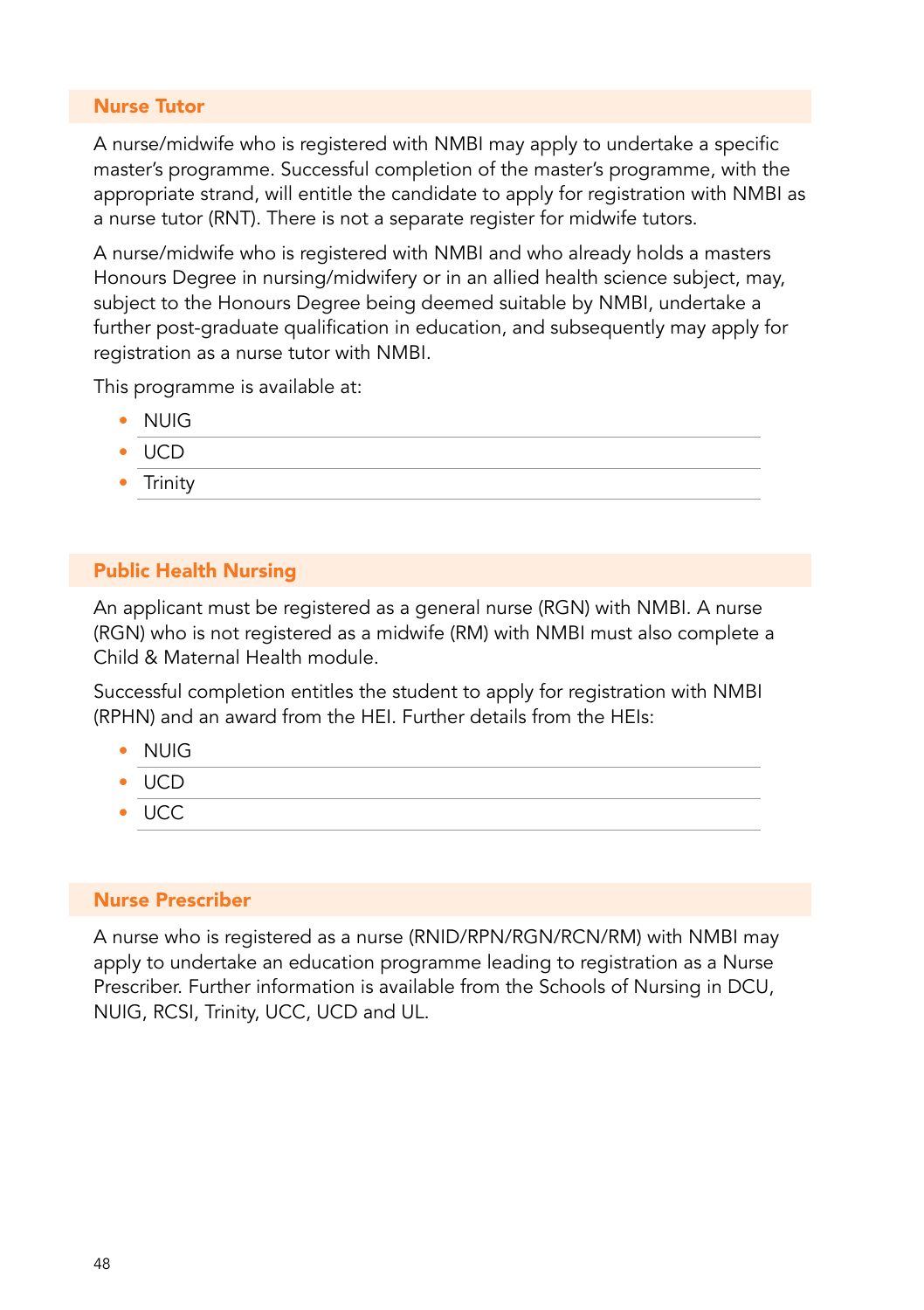## Advanced Nurse Practitioner and Advanced Midwife Practitioner

A nurse or midwife who is registered with NMBI and who fulfils specific criteria may apply to become a Registered Advanced Nurse Practitioner (RANP) or a Registered Advanced Midwife Practitioner (RAMP) with NMBI.

An RANP/RAMP:

- is an expert in the chosen area of clinical practice
- works autonomously at an advanced level in clinical practice
- is a leader in the profession and in the clinical setting
- carries out research and audit in the promotion of high standards of patient/ client care.

For details of the specific criteria needed to apply for registration as RANP/RAMP please visit [www.NMBI.ie/Registration/Advanced-Practice](http://www.NMBI.ie/Registration/Advanced-Practice)